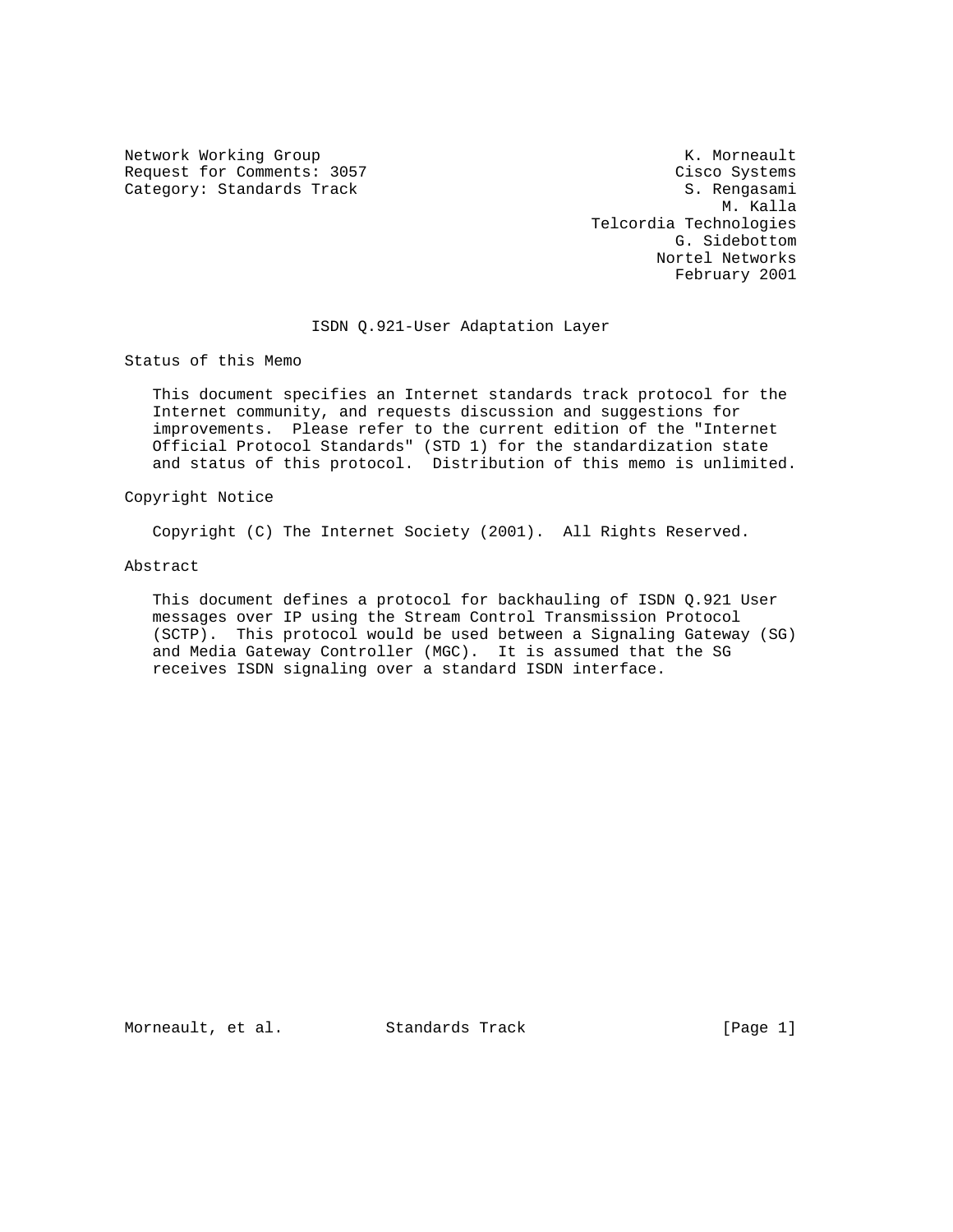# Table of Contents

|                                                                  | 2              |
|------------------------------------------------------------------|----------------|
| 1.1                                                              | 2              |
| 1.2                                                              | $\overline{3}$ |
| 1.3                                                              | $\overline{4}$ |
| Services Provided by the IUA Layer<br>1.4                        | $\mathsf{Q}$   |
| Functions Implemented by the IUA Layer 12<br>1.5                 |                |
| Definition of IUA Boundaries<br>1.6                              | 14             |
|                                                                  |                |
|                                                                  |                |
| 3.1                                                              |                |
| 3.2                                                              |                |
| 3.3                                                              |                |
|                                                                  |                |
| Procedures to Support Service in Section 1.4.1 45<br>4.1         |                |
| Procedures to Support Service in Section 1.4.2 46<br>4.2         |                |
| Procedures to Support Service in Section 1.4.3 47<br>4.3         |                |
|                                                                  |                |
| 5.1 Establishment of associations between SG and MGC examples 56 |                |
| 5.2 ASP Traffic Fail-over Examples 58                            |                |
| 5.3 Q.921/Q.931 primitives backhaul Examples 59                  |                |
| 5.4 Layer Management Communication Examples 61                   |                |
| б.                                                               |                |
|                                                                  |                |
| 6.2 Protecting Confidentiality  62                               |                |
| 7                                                                |                |
| 7.1 SCTP Payload Protocol Identifier 62                          |                |
|                                                                  |                |
| 8.                                                               |                |
| 9.                                                               |                |
|                                                                  |                |
|                                                                  |                |
|                                                                  |                |

## 1. Introduction

 In this document, the term Q.921-User refers to an upper layer which uses the services of Q.921, not the user side of ISDN interface [1]. Examples of the upper layer would be Q.931 and QSIG.

 This section describes the need for ISDN Q.921-User Adaptation (IUA) layer protocol as well as how this protocol shall be implemented.

## 1.1 Scope

 There is a need for Switched Circuit Network (SCN) signaling protocol delivery from an ISDN Signaling Gateway (SG) to a Media Gateway Controller (MGC) as described in the Framework Architecture for

Morneault, et al. Standards Track [Page 2]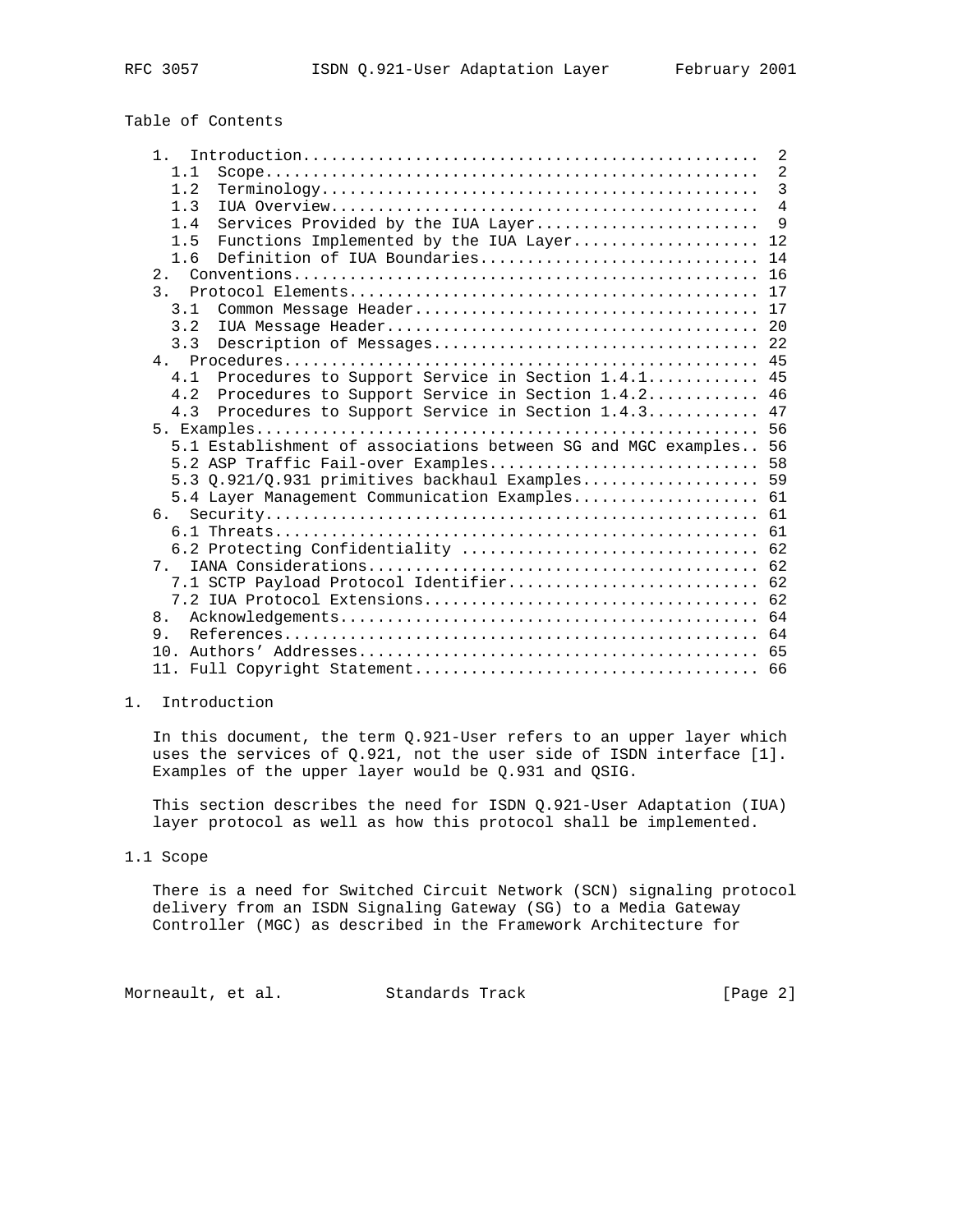Signaling Transport [4]. The delivery mechanism SHOULD meet the following criteria:

- \* Support for transport of the Q.921 / Q.931 boundary primitives
- \* Support for communication between Layer Management modules on SG and MGC
- \* Support for management of active associations between SG and MGC

 This document supports both ISDN Primary Rate Access (PRA) as well as Basic Rate Access (BRA) including the support for both point-to-point and point-to-multipoint modes of communication. This support includes Facility Associated Signaling (FAS), Non-Facility Associated Signaling (NFAS) and NFAS with backup D channel. QSIG adaptation layer requirements do not differ from Q.931 adaptation layer, hence; the procedures described in this document are also applicable for a QSIG adaptation layer. For simplicity, only Q.931 will be mentioned in the rest of this document.

## 1.2 Terminology

 Interface - For the purposes of this document an interface supports the relevant ISDN signaling channel. This signaling channel MAY be a 16 kbps D channel for an ISDN BRA as well as 64 kbps primary or backup D channel for an ISDN PRA. For QSIG, the signaling channel is a Qc channel.

 Q.921-User - Any protocol normally using the services of the ISDN Q.921 (e.g., Q.931, QSIG, etc.).

 Backhaul - A SG terminates the lower layers of an SCN protocol and backhauls the upper layer(s) to MGC for call processing. For the purposes of this document the SG terminates Q.921 and backhauls Q.931 to MGC.

 Association - An association refers to a SCTP association. The association will provide the transport for the delivery of Q.921-User protocol data units and IUA adaptation layer peer messages.

 Stream - A stream refers to an SCTP stream; a uni-directional logical channel established from one SCTP endpoint to another associated SCTP endpoint, within which all user messages are delivered in-sequence except for those submitted to the un-ordered delivery service.

 Interface Identifier - The Interface Identifier identifies the physical interface at the SG for which the signaling messages are sent/received. The format of the Interface Identifier parameter can be text or integer, the values of which are assigned according to

Morneault, et al. Standards Track [Page 3]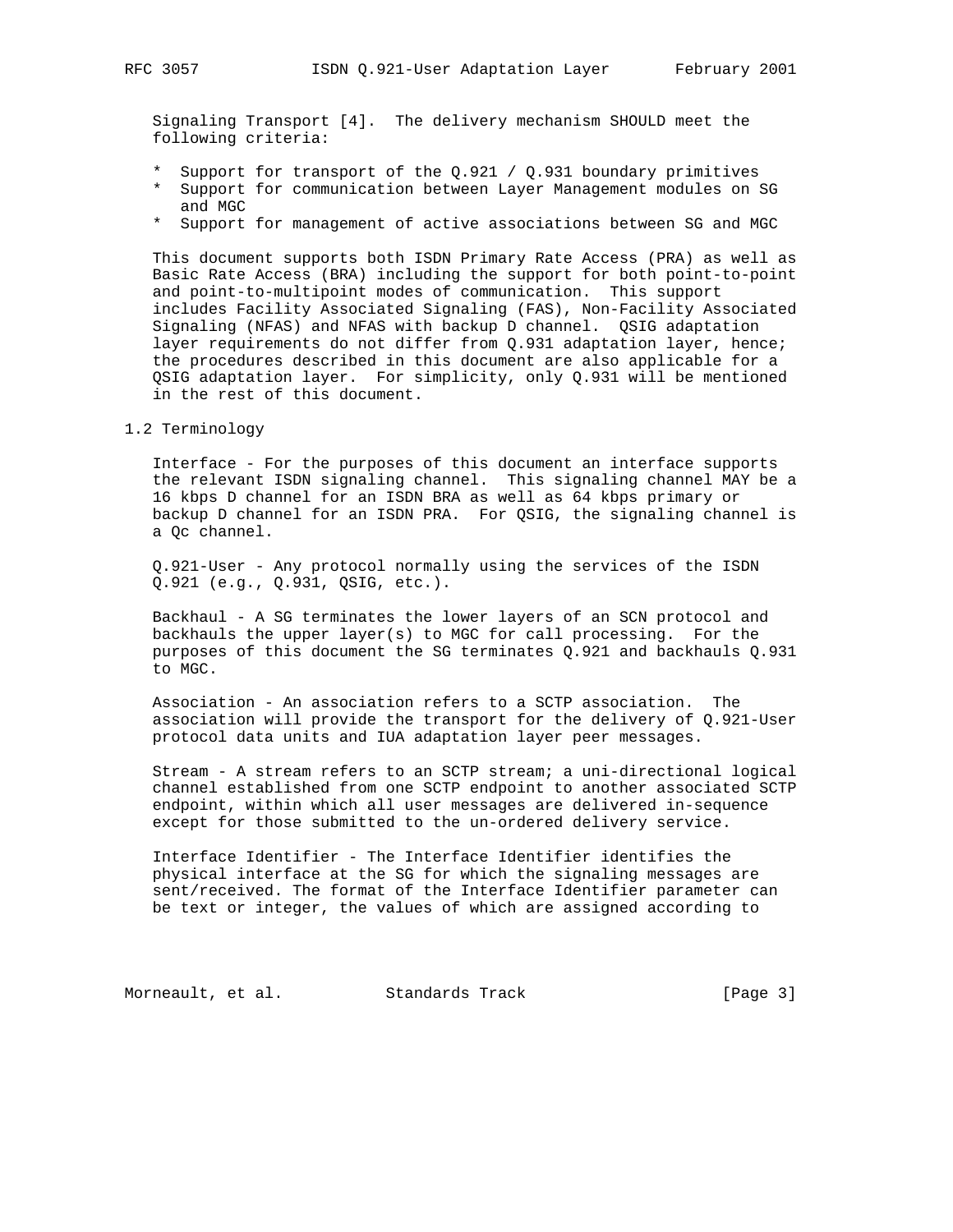network operator policy. The values used are of local significance only, coordinated between the SG and ASP. Significance is not implied across SGs served by an AS.

 Application Server (AS) - A logical entity serving a specific application instance. An example of an Application Server is a MGC handling the Q.931 and call processing for D channels terminated by the Signaling Gateways. Practically speaking, an AS is modeled at the SG as an ordered list of one or more related Application Server Processes (e.g., primary, secondary, tertiary).

 Application Server Process (ASP) - A process instance of an Application Server. Examples of Application Server Processes are primary or backup MGC instances.

 Fail-over - The capability to re-route signaling traffic as required between related ASPs in the event of failure or unavailability of the currently used ASP (e.g., from primary MGC to back-up MGC). Fail over also applies upon the return to service of a previously unavailable process.

 Layer Management - Layer Management is a nodal function that handles the inputs and outputs between the IUA layer and a local management entity.

Network Byte Order - Most significant byte first, a.k.a Big Endian.

Host - The computing platform that the ASP process is running on.

1.3 IUA Overview

 The architecture that has been defined [4] for SCN signaling transport over IP uses multiple components, including an IP transport protocol, a signaling common transport protocol and an adaptation module to support the services expected by a particular SCN signaling protocol from its underlying protocol layer.

 This document defines an adaptation module that is suitable for the transport of ISDN Q.921-User (e.g., Q.931) messages.

1.3.1 Example - SG to MGC

 In a Signaling Gateway, it is expected that the ISDN signaling is received over a standard ISDN network termination. The SG then provides interworking of transport functions with IP Signaling Transport, in order to transport the Q.931 signaling messages to the MGC where the peer Q.931 protocol layer exists, as shown below:

Morneault, et al. Standards Track [Page 4]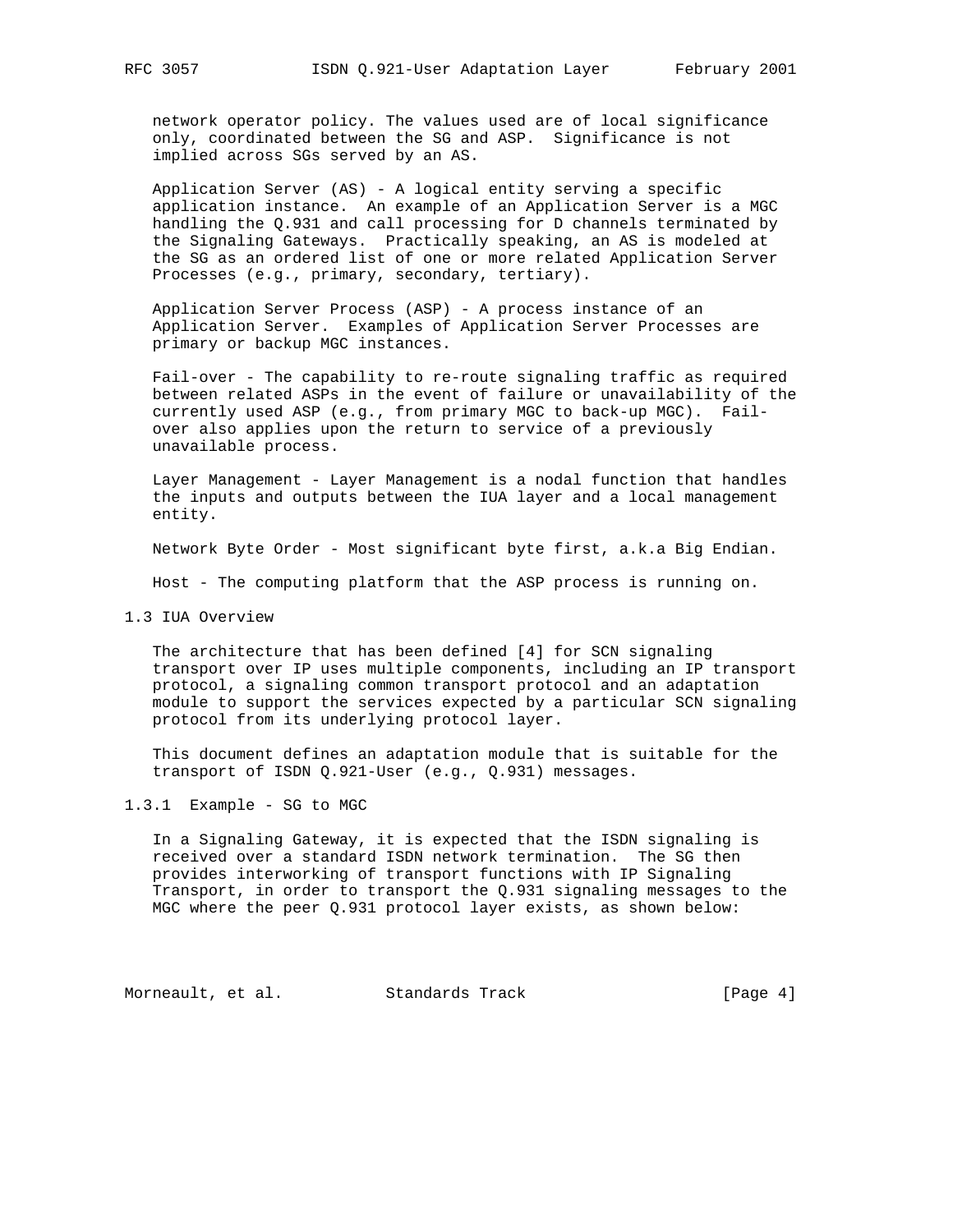| ******<br>* EP *-------<br>****** | ******<br>ISDN<br>$*$ SG $*$ -<br>------<br>****** | *******<br>IP<br>$*$ MGC $*$<br>******* |
|-----------------------------------|----------------------------------------------------|-----------------------------------------|
| $+ - - - - +$<br>Q.931            | (NIF)                                              | +-----+<br> Q.931                       |
| ----+                             | IUA<br>+----+                                      | IUA                                     |
| Q.921                             | $Q.921$ SCTP<br>- - - - +<br>ΙP                    | SCTP<br>ΙP                              |
|                                   |                                                    |                                         |

 NIF - Nodal Interworking Function EP - ISDN End Point SCTP - Stream Control Transmission Protocol (Refer to [3]) IUA - ISDN User Adaptation Layer Protocol

 It is recommended that the IUA use the services of the Stream Control Transmission Protocol (SCTP) as the underlying reliable common signaling transport protocol. The use of SCTP provides the following features:

- explicit packet-oriented delivery (not stream-oriented)
- sequenced delivery of user messages within multiple streams, with an option for order-of-arrival delivery of individual user messages,
- optional multiplexing of user messages into SCTP datagrams,
- network-level fault tolerance through support of multi-homing at either or both ends of an association,
- resistance to flooding and masquerade attacks, and
- data segmentation to conform to discovered path MTU size

 There are scenarios without redundancy requirements and scenarios in which redundancy is supported below the transport layer. In these cases, the SCTP functions above MAY NOT be a requirement and TCP can be used as the underlying common transport protocol.

1.3.2 Support for the management of SCTP associations between the SG and ASPs

 The IUA layer at the SG maintains the availability state of all dynamically registered remote ASPs, in order to manage the SCTP Associations and the traffic between the SG and ASPs. As well, the active/inactive state of remote ASP(s) are also maintained. Active ASPs are those currently receiving traffic from the SG.

Morneault, et al. Standards Track [Page 5]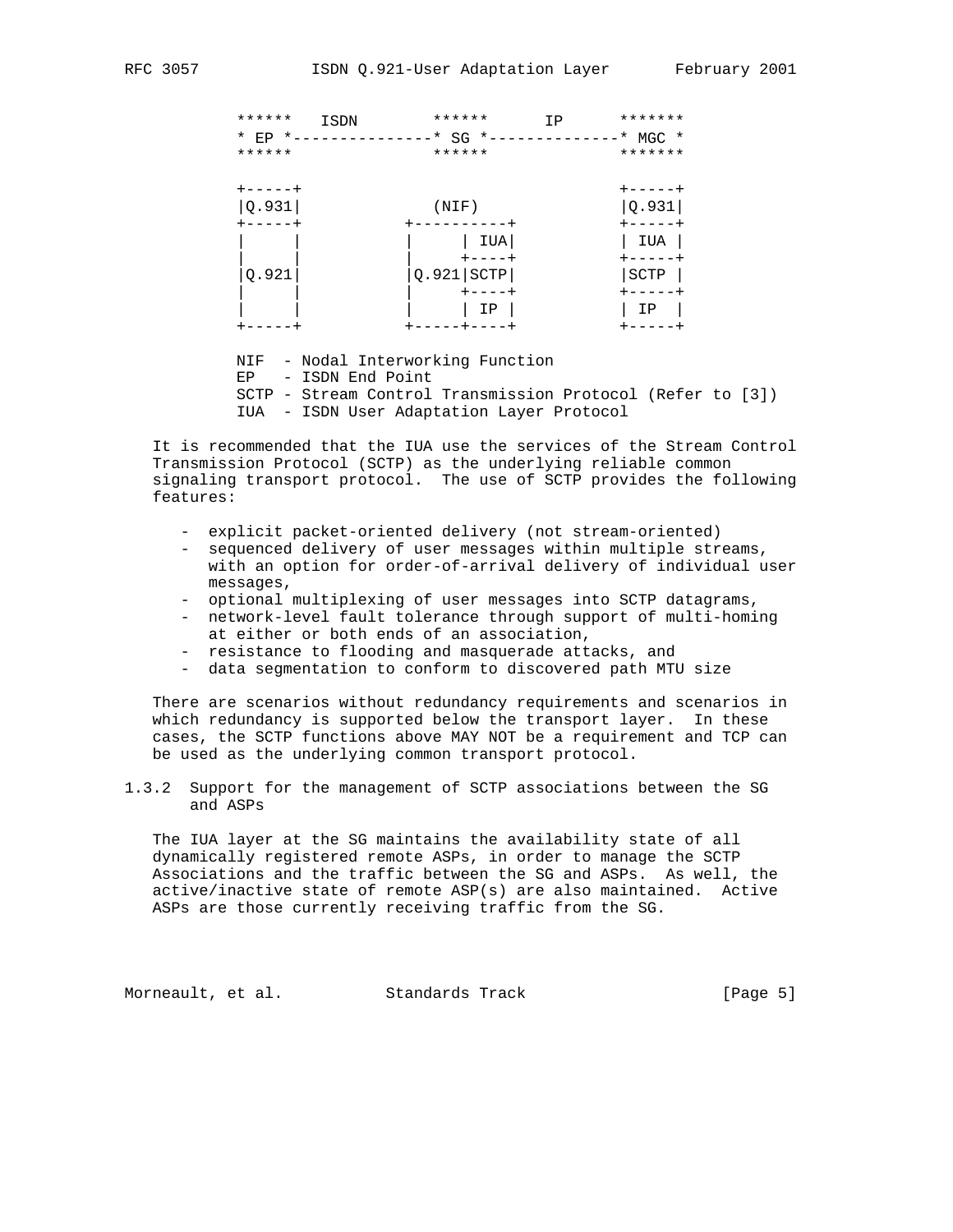The IUA layer MAY be instructed by local management to establish an SCTP association to a peer IUA node. This can be achieved using the M-SCTP ESTABLISH primitive to request, indicate and confirm the establishment of an SCTP association with a peer IUA node.

 The IUA layer MAY also need to inform local management of the status of the underlying SCTP associations using the M-SCTP STATUS request and indication primitive. For example, the IUA MAY inform local management of the reason for the release of an SCTP association, determined either locally within the IUA layer or by a primitive from the SCTP.

### 1.3.3 Signaling Network Architecture

 A Signaling Gateway is used to support the transport of Q.921-User signaling traffic to one or more distributed ASPs (e.g., MGCs). Clearly, the IUA protocol is not designed to meet the performance and reliability requirements for such transport by itself. However, the conjunction of distributed architecture and redundant networks does allow for a sufficiently reliable transport of signaling traffic over IP. The IUA protocol is flexible enough to allow its operation and management in a variety of physical configurations, enabling Network Operators to meet their performance and reliability requirements.

 To meet the ISDN signaling reliability and performance requirements for carrier grade networks, Network Operators SHOULD ensure that there is no single point of failure provisioned in the end-to-end network architecture between an ISDN node and an IP ASP.

 Depending of course on the reliability of the SG and ASP functional elements, this can typically be met by the provision of redundant QOS-bounded IP network paths for SCTP Associations between SCTP End Points, and redundant Hosts, and redundant SGs. The distribution of ASPs within the available Hosts is also important. For a particular Application Server, the related ASPs SHOULD be distributed over at least two Hosts.

 An example logical network architecture relevant to carrier-grade operation in the IP network domain is shown in Figure 1 below:

Morneault, et al. Standards Track [Page 6]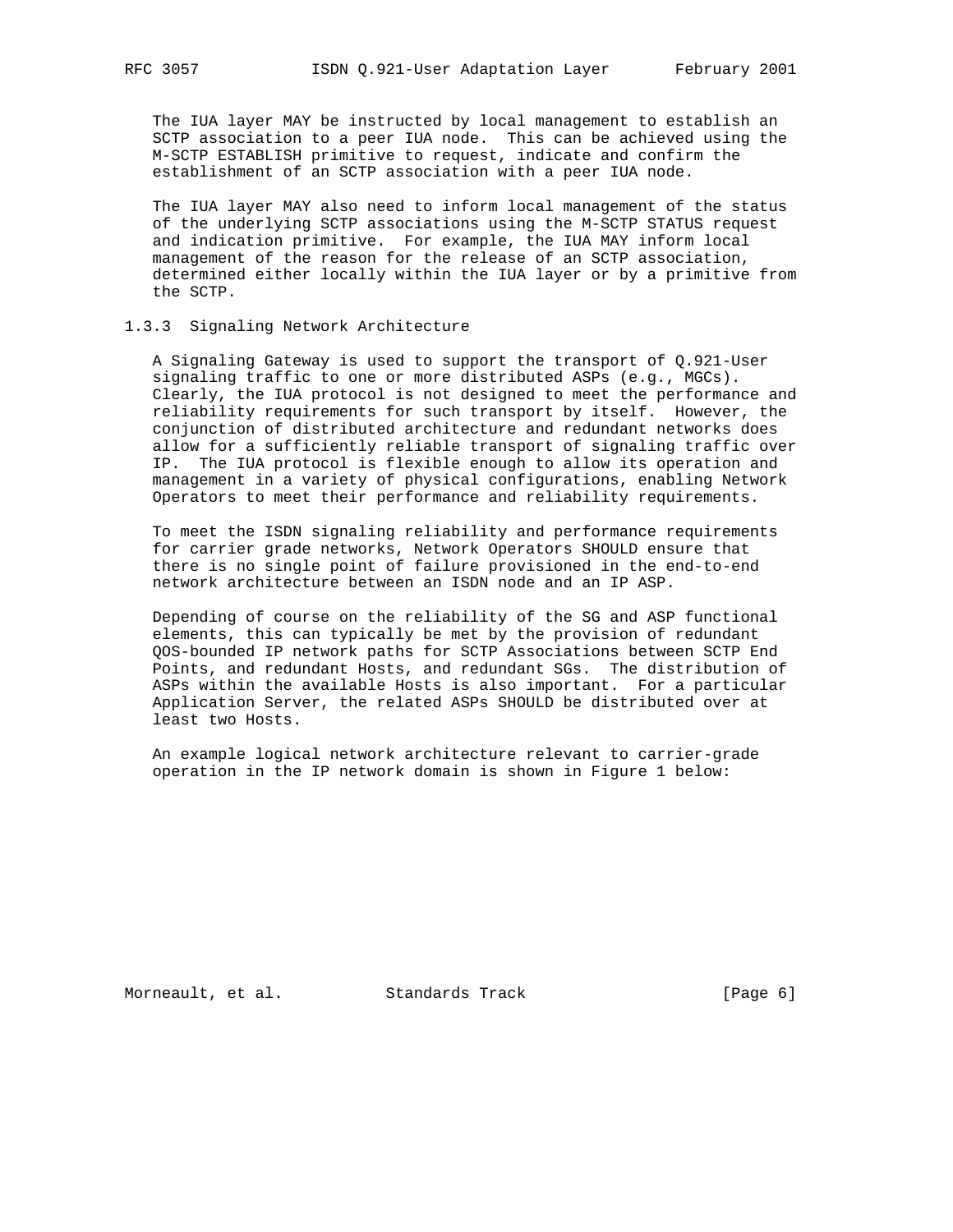

Figure 2 - Logical Model Example

 For carrier grade networks, the failure or isolation of a particular ASP SHOULD NOT cause stable calls to be dropped. This implies that ASPs need, in some cases, to share the call state or be able to pass the call state between each other. However, this sharing or communication of call state information is outside the scope of this document.

## 1.3.4 ASP Fail-over Model and Terminology

 The IUA layer supports ASP fail-over functions in order to support a high availability of call processing capability. All Q.921-User messages incoming to an SG are assigned to a unique Application Server, based on the Interface Identifier of the message.

 The Application Server is, in practical terms, a list of all ASPs configured to process Q.921-User messages from certain Interface Identifiers. One or more ASPs in the list are normally active (i.e., handling traffic) while any others MAY be unavailable or inactive, to be possibly used in the event of failure or unavailability of the active ASP(s).

Morneault, et al. Standards Track [Page 7]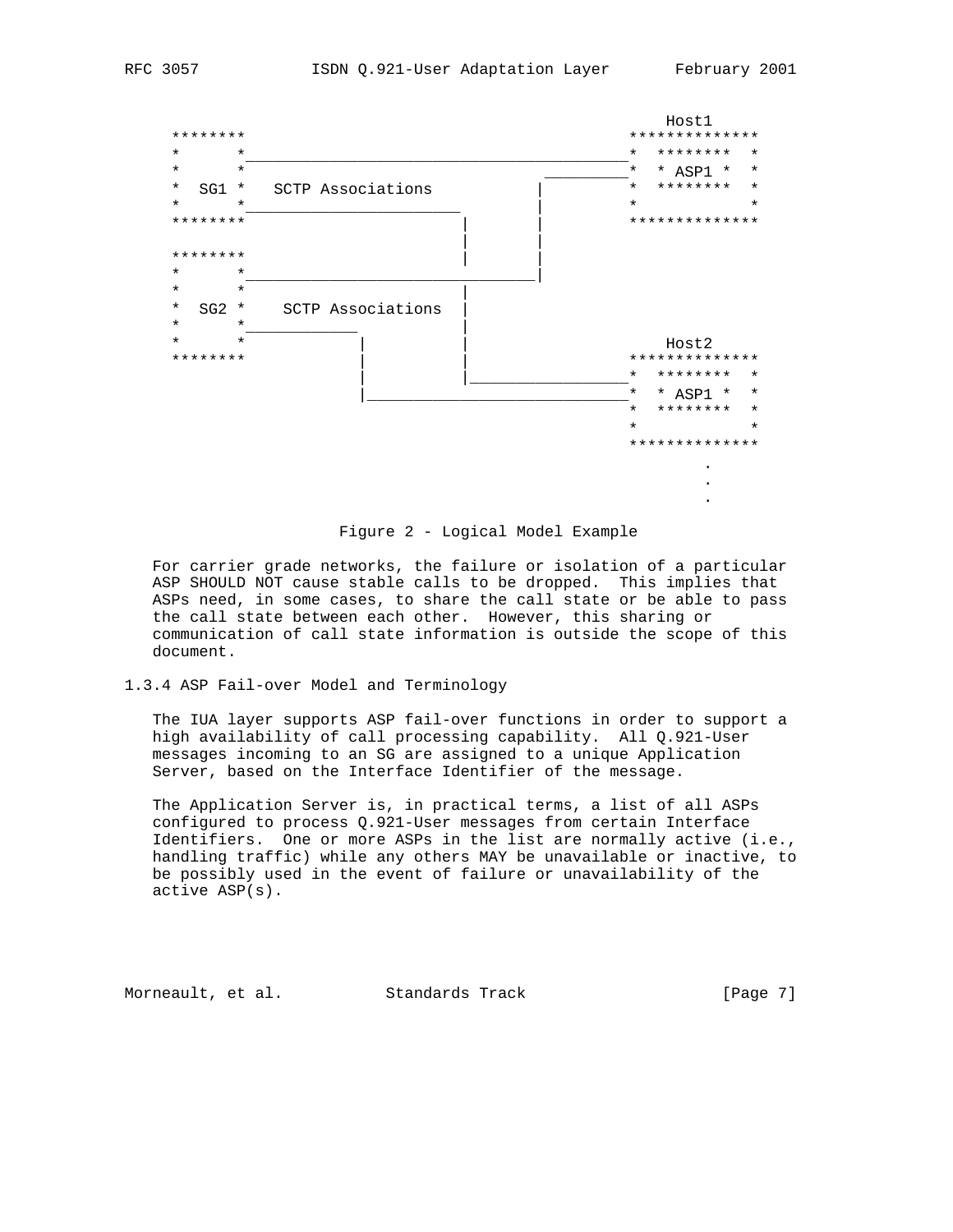The fail-over model supports an n+k redundancy model, where n ASP(s) are the minimum number of redundant ASPs required to handle traffic and k ASPs are available to take over for a failed or unavailable ASP. Note that 1+1 active/standby redundancy is a subset of this model. A simplex 1+0 model is also supported as a subset, with no ASP redundancy.

 To avoid a single point of failure, it is recommended that a minimum of two ASPs be in the list, resident in separate hosts and therefore available over different SCTP Associations. For example, in the network shown in Figure 2, all messages from a particular D Channel (Interface Identifier) could be sent to ASP1 in Host1 or ASP1 in Host2. The AS list at SG1 might look like the following:

 Interface Identifier(s) - Application Server #1 ASP1/Host1 - State=Up, Active ASP1/Host2 - State=Up, Inactive

 In this 1+1 redundancy case, ASP1 in Host1 would be sent any incoming message for the Interface Identifiers registered. ASP1 in Host2 would normally be brought to the active state upon failure of, or loss of connectivity to, ASP1/Host1. In this example, both ASPs are Up, meaning that the related SCTP association and far-end IUA peer is ready.

 The AS List at SG1 might also be set up in load-share mode as shown below:

 Interface Identifier(s) - Application Server #1 ASP1/Host1 - State=Up, Active ASP1/Host2 - State=Up, Active

In this case, both the ASPs would be sent a portion of the traffic.

 In the process of fail-over, it is recommended that in the case of ASPs supporting call processing, stable calls do not get released. It is possible that calls in transition MAY fail, although measures of communication between the ASPs involved can be used to mitigate this problem. For example, the two ASPs MAY share call state via shared memory, or MAY use an ASP to ASP protocol to pass call state information. The ASP to ASP protocol is outside the scope of this document.

1.3.5 Client/Server Model

 It is recommended that the SG and ASP be able to support both client and server operation. The peer endpoints using IUA SHOULD be configured so that one always takes on the role of client and the

Morneault, et al. Standards Track [Page 8]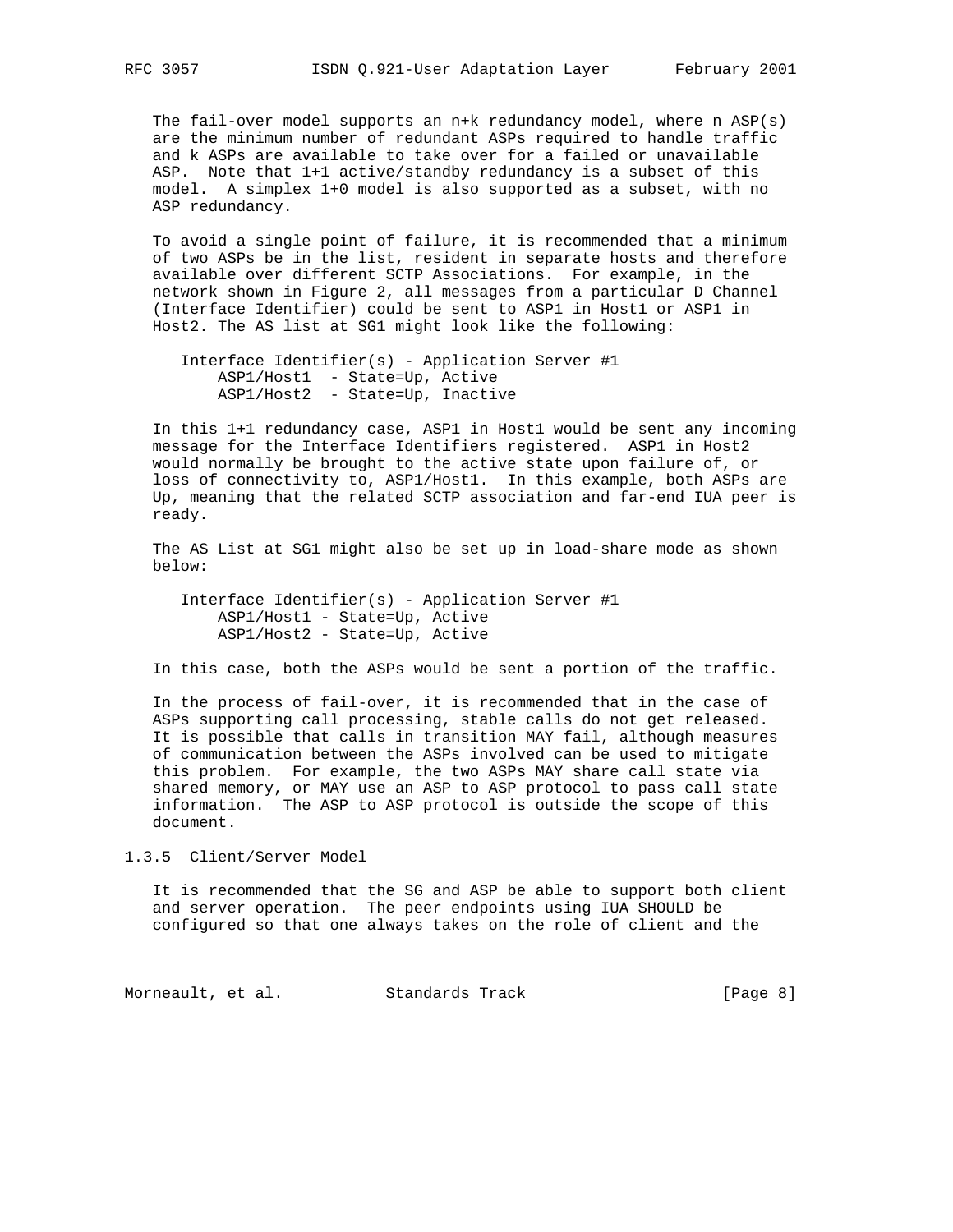other the role of server for initiating SCTP associations. The default orientation would be for the SG to take on the role of server while the ASP is the client. In this case, ASPs SHOULD initiate the SCTP association to the SG.

 The SCTP (and UDP/TCP) Registered User Port Number Assignment for IUA is 9900.

1.4 Services Provided by the IUA Layer

1.4.1 Support for transport of Q.921/Q.931 boundary primitives

In the backhaul scenario, the  $Q.921/Q.931$  boundary primitives are exposed. IUA layer needs to support all of the primitives of this boundary to successfully backhaul Q.931.

This includes the following primitives [1]:

DL-ESTABLISH

 The DL-ESTABLISH primitives are used to request, indicate and confirm the outcome of the procedures for establishing multiple frame operation.

DL-RELEASE

 DL-RELEASE primitives are used to request, indicate, and confirm the outcome of the procedures for terminating a previously established multiple frame operation, or for reporting an unsuccessful establishment attempt.

DL-DATA

 The DL-DATA primitives are used to request and indicate layer 3 (Q.931) messages which are to be transmitted, or have been received, by the Q.921 layer using the acknowledged information transfer service.

DL-UNIT DATA

 The DL-UNIT DATA primitives are used to request and indicate layer 3 (Q.931) messages which are to be transmitted, by the Q.921 layer using the unacknowledged information transfer service.

Morneault, et al. Standards Track [Page 9]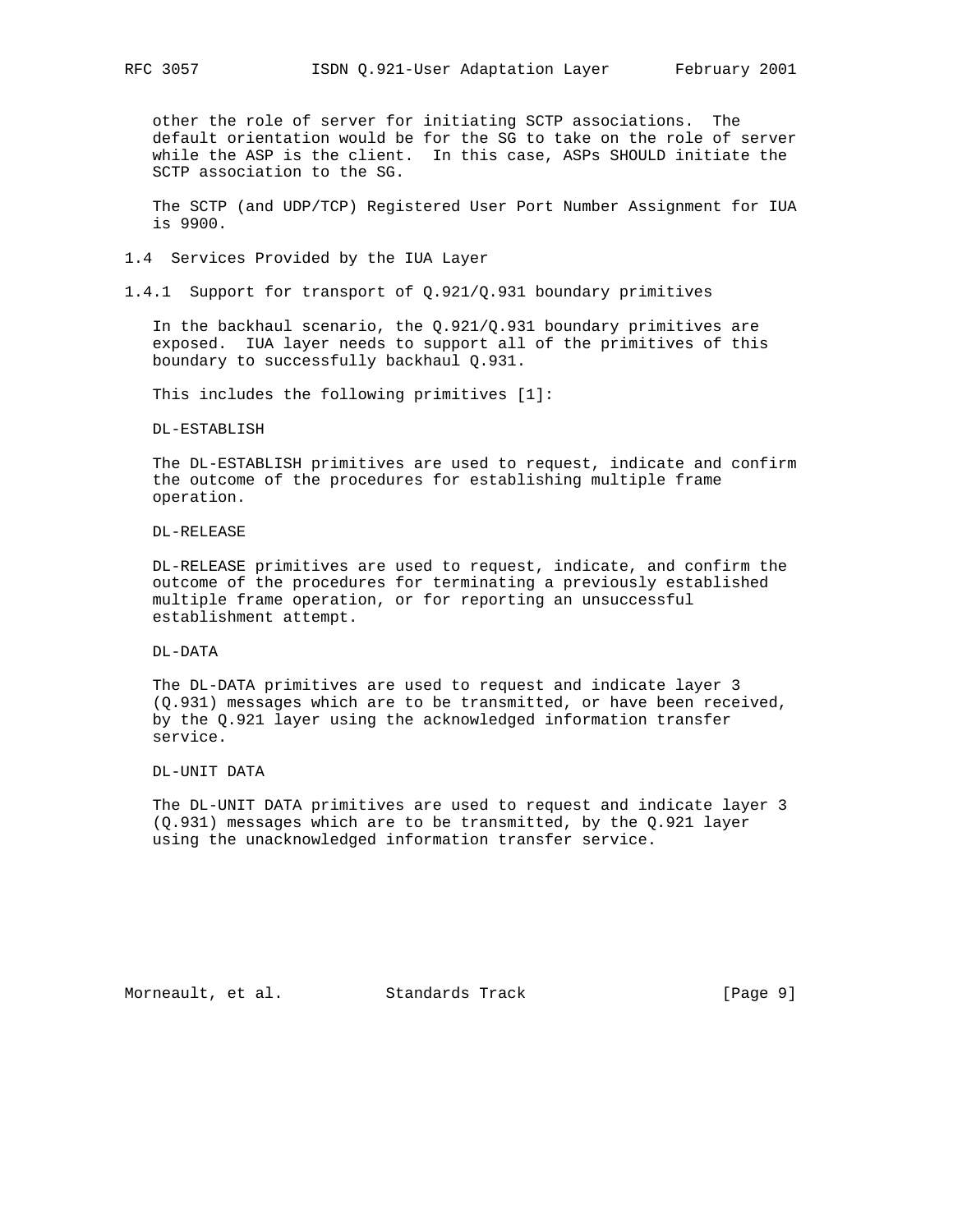1.4.2 Support for communication between Layer Management modules on SG and MGC

 It is envisioned that the IUA layer needs to provide some services that will facilitate communication between Layer Management modules on the SG and MGC. These primitives are pointed out in [2], which are shown below:

M-TEI STATUS

 The M-TEI STATUS primitives are used to request, confirm and indicate the status (assigned/unassigned) of a TEI.

M-ERROR

 The M-ERROR primitive is used to indicate an error with a received IUA message (e.g., interface identifier value is not known to the SG).

1.4.3 Support for management of active associations between SG and MGC

 A set of primitives between the IUA layer and the Layer Management are defined below to help the Layer Management manage the SCTP association(s) between the SG and MGC. The IUA layer can be instructed by the Layer Management to establish an SCTP association to a peer IUA node. This procedure can be achieved using the M-SCTP ESTABLISH primitive.

M-SCTP ESTABLISH

 The M-SCTP ESTABLISH primitives are used to request, indicate, and confirm the establishment of an SCTP association to a peer IUA node.

M-SCTP RELEASE

 The M-SCTP RELEASE primitives are used to request, indicate, and confirm the release of an SCTP association to a peer IUA node.

 The IUA layer MAY also need to inform the status of the SCTP associations to the Layer Management. This can be achieved using the M-SCTP STATUS primitive.

M-SCTP STATUS

 The M-SCTP STATUS primitives are used to request and indicate the status of the underlying SCTP association(s).

Morneault, et al. Standards Track [Page 10]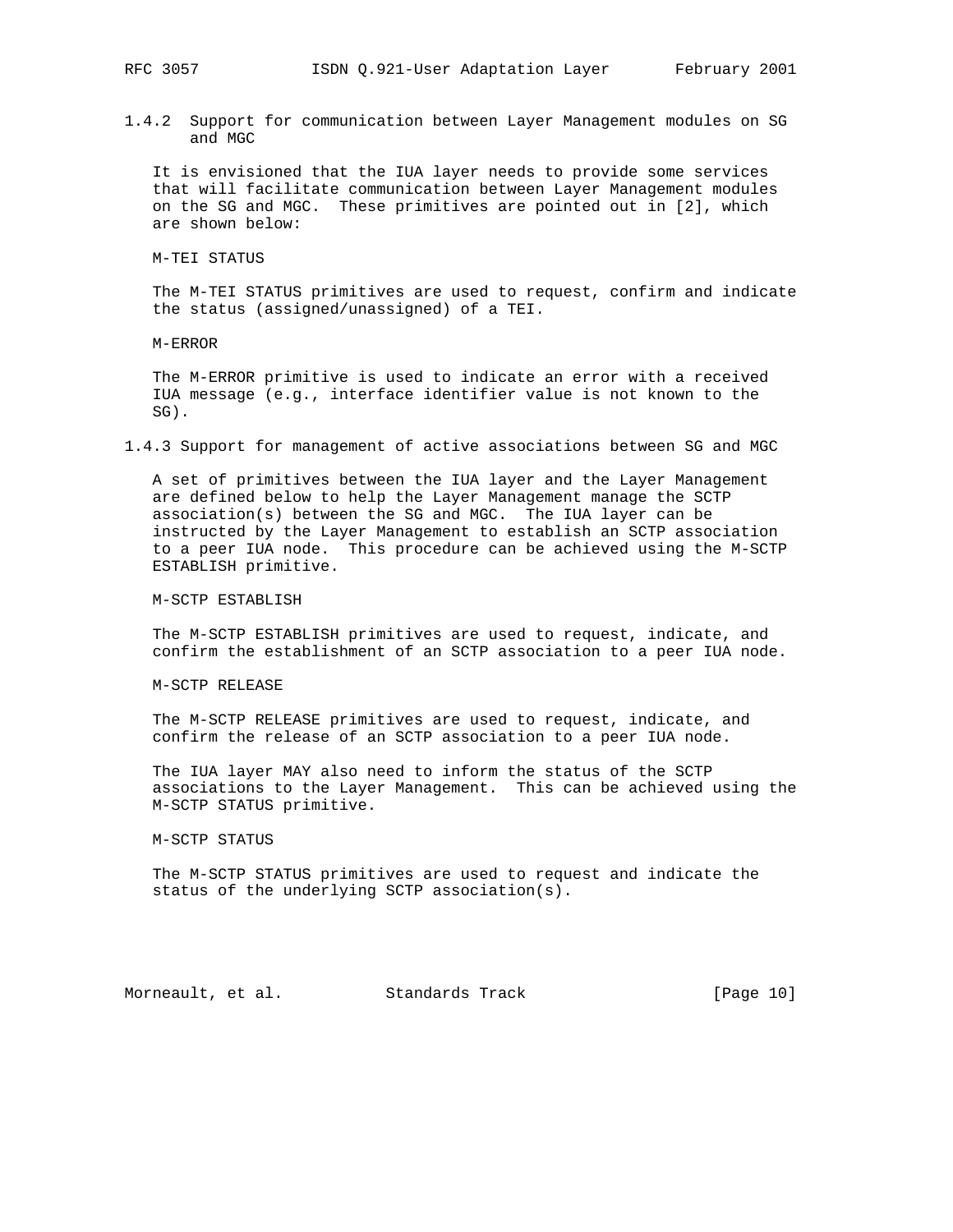The Layer Management MAY need to inform the IUA layer of an AS/ASP status (i.e., failure, active, etc.), so that messages can be exchanged between IUA layer peers to stop traffic to the local IUA user. This can be achieved using the M-ASP STATUS primitive.

### M-ASP STATUS

 The ASP status is stored inside IUA layer on both the SG and MGC sides. The M-ASP STATUS primitive can be used by Layer Management to request the status of the Application Server Process from the IUA layer. This primitive can also be used to indicate the status of the Application Server Process.

M-ASP-UP

 The M-ASP-UP primitive can be used by Layer Management to send a ASP Up message for the Application Server Process. It can also be used to generate an ASP Up Acknowledgement.

#### M-ASP-DOWN

 The M-ASP-DOWN primitive can be used by Layer Management to send a ASP Down message for the Application Server Process. It can also be used to generate an ASP Down Acknowledgement.

#### M-ASP-ACTIVE

 The M-ASP-UP primitive can be used by Layer Management to send a ASP Active message for the Application Server Process. It can also be used to generate an ASP Active Acknowledgement.

#### M-ASP-INACTIVE

 The M-ASP-UP primitive can be used by Layer Management to send a ASP Inactive message for the Application Server Process. It can also be used to generate an ASP Inactive Acknowledgement.

#### M-AS STATUS

 The M-AS STATUS primitive can be used by Layer Management to request the status of the Application Server. This primitive can also be used to indicate the status of the Application Server.

Morneault, et al. Standards Track [Page 11]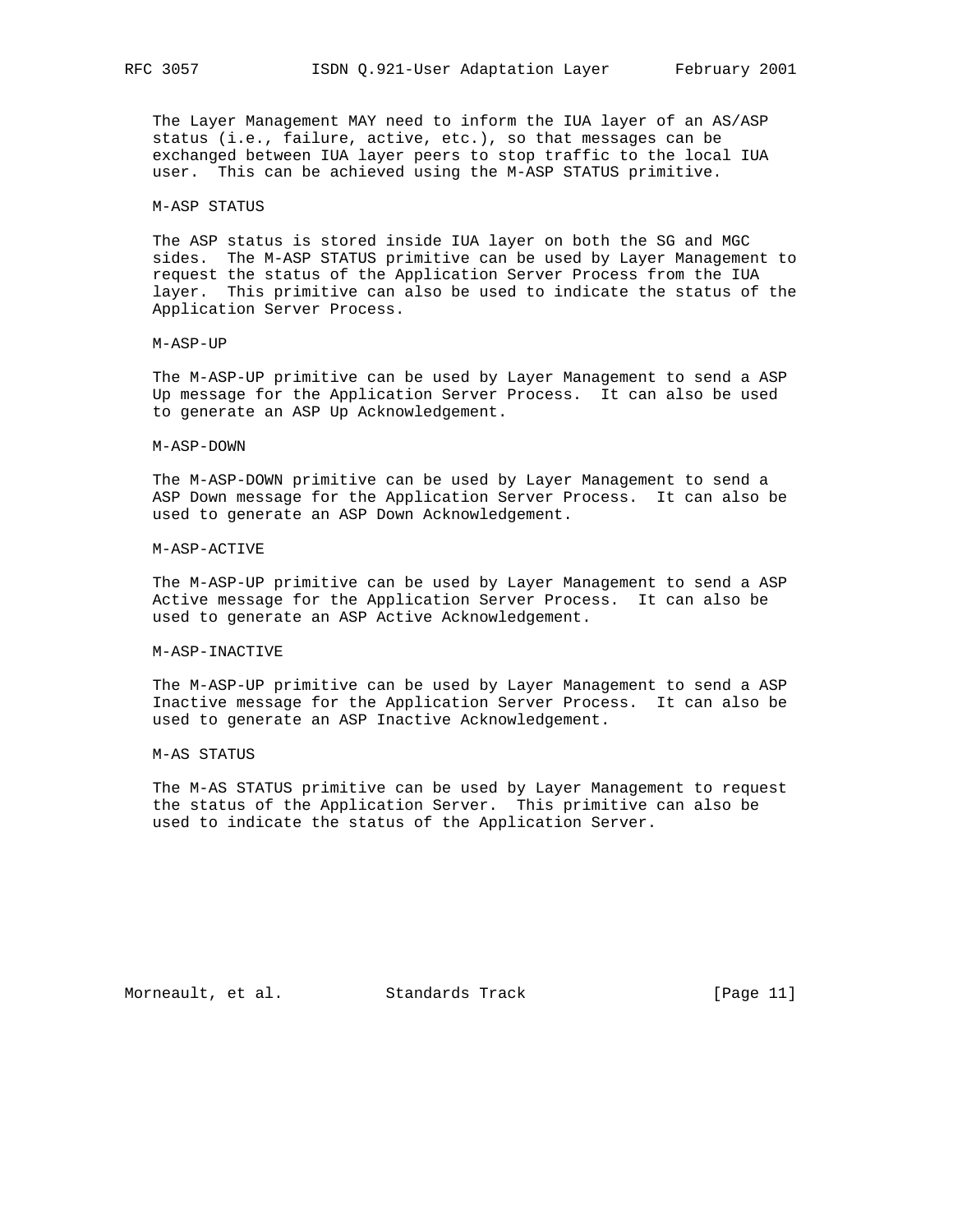## 1.5 Functions Implemented by the IUA Layer

#### 1.5.1 Mapping

 The IUA layer MUST maintain a map of the Interface Identifier to a physical interface on the Signaling Gateway. A physical interface would be a T1 line, E1 line, etc., and could include the TDM timeslot. In addition, for a given interface the SG MUST be able to identify the associated signaling channel. IUA layers on both SG and MGC MAY maintain the status of TEIs and SAPIs.

 The SG maps an Interface Identifier to an SCTP association/stream only when an ASP sends an ASP Active message for a particular Interface Identifier. It MUST be noted, however, that this mapping is dynamic and could change at any time due to a change of ASP state. This mapping could even temporarily be invalid, for example during failover of one ASP to another. Therefore, the SG MUST maintain the states of AS/ASP and reference them during the routing of an messages to an AS/ASP.

 One example of the logical view of relationship between D channel, Interface Identifier, AS and ASP in the SG is shown below:



where IID = Interface Identifier

Note that an ASP can be in more than one AS.

1.5.2 Status of ASPs

 The IUA layer on the SG MUST maintain the state of the ASPs it is supporting. The state of an ASP changes because of reception of peer-to-peer messages (ASPM messages as described in Section 3.3.2) or reception of indications from the local SCTP association. ASP state transition procedures are described in Section 4.3.1.

Morneault, et al. Standards Track [Page 12]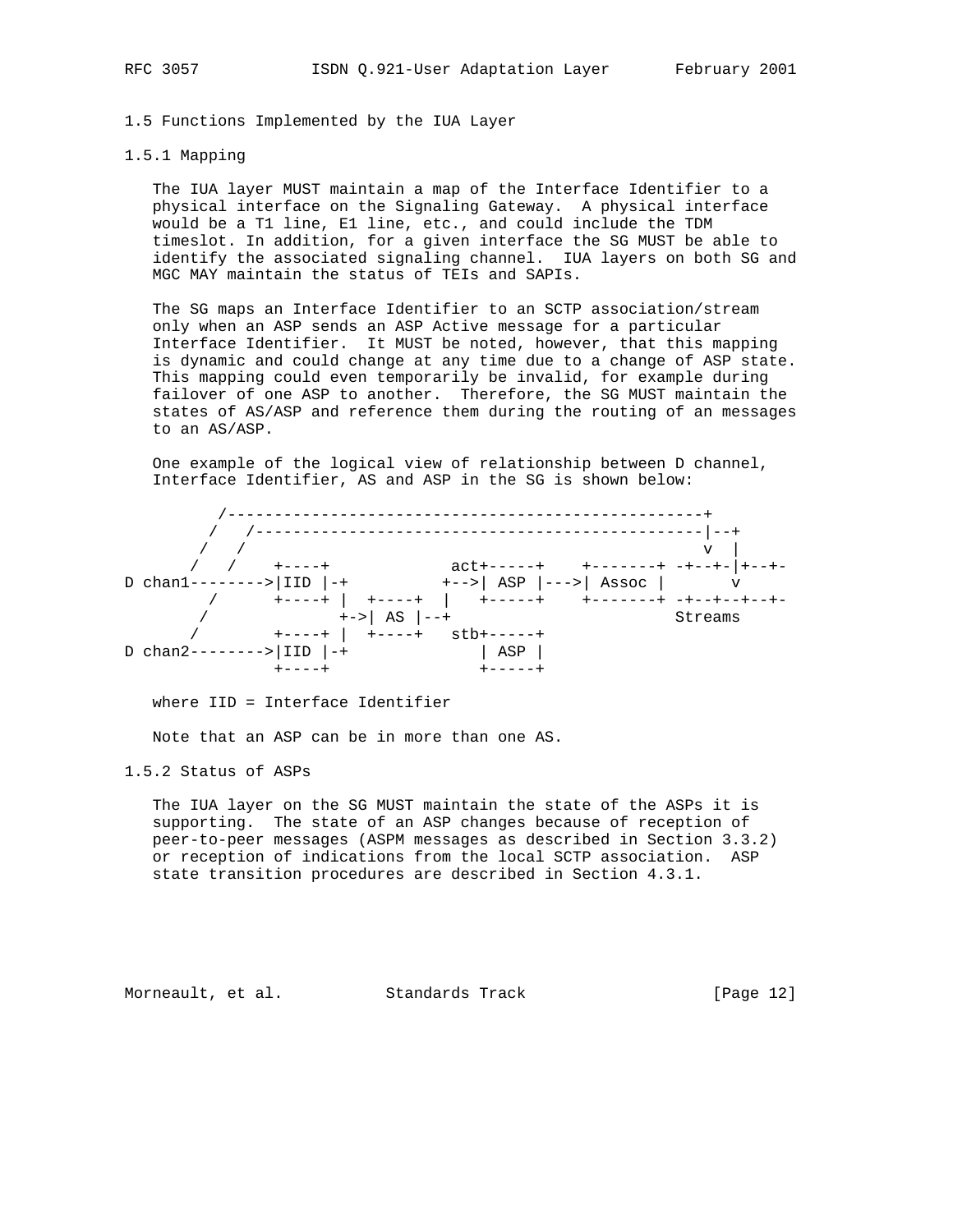At a SG, an Application Server list MAY contain active and inactive ASPs to support ASP load-sharing and fail-over procedures. When, for example, both a primary and a back-up ASP are available, IUA peer protocol is required to control which ASP is currently active. The ordered list of ASPs within a logical Application Server is kept updated in the SG to reflect the active Application Server Process(es).

 Also the IUA layer MAY need to inform the local management of the change in status of an ASP or AS. This can be achieved using the M- ASP STATUS or M-AS STATUS primitives.

1.5.3 SCTP Stream Management

 SCTP allows a user specified number of streams to be opened during the initialization. It is the responsibility of the IUA layer to ensure proper management of these streams. Because of the unidirectional nature of streams, an IUA layer is not aware of the stream number to Interface Identifier mapping of its peer IUA layer. Instead, the Interface Identifier is in the IUA message header.

 The use of SCTP streams within IUA is recommended in order to minimize transmission and buffering delay, therefore improving the overall performance and reliability of the signaling elements. It is recommended that a separate SCTP stream is used for each D channel.

1.5.4 Seamless Network Management Interworking

 The IUA layer on the SG SHOULD pass an indication of unavailability of the IUA-User (Q.931) to the local Layer Management, if the currently active ASP moves from the ACTIVE state. The Layer Management could instruct Q.921 to take some action, if it deems appropriate.

 Likewise, if an SCTP association fails, the IUA layer on both the SG and ASP sides MAY generate Release primitives to take the data links out-of-service.

1.5.5 Congestion Management

 If the IUA layer becomes congested (implementation dependent), it MAY stop reading from the SCTP association to flow control from the peer IUA.

Morneault, et al. Standards Track [Page 13]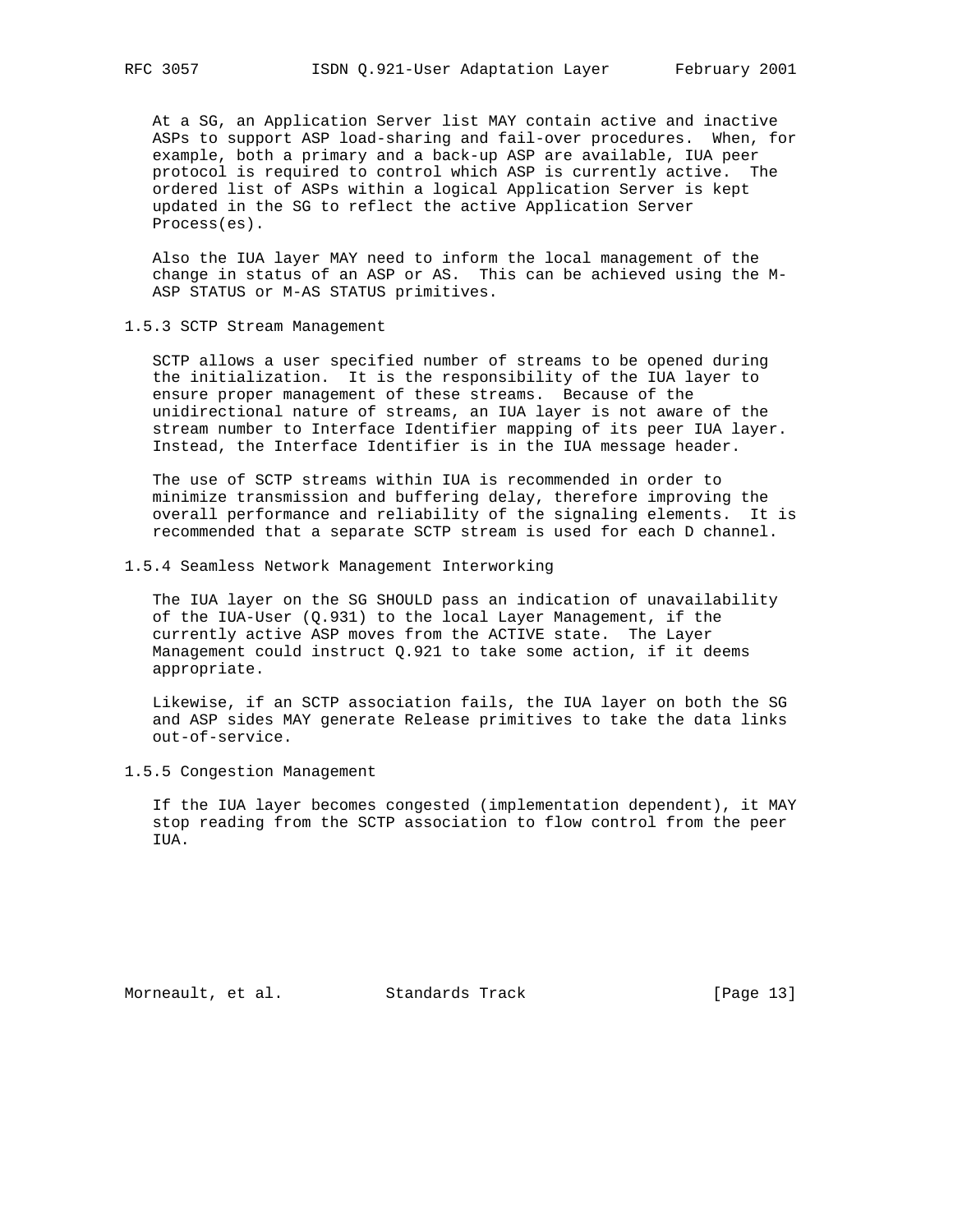1.6 Definition of IUA Boundaries

1.6.1 Definition of IUA/Q.921 boundary

 DL-ESTABLISH DL-RELEASE DL-DATA DL-UNIT DATA

1.6.2 Definition of IUA/Q.931 boundary

 DL-ESTABLISH DL-RELEASE DL-DATA DL-UNIT DATA

1.6.3 Definition of SCTP/IUA Boundary

 An example of the upper layer primitives provided by SCTP are available in Reference [3] section 10.

1.6.4 Definition of IUA/Layer-Management Boundary

 M-SCTP ESTABLISH request Direction: LM -> IUA Purpose: LM requests ASP to establish an SCTP association with an SG.

 M-STCP ESTABLISH confirm Direction: IUA -> LM Purpose: ASP confirms to LM that it has established an SCTP association with an SG.

 M-SCTP ESTABLISH indication Direction: IUA -> LM Purpose: SG informs LM that an ASP has established an SCTP association.

 M-SCTP RELEASE request Direction: LM -> IUA Purpose: LM requests ASP to release an SCTP association with SG.

 M-SCTP RELEASE confirm Direction: IUA -> LM Purpose: ASP confirms to LM that it has released SCTP association with SG.

Morneault, et al. Standards Track [Page 14]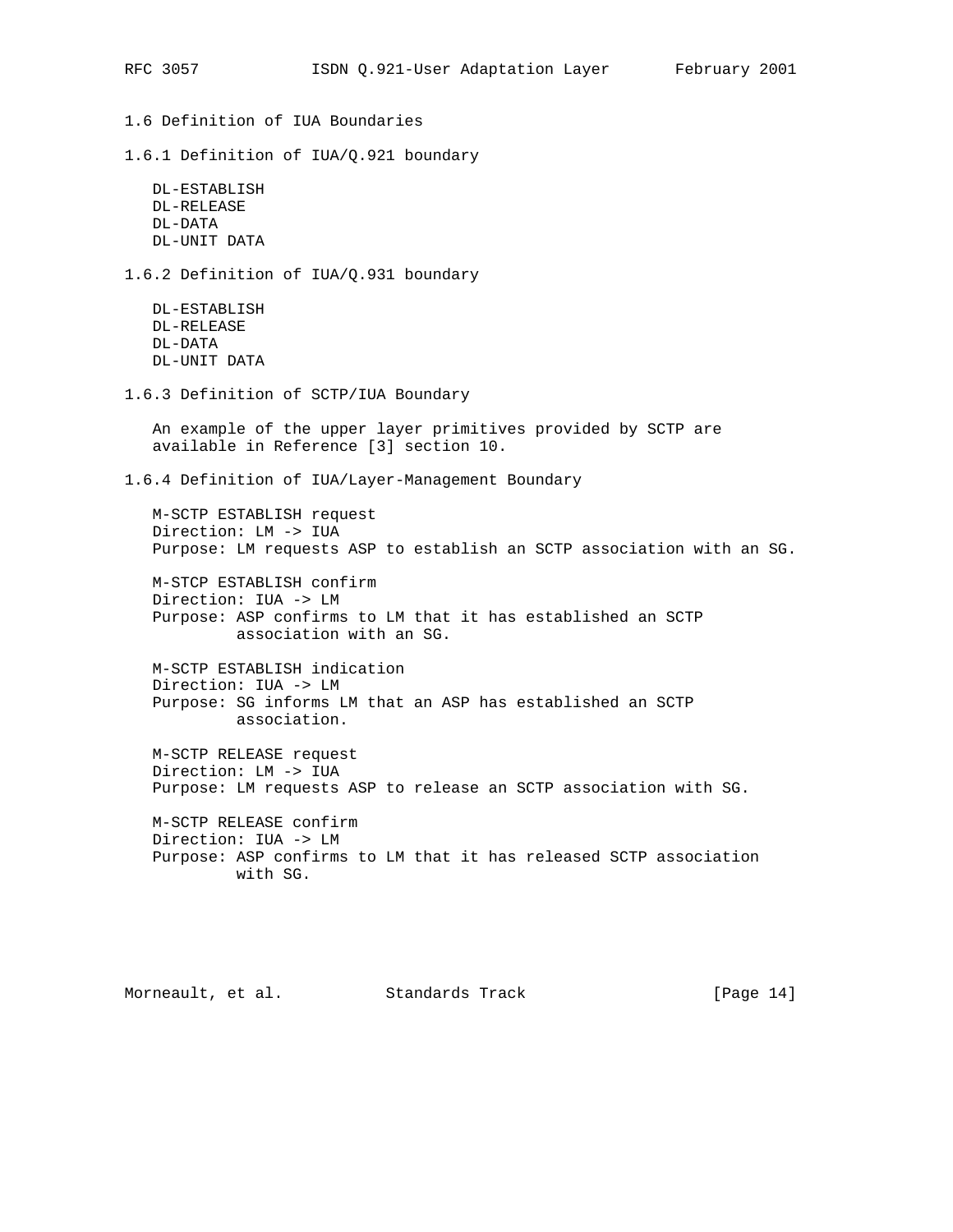M-SCTP RELEASE indication Direction: IUA -> LM Purpose: SG informs LM that ASP has released an SCTP association. M-SCTP STATUS request Direction: LM -> IUA Purpose: LM requests IUA to report status of SCTP association. M-SCTP STATUS indication Direction: IUA -> LM Purpose: IUA reports status of SCTP association. M-ASP STATUS request Direction: LM -> IUA Purpose: LM requests SG to report status of remote ASP. M-ASP STATUS indication Direction: IUA -> LM Purpose: SG reports status of remote ASP. M-AS-STATUS request Direction: LM -> IUA Purpose: LM requests SG to report status of AS. M-AS-STATUS indication Direction: IUA -> LM Purpose: SG reports status of AS. M-NOTIFY indication Direction: IUA -> LM Purpose: ASP reports that it has received a NOTIFY message from its peer. M-ERROR indication Direction: IUA -> LM Purpose: ASP or SG reports that it has received an ERROR message from its peer. M-ASP-UP request Direction: LM -> IUA Purpose: LM requests ASP to start its operation and send an ASP UP message to the SG. M-ASP-UP confirm Direction: IUA -> LM Purpose: ASP reports that is has received an ASP UP Acknowledgement message from the SG.

Morneault, et al. Standards Track [Page 15]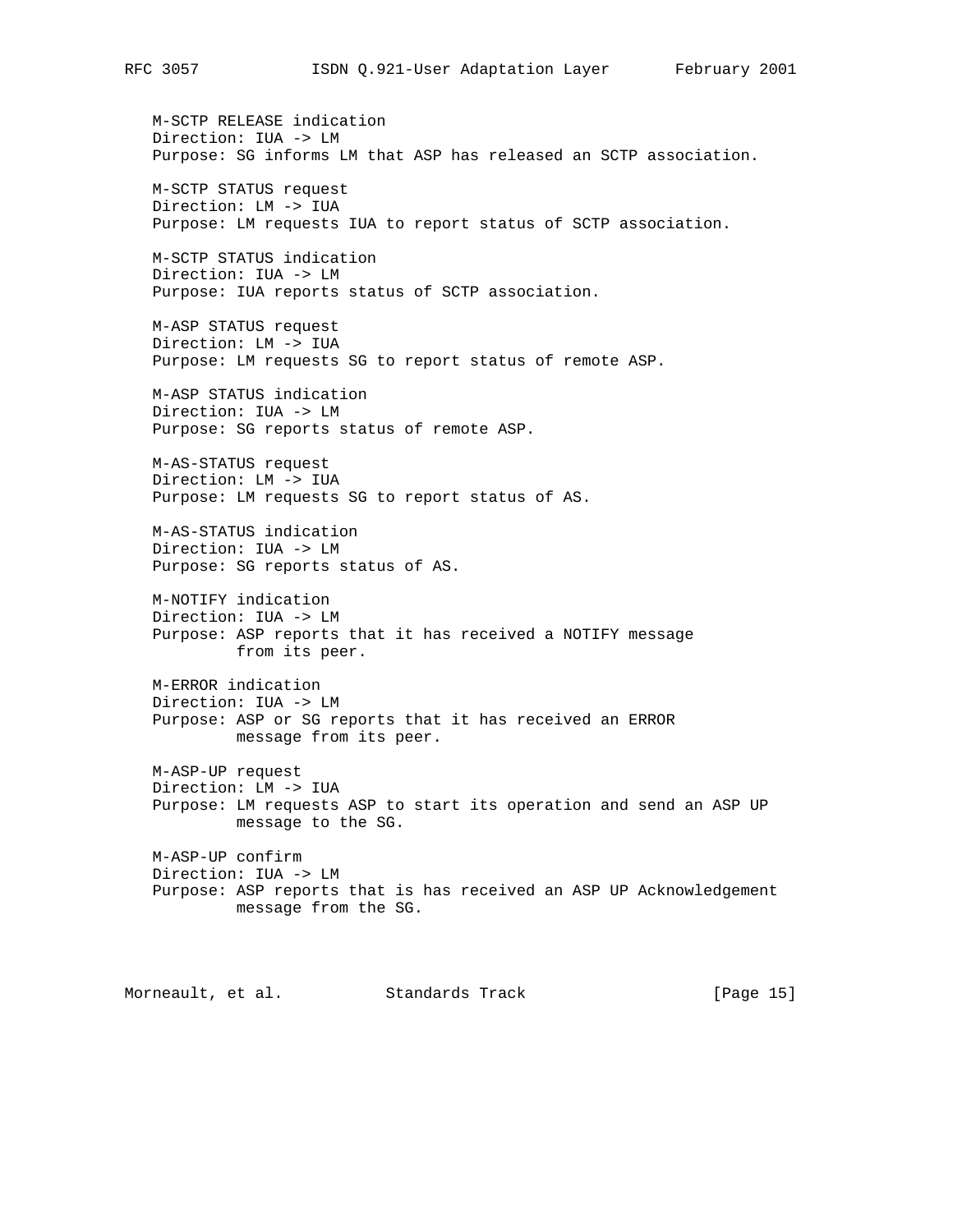M-ASP-DOWN request Direction: LM -> IUA Purpose: LM requests ASP to stop its operation and send an ASP DOWN message to the SG. M-ASP-DOWN confirm Direction: IUA -> LM Purpose: ASP reports that is has received an ASP DOWN Acknowledgement message from the SG. M-ASP-ACTIVE request Direction: LM -> IUA Purpose: LM requests ASP to send an ASP ACTIVE message to the SG. M-ASP-ACTIVE confirm Direction: IUA -> LM Purpose: ASP reports that is has received an ASP ACTIVE Acknowledgement message from the SG. M-ASP-INACTIVE request Direction: LM -> IUA Purpose: LM requests ASP to send an ASP INACTIVE message to the SG. M-ASP-INACTIVE confirm Direction: IUA -> LM Purpose: ASP reports that is has received an ASP INACTIVE Acknowledgement message from the SG. M-TEI STATUS request Direction: LM -> IUA Purpose: LM requests ASP to send a TEI status request to the SG. M-TEI STATUS indication Direction: IUA -> LM Purpose: ASP reports that is has received a TEI status indication from the SG. M-TEI STATUS confirm Direction: IUA -> LM Purpose: ASP reports that is has received a TEI status confirm from the SG. 2.0 Conventions The keywords MUST, MUST NOT, REQUIRED, SHALL, SHALL NOT, SHOULD, SHOULD NOT, RECOMMENDED, NOT RECOMMENDED, MAY, and OPTIONAL, when they appear in this document, are to be interpreted as described in [RFC2119].

Morneault, et al. Standards Track [Page 16]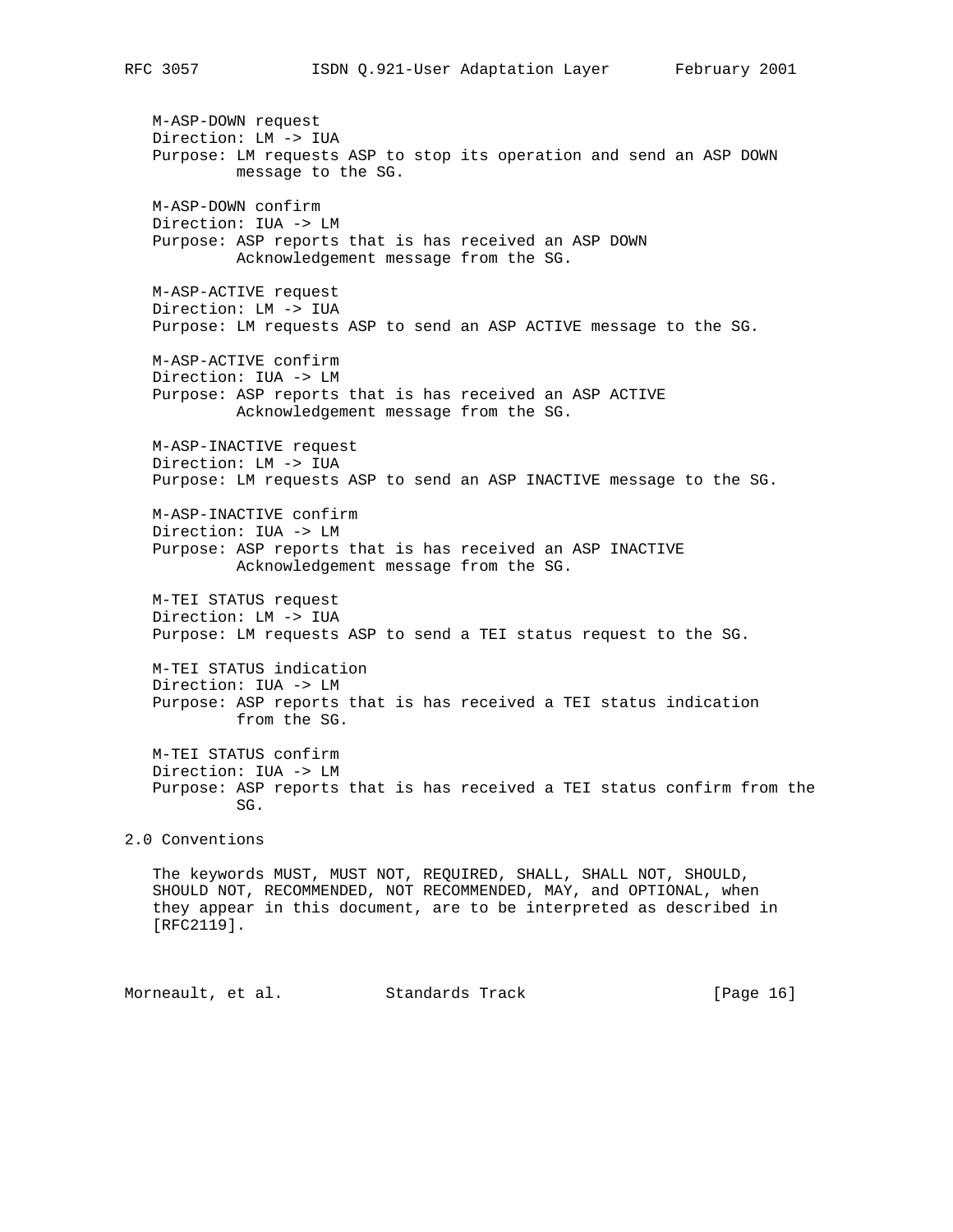## 3.0 Protocol Elements

 This section describes the format of various messages used in this protocol.

3.1 Common Message Header

 The protocol messages for Q.921-User Adaptation require a message header which contains the adaptation layer version, the message type, and message length.

0  $1$  2 3 0 1 2 3 4 5 6 7 8 9 0 1 2 3 4 5 6 7 8 9 0 1 2 3 4 5 6 7 8 9 0 1 +-+-+-+-+-+-+-+-+-+-+-+-+-+-+-+-+-+-+-+-+-+-+-+-+-+-+-+-+-+-+-+-+ Version | Reserved | Message Class | Message Type +-+-+-+-+-+-+-+-+-+-+-+-+-+-+-+-+-+-+-+-+-+-+-+-+-+-+-+-+-+-+-+-+ Message Length +-+-+-+-+-+-+-+-+-+-+-+-+-+-+-+-+-+-+-+-+-+-+-+-+-+-+-+-+-+-+-+-+

Figure 3 Common Header Format

 All fields in an IUA message MUST be transmitted in the network byte order, unless otherwise stated.

## 3.1.1 Version

 The version field contains the version of the IUA adaptation layer. The supported versions are the following:

 Value Version ----- ------- 1 Release 1.0

### 3.1.2 Message Classes and Types

The following List contains the valid Message Classes:

Message Class: 8 bits (unsigned integer)

 0 Management (MGMT) Message [IUA/M2UA/M3UA/SUA] 1 Transfer Messages [M3UA] 2 SS7 Signalling Network Management (SSNM) Messages [M3UA/SUA] 3 ASP State Maintenance (ASPSM) Messages [IUA/M2UA/M3UA/SUA] 4 ASP Traffic Maintenance (ASPTM) Messages [IUA/M2UA/M3UA/SUA] 5 Q.921/Q.931 Boundary Primitives Transport (QPTM) Messages [IUA] 6 MTP2 User Adaptation (MAUP) Messages [M2UA] 7 Connectionless Messages [SUA]

Morneault, et al. Standards Track [Page 17]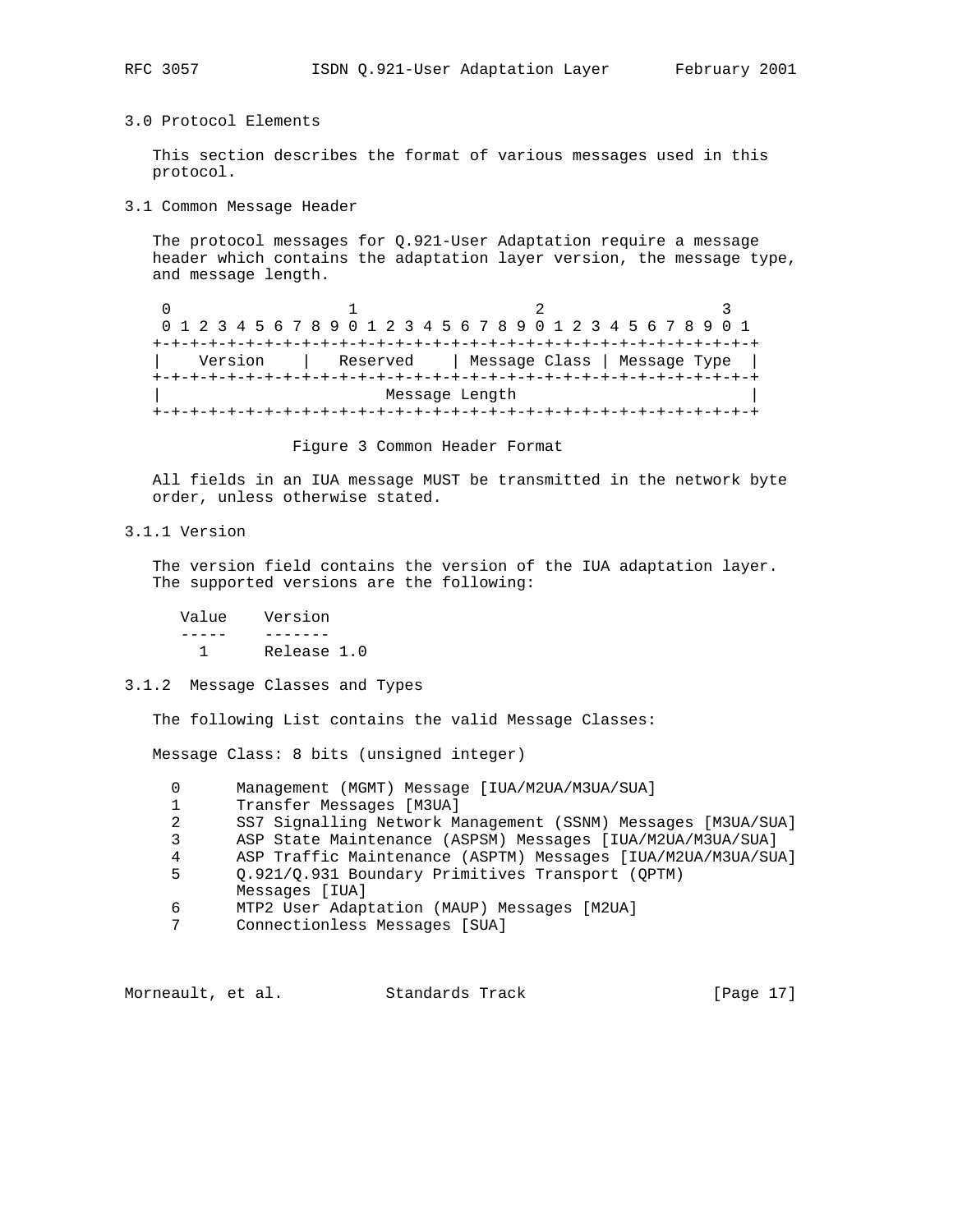8 Connection-Oriented Messages [SUA] 9 to 127 Reserved by the IETF 128 to 255 Reserved for IETF-Defined Message Class extensions The following list contains the message names for the defined messages. Q.921/Q.931 Boundary Primitives Transport (QPTM) Messages 0 Reserved 1 Data Request Message 2 Data Indication Message 3 Unit Data Request Message 4 Unit Data Indication Message 5 Establish Request 6 Establish Confirm 7 Establish Indication 8 Release Request 9 Release Confirm 10 Release Indication 11 to 127 Reserved by the IETF 128 to 255 Reserved for IETF-Defined QPTM extensions Application Server Process State Maintenance (ASPSM) messages 0 Reserved 1 ASP Up (UP) 2 ASP Down (DOWN) 3 Heartbeat (BEAT) 4 ASP Up Ack (UP ACK)<br>5 ASP Down Ack (DOWN 5 ASP Down Ack (DOWN ACK) 6 Heatbeat Ack (BEAT ACK) 7 to 127 Reserved by the IETF 128 to 255 Reserved for IETF-Defined ASPSM extensions Application Server Process Traffic Maintenance (ASPTM) messages 0 Reserved 1 ASP Active (ACTIVE) 2 ASP Inactive (INACTIVE) 3 ASP Active Ack (ACTIVE ACK)<br>4 ASP Inactive Ack (INACTIVE ASP Inactive Ack (INACTIVE ACK)

5 to 127 Reserved by the IETF

128 to 255 Reserved for IETF-Defined ASPTM extensions

Morneault, et al. Standards Track [Page 18]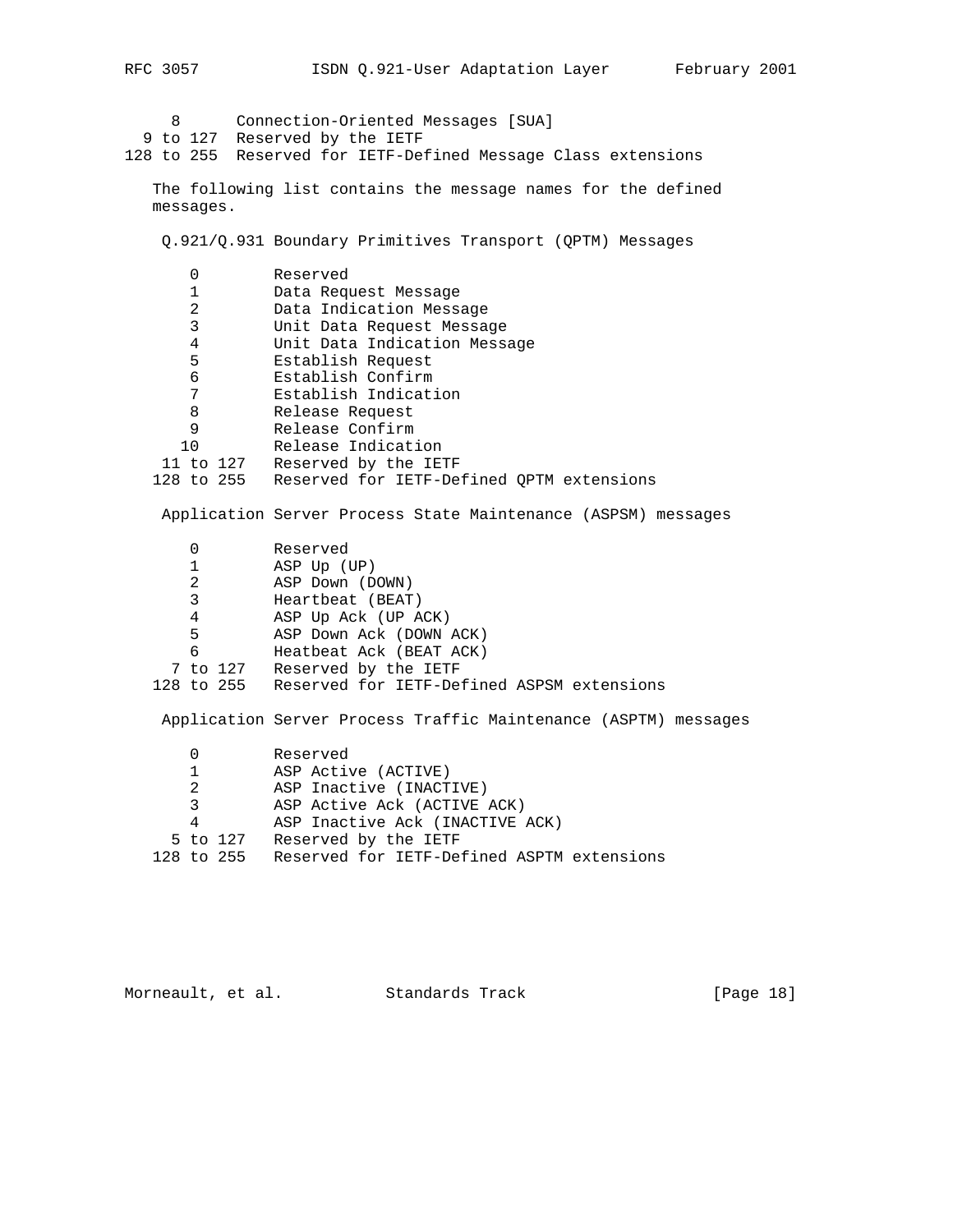Management (MGMT) Messages

|                | Error (ERR)                               |
|----------------|-------------------------------------------|
|                | Notify (NTFY)                             |
| 2              | TEI Status Request                        |
| $\mathcal{R}$  | TEI Status Confirm                        |
| 4              | TEI Status Indication                     |
| 5 to 127       | Reserved by the IETF                      |
| $128$ to $255$ | Reserved for IETF-Defined MGMT extensions |

3.1.3 Reserved

 The Reserved field is 8-bits. It SHOULD be set to all '0's and ignored by the receiver.

3.1.4 Message Length

 The Message length defines the length of the message in octets, including the Common header.

3.1.5 Variable-Length Parameter Format

 IUA messages consist of a Common Header followed by zero or more variable-length parameters, as defined by the message type. The variable-length parameters contained in a message are defined in a Tag-Length-Value format as shown below.

0  $1$  2 3 0 1 2 3 4 5 6 7 8 9 0 1 2 3 4 5 6 7 8 9 0 1 2 3 4 5 6 7 8 9 0 1 +-+-+-+-+-+-+-+-+-+-+-+-+-+-+-+-+-+-+-+-+-+-+-+-+-+-+-+-+-+-+-+-+ Parameter Tag  $|$  Parameter Length +-+-+-+-+-+-+-+-+-+-+-+-+-+-+-+-+-+-+-+-+-+-+-+-+-+-+-+-+-+-+-+-+  $\lambda$  and  $\lambda$  and  $\lambda$  and  $\lambda$  and  $\lambda$  and  $\lambda$  and  $\lambda$  and  $\lambda$  and  $\lambda$  and  $\lambda$  and  $\lambda$  and  $\lambda$  and  $\lambda$  and  $\lambda$  and  $\lambda$  and  $\lambda$  and  $\lambda$  and  $\lambda$  and  $\lambda$  and  $\lambda$  and  $\lambda$  and  $\lambda$  and  $\lambda$  and  $\lambda$  and  $\lambda$  Parameter Value  $/$  $\lambda$  and  $\lambda$  and  $\lambda$  and  $\lambda$  and  $\lambda$  and  $\lambda$  and  $\lambda$  and  $\lambda$  and  $\lambda$  and  $\lambda$  and  $\lambda$  and  $\lambda$  and  $\lambda$  and  $\lambda$  and  $\lambda$  and  $\lambda$  and  $\lambda$  and  $\lambda$  and  $\lambda$  and  $\lambda$  and  $\lambda$  and  $\lambda$  and  $\lambda$  and  $\lambda$  and  $\lambda$  +-+-+-+-+-+-+-+-+-+-+-+-+-+-+-+-+-+-+-+-+-+-+-+-+-+-+-+-+-+-+-+-+

 Mandatory parameters MUST be placed before optional parameters in a message.

Parameter Tag: 16 bits (unsigned integer)

 The Tag field is a 16 bit identifier of the type of parameter. It takes a value of 0 to 65534.

 The value of 65535 is reserved for IETF-defined extensions. Values other than those defined in specific parameter description are reserved for use by the IETF.

Morneault, et al. Standards Track [Page 19]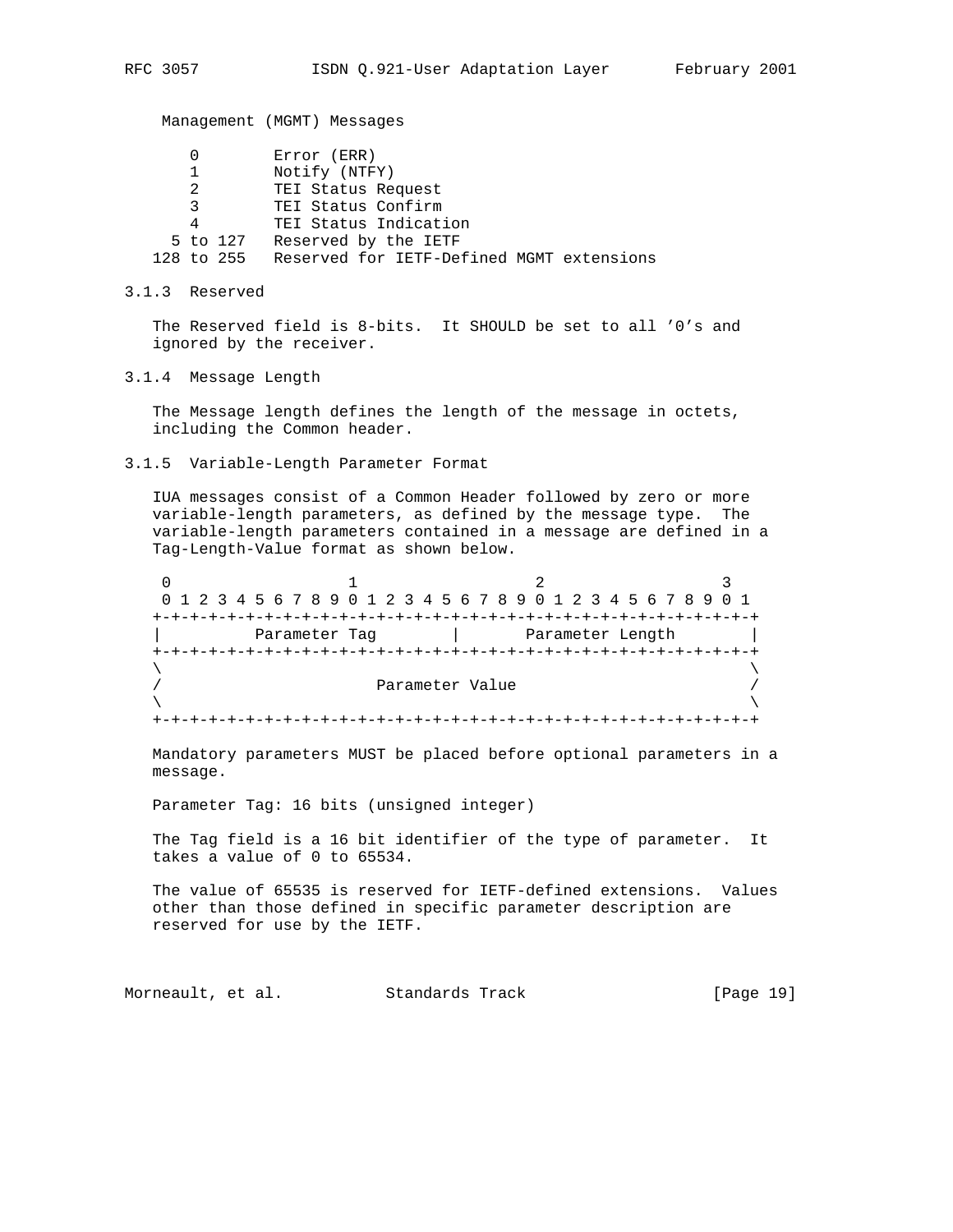Parameter Length: 16 bits (unsigned integer)

 The Parameter Length field contains the size of the parameter in bytes, including the Parameter Tag, Parameter Length, and Parameter Value fields. The Parameter Length does not include any padding bytes.

Parameter Value: variable-length

 The Parameter Value field contains the actual information to be transferred in the parameter.

 The total length of a parameter (including Tag, Parameter Length and Value fields) MUST be a multiple of 4 bytes. If the length of the parameter is not a multiple of 4 bytes, the sender pads the Parameter at the end (i.e., after the Parameter Value field) with all zero bytes. The length of the padding is NOT included in the parameter length field. A sender SHOULD NEVER pad with more than 3 bytes. The receiver MUST ignore the padding bytes.

#### 3.2 IUA Message Header

 In addition to the common message header, there will be a specific message header for QPTM and the TEI Status MGMT messages. The IUA message header will immediately follow the Common header in these messages.

 This message header will contain the Interface Identifier and Data Link Connection Identifier (DLCI). The Interface Identifier identifies the physical interface terminating the signaling channel at the SG for which the signaling messages are sent/received. The format of the Interface Identifier parameter can be text or integer. The Interface Identifiers are assigned according to network operator policy. The integer values used are of local significance only, coordinated between the SG and ASP.

 The integer formatted Interface Identifier MUST be supported. The text formatted Interface Identifier MAY optionally be supported.

Morneault, et al. Standards Track [Page 20]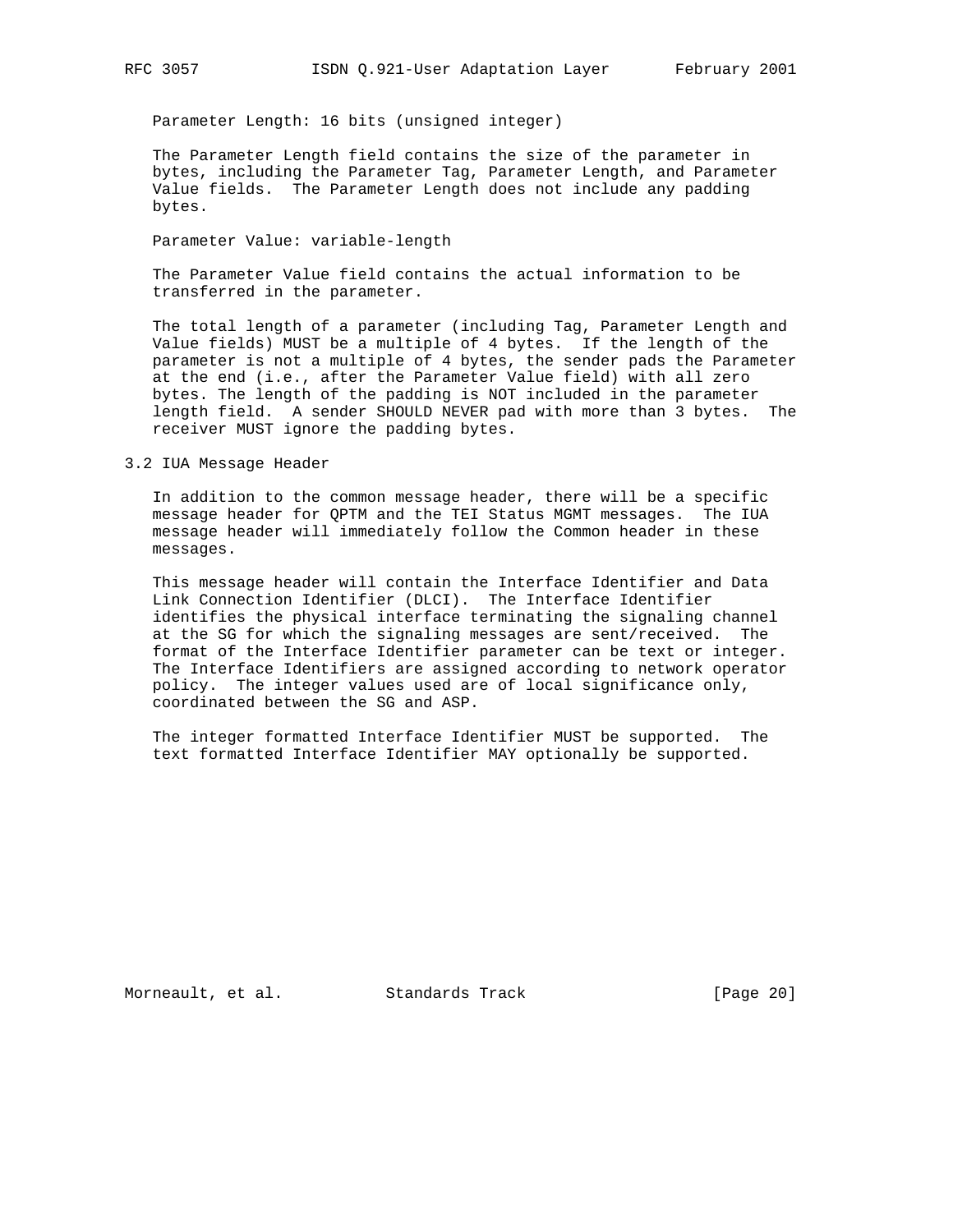0  $1$  2 3 0 1 2 3 4 5 6 7 8 9 0 1 2 3 4 5 6 7 8 9 0 1 2 3 4 5 6 7 8 9 0 1 +-+-+-+-+-+-+-+-+-+-+-+-+-+-+-+-+-+-+-+-+-+-+-+-+-+-+-+-+-+-+-+-+ Tag (0x1) | Length +-+-+-+-+-+-+-+-+-+-+-+-+-+-+-+-+-+-+-+-+-+-+-+-+-+-+-+-+-+-+-+-+ Interface Identifier (integer) +-+-+-+-+-+-+-+-+-+-+-+-+-+-+-+-+-+-+-+-+-+-+-+-+-+-+-+-+-+-+-+-+ Tag (0x5) | Length=8 +-+-+-+-+-+-+-+-+-+-+-+-+-+-+-+-+-+-+-+-+-+-+-+-+-+-+-+-+-+-+-+-+ | DLCI | Spare | Spare | +-+-+-+-+-+-+-+-+-+-+-+-+-+-+-+-+-+-+-+-+-+-+-+-+-+-+-+-+-+-+-+-+ Figure 4 IUA Message Header (Integer-based Interface Identifier) The Tag value for the Integer-based Interface Identifier is 0x1. The length is always set to a value of 8. 0  $1$  2 3 0 1 2 3 4 5 6 7 8 9 0 1 2 3 4 5 6 7 8 9 0 1 2 3 4 5 6 7 8 9 0 1 +-+-+-+-+-+-+-+-+-+-+-+-+-+-+-+-+-+-+-+-+-+-+-+-+-+-+-+-+-+-+-+-+ Tag (0x3) | Length +-+-+-+-+-+-+-+-+-+-+-+-+-+-+-+-+-+-+-+-+-+-+-+-+-+-+-+-+-+-+-+-+ Interface Identifier (text) +-+-+-+-+-+-+-+-+-+-+-+-+-+-+-+-+-+-+-+-+-+-+-+-+-+-+-+-+-+-+-+-+  $\lceil \log(0x5) \rceil$  | Length=8 | +-+-+-+-+-+-+-+-+-+-+-+-+-+-+-+-+-+-+-+-+-+-+-+-+-+-+-+-+-+-+-+-+ DLCI | Spare | Spare | Spare | Spare | Spare | Spare | Spare | Spare | Spare | Spare | Spare | Spare | Spare | Spare | Spare | Spare | Spare | Spare | Spare | Spare | Spare | Spare | Spare | Spare | Spare | Spare | Spare | +-+-+-+-+-+-+-+-+-+-+-+-+-+-+-+-+-+-+-+-+-+-+-+-+-+-+-+-+-+-+-+-+ Figure 5 IUA Message Header (Text-based Interface Identifier) The Tag value for the Text-based Interface Identifier is 0x3. The length is variable. The DLCI format is shown below in Figure 6. 0 1 2 3 4 5 6 7 +-----+-----+-----+-----+-----+-----+-----+-----+ | 0 | SPR | SAPI | +-----------------------------------------------+ | 1 | TEI | +-----------------------------------------------+ Figure 6 DLCI Format SPR: Spare 2nd bit in octet 1, (1 bit) Morneault, et al. Standards Track [Page 21]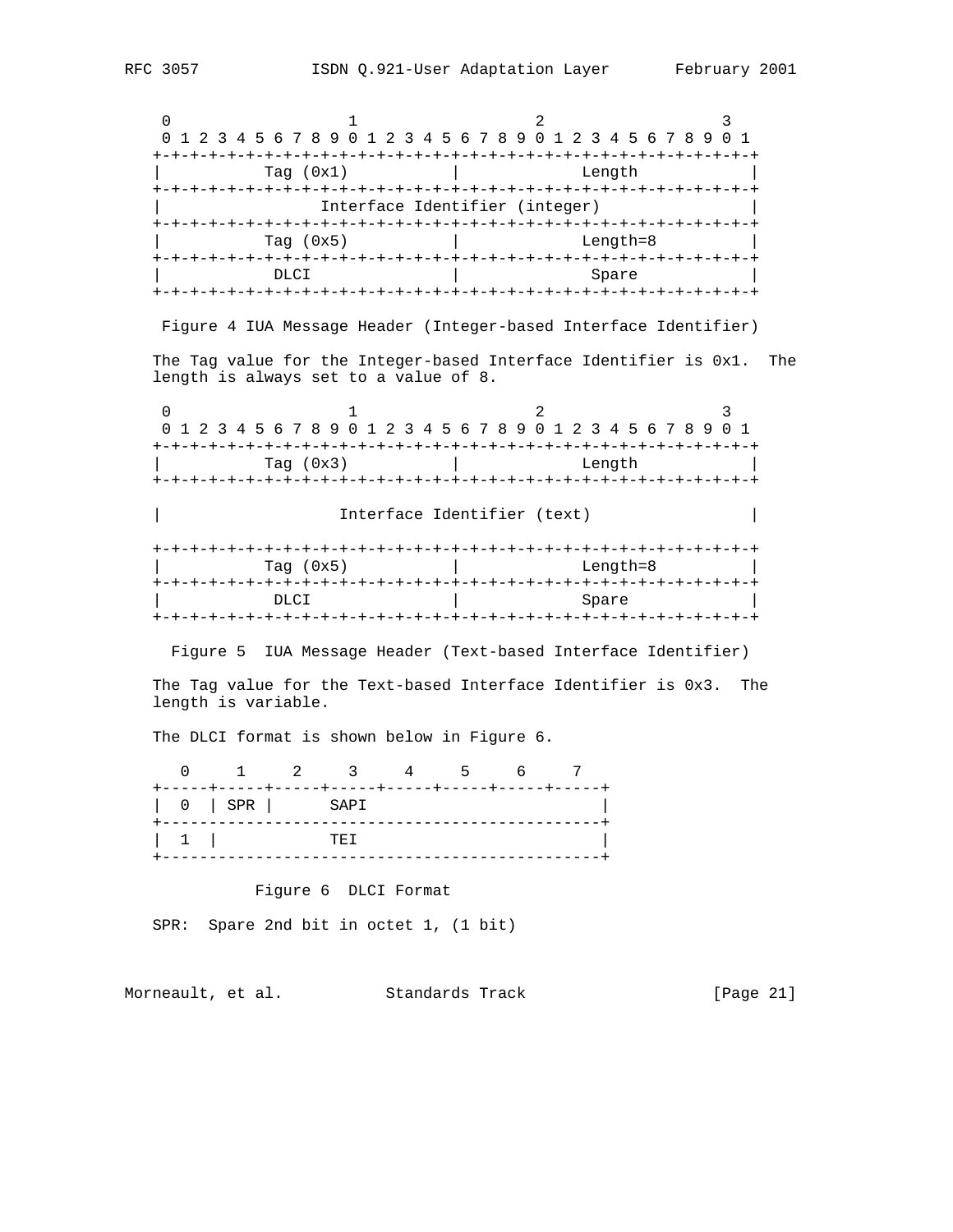SAPI: Service Access Point Identifier, 3rd through 8th bits in octet 1 (6 bits)

 TEI: Terminal Endpoint Identifier, 2nd through 8th bits in octet 2 (7 bits)

 The DLCI field (including the SAPI and TEI) is coded in accordance with Q.921.

3.3 IUA Messages

 The following section defines the messages and parameter contents. The IUA messages will use the common message header (Figure 3) and the IUA message header (Figure 4 and Figure 5).

3.3.1 Q.921/Q.931 Boundary Primitives Transport (QPTM) Messages

3.3.1.1 Establish Messages (Request, Confirm, Indication)

 The Establish Messages are used to establish a data link on the signaling channel or to confirm that a data link on the signaling channel has been established. The MGC controls the state of the D channel. When the MGC desires the D channel to be in-service, it will send the Establish Request message.

 When the MGC sends an IUA Establish Request message, the MGC MAY start a timer. This timer would be stopped upon receipt of an IUA Establish Confirm or Establish Indication. If the timer expires, the MGC would re-send the IUA Establish Request message and restart the timer. In other words, the MGC MAY continue to request the establishment of the data link on periodic basis until the desired state is achieved or take some other action (notify the Management Layer).

 When the SG receives an IUA Establish Request from the MGC, the SG shall send the Q.921 Establish Request primitive to the its Q.921 entity. In addition, the SG shall map any response received from the Q.921 entity to the appropriate message to the MGC. For example, if the Q.921 entity responds with a Q.921 Establish Confirm primitive, the IUA layer shall map this to an IUA Establish Confirm message. As another example, if the IUA Layer receives a Q.921 Release Confirm or Release Indication as an apparent response to the Q.921 Establish Request primitive, the IUA Layer shall map these to the corresponding IUA Release Confirm or Release Indication messages.

 The Establish messages contain the common message header followed by IUA message header. It does not contain any additional parameters.

Morneault, et al. Standards Track [Page 22]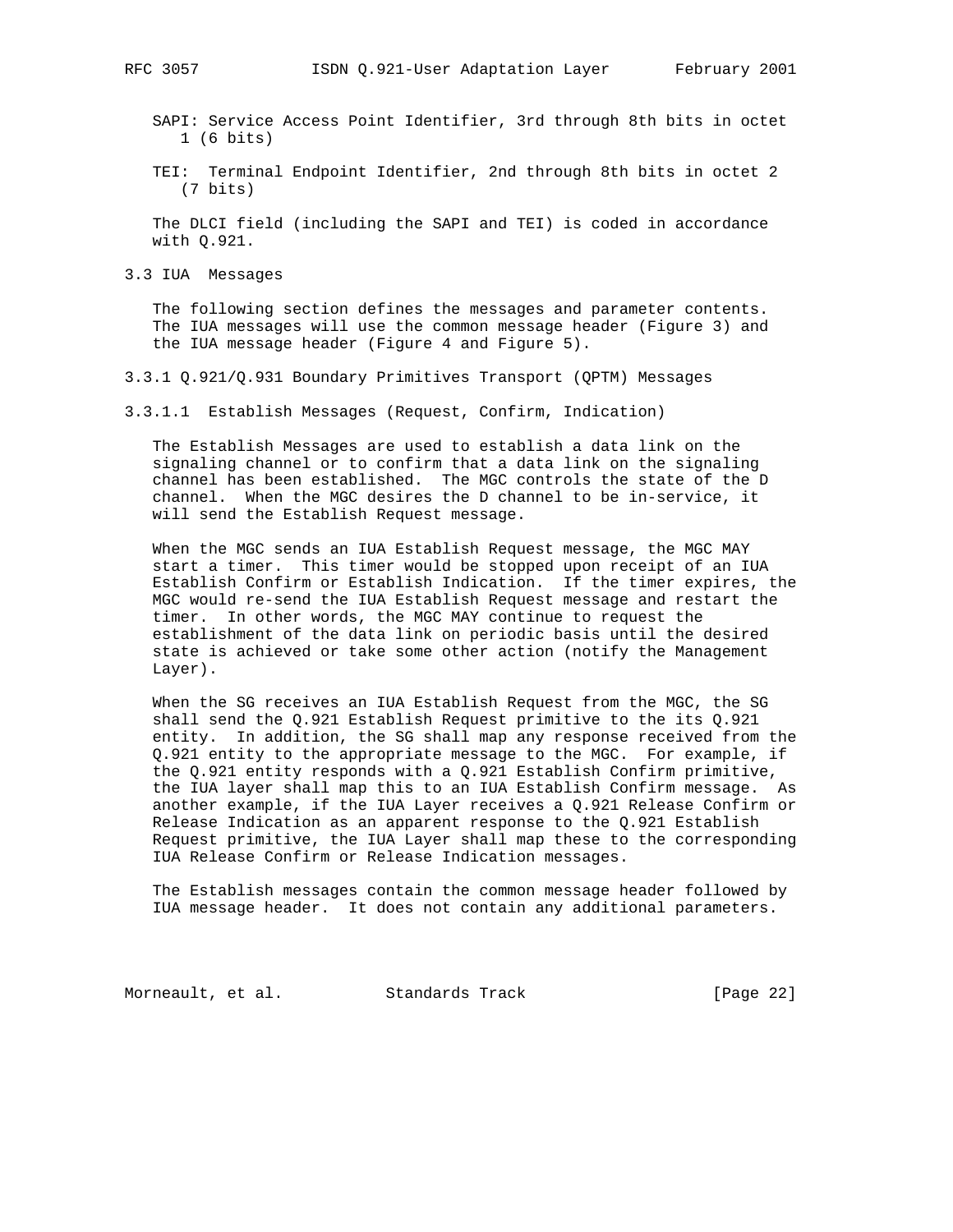3.3.1.2 Release Messages (Request, Indication, Confirmation)

 The Release Request message is used to release the data link on the signaling channel. The Release Confirm and Indication messages are used to indicate that the data link on the signaling channel has been released.

 If a response to the Release Request message is not received, the MGC MAY resend the Release Request message. If no response is received, the MGC can consider the data link as being released. In this case, signaling traffic on that D channel is not expected from the SG and signaling traffic will not be sent to the SG for that D channel.

 The Release messages contain the common message header followed by IUA message header. The Release confirm message is in response to a Release Request message and it does not contain any additional parameters. The Release Request and Indication messages contain the following parameter:

REASON

|  | 0 1 2 3 4 5 6 7 8 9 0 1 2 3 4 5 6 7 8 9 0 1 2 3 4 5 6 7 8 9 0 1 |  |  |  |             |  |  |  |        |  |  |  |  |  |  |  |  |        |  |  |  |  |  |
|--|-----------------------------------------------------------------|--|--|--|-------------|--|--|--|--------|--|--|--|--|--|--|--|--|--------|--|--|--|--|--|
|  |                                                                 |  |  |  |             |  |  |  |        |  |  |  |  |  |  |  |  |        |  |  |  |  |  |
|  |                                                                 |  |  |  | Tag $(0xf)$ |  |  |  |        |  |  |  |  |  |  |  |  | Length |  |  |  |  |  |
|  |                                                                 |  |  |  |             |  |  |  |        |  |  |  |  |  |  |  |  |        |  |  |  |  |  |
|  |                                                                 |  |  |  |             |  |  |  | Reason |  |  |  |  |  |  |  |  |        |  |  |  |  |  |
|  |                                                                 |  |  |  |             |  |  |  |        |  |  |  |  |  |  |  |  |        |  |  |  |  |  |

The valid values for Reason are shown in the following table.

| Define<br>Value      | Description                               |
|----------------------|-------------------------------------------|
| RELEASE MGMT<br>0x0  | Management layer generated release.       |
| RELEASE PHYS<br>0x1  | Physical layer alarm generated release.   |
| RELEASE DM<br>0x2    | Specific to a request. Indicates Layer 2  |
|                      | SHOULD release and deny all requests from |
|                      | far end to establish a data link on the   |
|                      | signaling channel (i.e., if SABME is      |
|                      | received send a DM)                       |
| RELEASE OTHER<br>0x3 | Other reasons                             |

 Note: Only RELEASE\_MGMT, RELEASE\_DM and RELEASE\_OTHER are valid reason codes for a Release Request message.

3.3.1.3 Data Messages (Request, Indication)

 The Data message contains an ISDN Q.921-User Protocol Data Unit (PDU) corresponding to acknowledged information transfer service.

Morneault, et al. Standards Track [Page 23]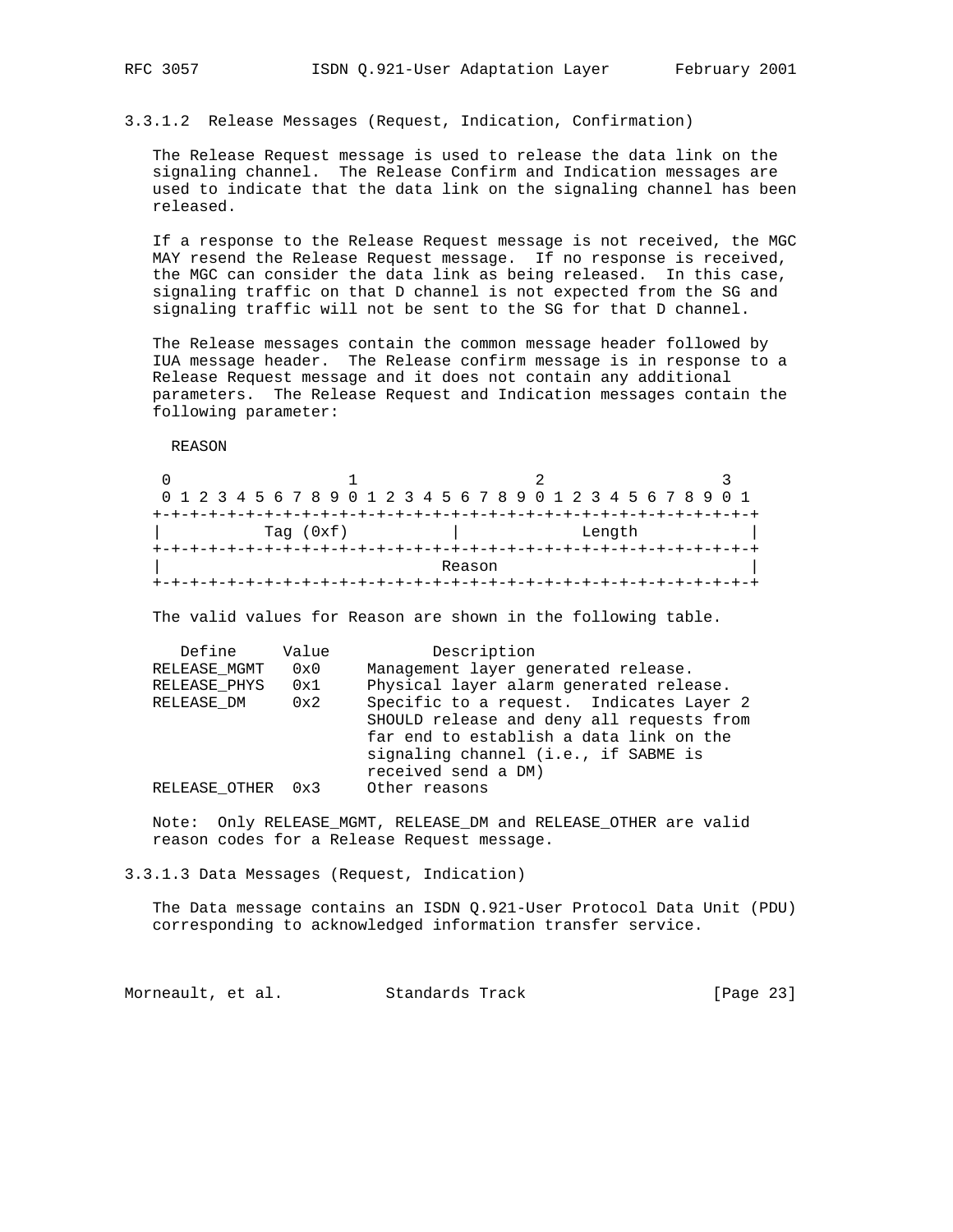The Data messages contain the common message header followed by IUA message header. The Data message contains the following parameters:

PROTOCOL DATA

0  $1$  2 3 0 1 2 3 4 5 6 7 8 9 0 1 2 3 4 5 6 7 8 9 0 1 2 3 4 5 6 7 8 9 0 1 +-+-+-+-+-+-+-+-+-+-+-+-+-+-+-+-+-+-+-+-+-+-+-+-+-+-+-+-+-+-+-+-+ | Tag (0xe) | Length | +-+-+-+-+-+-+-+-+-+-+-+-+-+-+-+-+-+-+-+-+-+-+-+-+-+-+-+-+-+-+-+-+ Protocol Data  $\vert$ +-+-+-+-+-+-+-+-+-+-+-+-+-+-+-+-+-+-+-+-+-+-+-+-+-+-+-+-+-+-+-+-+

 The protocol data contains upper layer signaling message e.g. Q.931, QSIG.

3.3.1.4 Unit Data Messages (Request, Indication)

 The Unit Data message contains an ISDN Q.921-User Protocol Data Unit (PDU) corresponding to unacknowledged information transfer service.

 The Unit Data messages contain the common message header followed by IUA message header. The Unit Data message contains the following parameters

PROTOCOL DATA

0  $1$  2 3 0 1 2 3 4 5 6 7 8 9 0 1 2 3 4 5 6 7 8 9 0 1 2 3 4 5 6 7 8 9 0 1 +-+-+-+-+-+-+-+-+-+-+-+-+-+-+-+-+-+-+-+-+-+-+-+-+-+-+-+-+-+-+-+-+ Tag (0xe) | Length +-+-+-+-+-+-+-+-+-+-+-+-+-+-+-+-+-+-+-+-+-+-+-+-+-+-+-+-+-+-+-+-+ Protocol Data  $\vert$ 

+-+-+-+-+-+-+-+-+-+-+-+-+-+-+-+-+-+-+-+-+-+-+-+-+-+-+-+-+-+-+-+-+

3.3.2 Application Server Process Maintenance (ASPM) Messages

The ASPM messages will only use the common message header.

3.3.2.1 ASP Up (ASPUP)

 The ASP Up (ASPUP) message is sent by an ASP to indicate to an SG that it is ready to receive traffic or maintenance messages.

Morneault, et al. Standards Track [Page 24]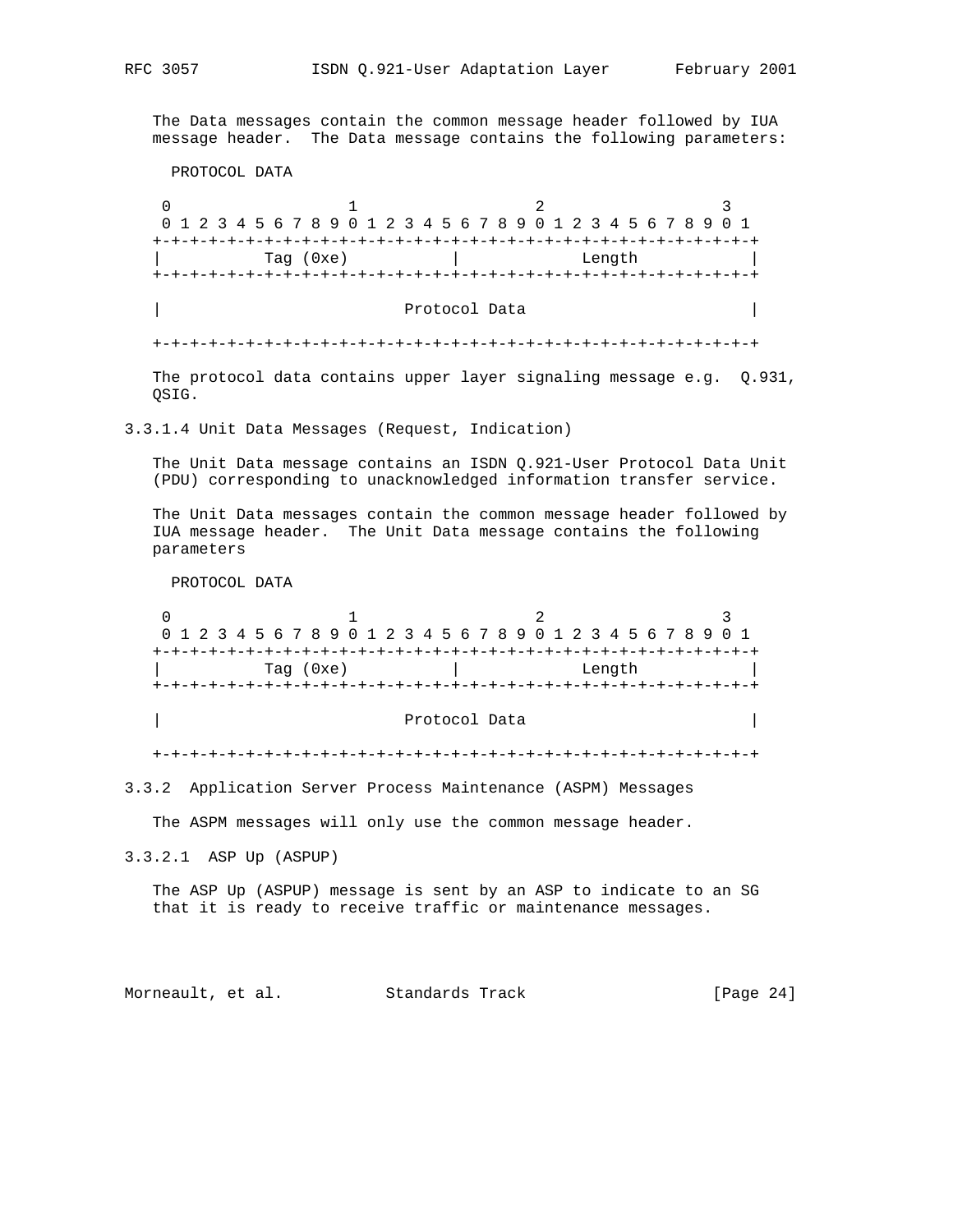The ASPUP message contains the following parameters:

Info String (optional)

The format for ASPUP Message parameters is as follows:

0  $1$  2 3 0 1 2 3 4 5 6 7 8 9 0 1 2 3 4 5 6 7 8 9 0 1 2 3 4 5 6 7 8 9 0 1 +-+-+-+-+-+-+-+-+-+-+-+-+-+-+-+-+-+-+-+-+-+-+-+-+-+-+-+-+-+-+-+-+ Tag (0x4) | Length +-+-+-+-+-+-+-+-+-+-+-+-+-+-+-+-+-+-+-+-+-+-+-+-+-+-+-+-+-+-+-+-+

| INFO String\* |

+-+-+-+-+-+-+-+-+-+-+-+-+-+-+-+-+-+-+-+-+-+-+-+-+-+-+-+-+-+-+-+-+

 The optional INFO String parameter can carry any meaningful 8-bit ASCII character string along with the message. Length of the INFO String parameter is from 0 to 255 characters. No procedures are presently identified for its use but the INFO String MAY be used for debugging purposes.

3.3.2.2 ASP Up Ack

 The ASP Up Ack message is used to acknowledge an ASP Up message received from a remote IUA peer.

The ASPUP Ack message contains the following parameters:

INFO String (optional)

The format for ASPUP Ack Message parameters is as follows:

| 0 1 2 3 4 5 6 7 8 9 0 1 2 3 4 5 6 7 8 9 0 1 2 3 4 5 6 7 8 9 0 1 |        |
|-----------------------------------------------------------------|--------|
|                                                                 |        |
| Tag $(0x4)$                                                     | Length |
|                                                                 |        |

## | INFO String\* | INFO String\* | INFO STRING  $\vert$

+-+-+-+-+-+-+-+-+-+-+-+-+-+-+-+-+-+-+-+-+-+-+-+-+-+-+-+-+-+-+-+-+

 The format and description of the optional Info String parameter is the same as for the ASP Up message (See Section 3.3.3.1).

Morneault, et al. Standards Track [Page 25]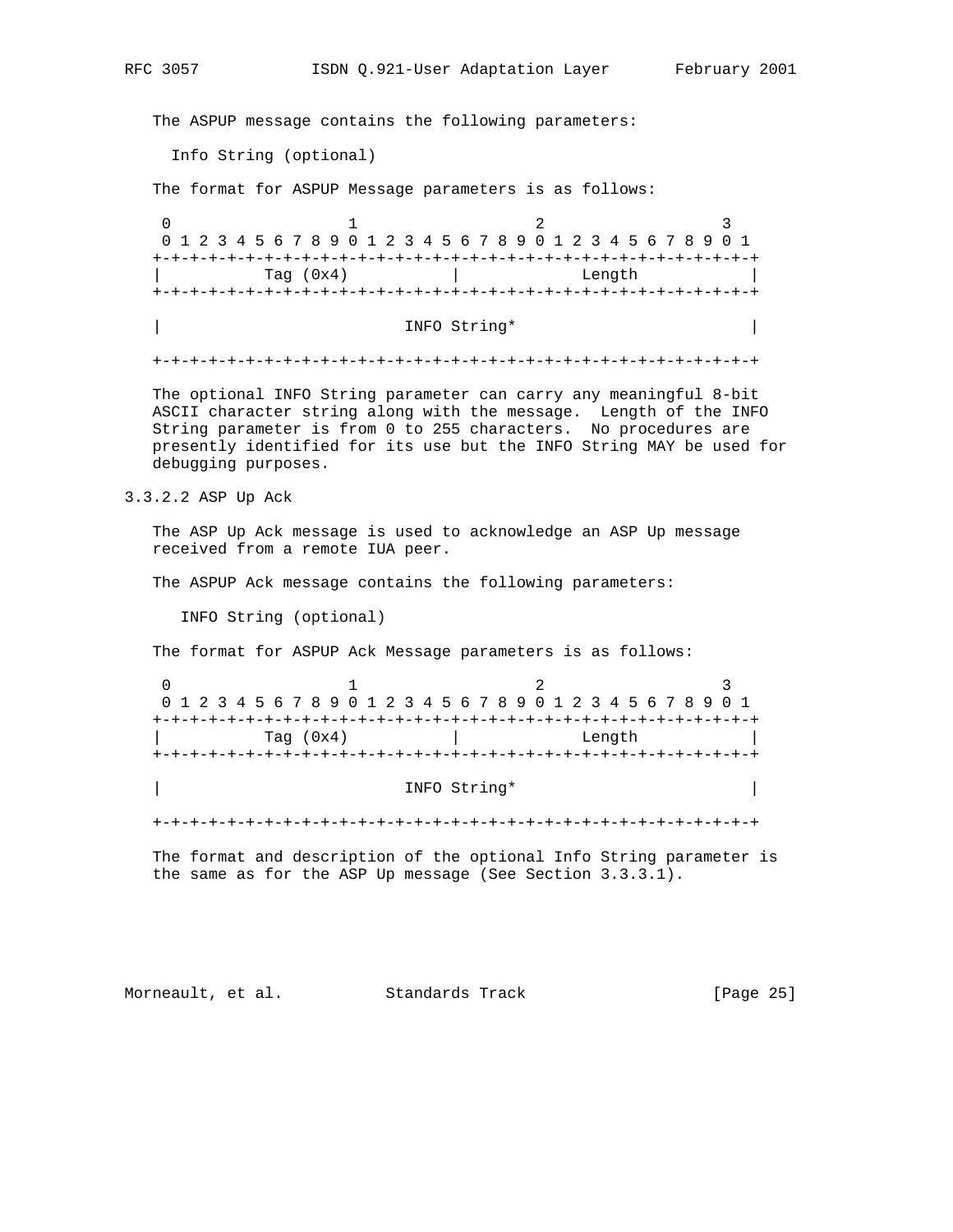3.3.2.3 ASP Down (ASPDN)

 The ASP Down (ASPDN) message is sent by an ASP to indicate to an SG that it is NOT ready to receive traffic or maintenance messages.

The ASPDN message contains the following parameters:

 Reason INFO String (Optional)

The format for the ASPDN message parameters is as follows:

0  $1$  2 3 0 1 2 3 4 5 6 7 8 9 0 1 2 3 4 5 6 7 8 9 0 1 2 3 4 5 6 7 8 9 0 1 +-+-+-+-+-+-+-+-+-+-+-+-+-+-+-+-+-+-+-+-+-+-+-+-+-+-+-+-+-+-+-+-+ | Tag (0xa) | Length | +-+-+-+-+-+-+-+-+-+-+-+-+-+-+-+-+-+-+-+-+-+-+-+-+-+-+-+-+-+-+-+-+ | Reason | +-+-+-+-+-+-+-+-+-+-+-+-+-+-+-+-+-+-+-+-+-+-+-+-+-+-+-+-+-+-+-+-+ Tag (0x4) | Length +-+-+-+-+-+-+-+-+-+-+-+-+-+-+-+-+-+-+-+-+-+-+-+-+-+-+-+-+-+-+-+-+

#### | INFO String\* |

+-+-+-+-+-+-+-+-+-+-+-+-+-+-+-+-+-+-+-+-+-+-+-+-+-+-+-+-+-+-+-+-+

 The format and description of the optional Info String parameter is the same as for the ASP Up message (See Section 3.3.3.1.).

 The Reason parameter indicates the reason that the remote IUA adaptation layer is unavailable. The valid values for Reason are shown in the following table.

| Value | Description        |
|-------|--------------------|
| 0x1   | Management Inhibit |

 If a ASP is removed from Management Inhibit, the ASP will send an ASP Up message.

3.3.2.4 ASP Down Ack

 The ASP Down Ack message is used to acknowledge an ASP Down message received from a remote IUA peer.

The ASP Down Ack message contains the following parameters:

 Reason INFO String (Optional)

Morneault, et al. Standards Track [Page 26]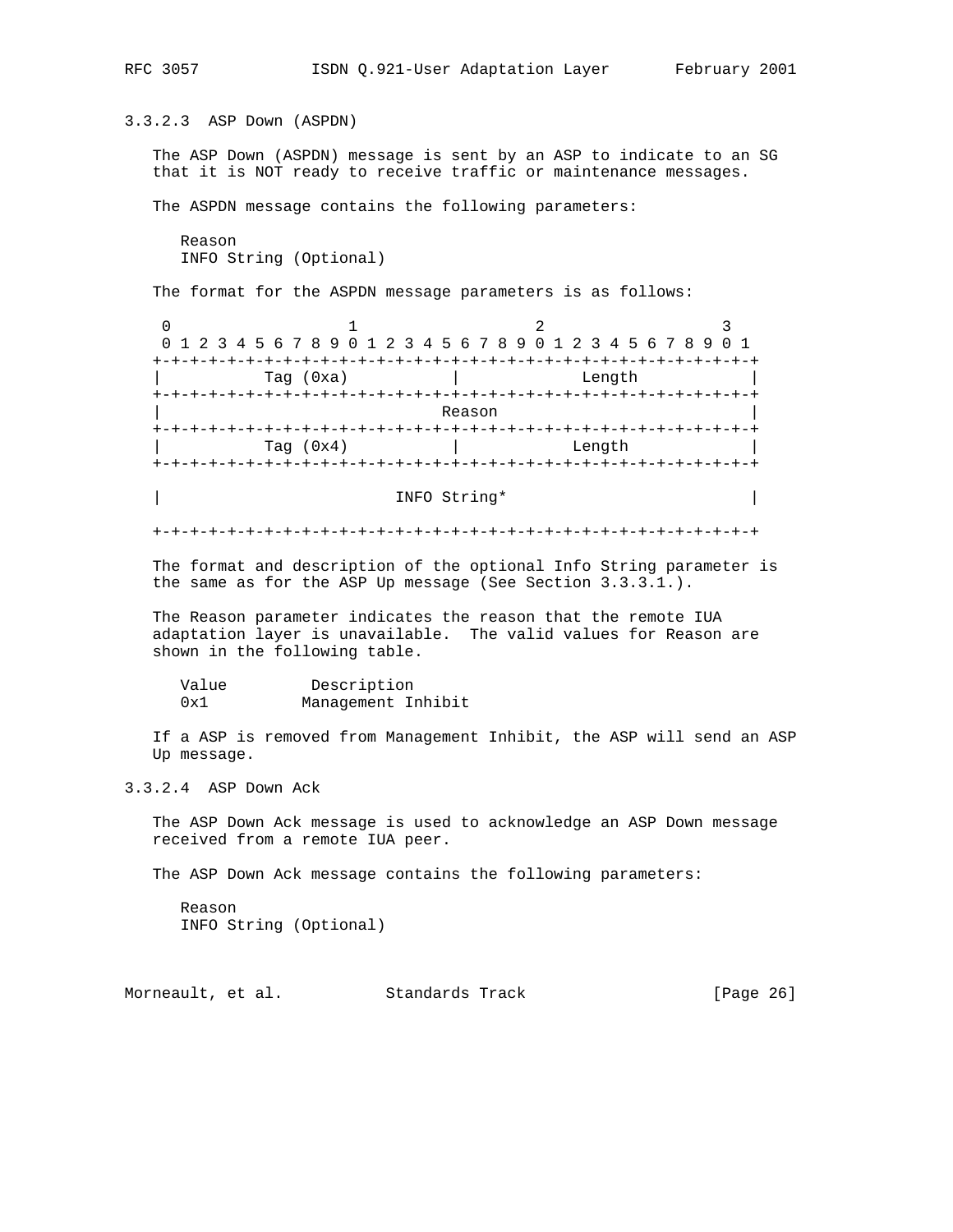The format for the ASP Down Ack message parameters is as follows:

0  $1$  2 3 0 1 2 3 4 5 6 7 8 9 0 1 2 3 4 5 6 7 8 9 0 1 2 3 4 5 6 7 8 9 0 1 +-+-+-+-+-+-+-+-+-+-+-+-+-+-+-+-+-+-+-+-+-+-+-+-+-+-+-+-+-+-+-+-+ Tag (0xa) | Length +-+-+-+-+-+-+-+-+-+-+-+-+-+-+-+-+-+-+-+-+-+-+-+-+-+-+-+-+-+-+-+-+ | Reason | +-+-+-+-+-+-+-+-+-+-+-+-+-+-+-+-+-+-+-+-+-+-+-+-+-+-+-+-+-+-+-+-+ | Tag (0x4) | Length | +-+-+-+-+-+-+-+-+-+-+-+-+-+-+-+-+-+-+-+-+-+-+-+-+-+-+-+-+-+-+-+-+

#### | INFO String\* |

+-+-+-+-+-+-+-+-+-+-+-+-+-+-+-+-+-+-+-+-+-+-+-+-+-+-+-+-+-+-+-+-+

 The format and description of the optional Info String parameter is the same as for the ASP Up message (See Section 3.3.2.1.).

 The format of the Reason parameter is the same as for the ASP Down message (See Section 3.3.2.3).

3.3.2.5 ASP Active (ASPAC)

 The ASPAC message is sent by an ASP to indicate to an SG that it is Active and ready to be used.

The ASPAC message contains the following parameters

 Traffic Mode Type (Mandatory) Interface Identifier (Optional) - Combination of integer and integer ranges, OR - string (text formatted) INFO String (Optional)

Morneault, et al. Standards Track [Page 27]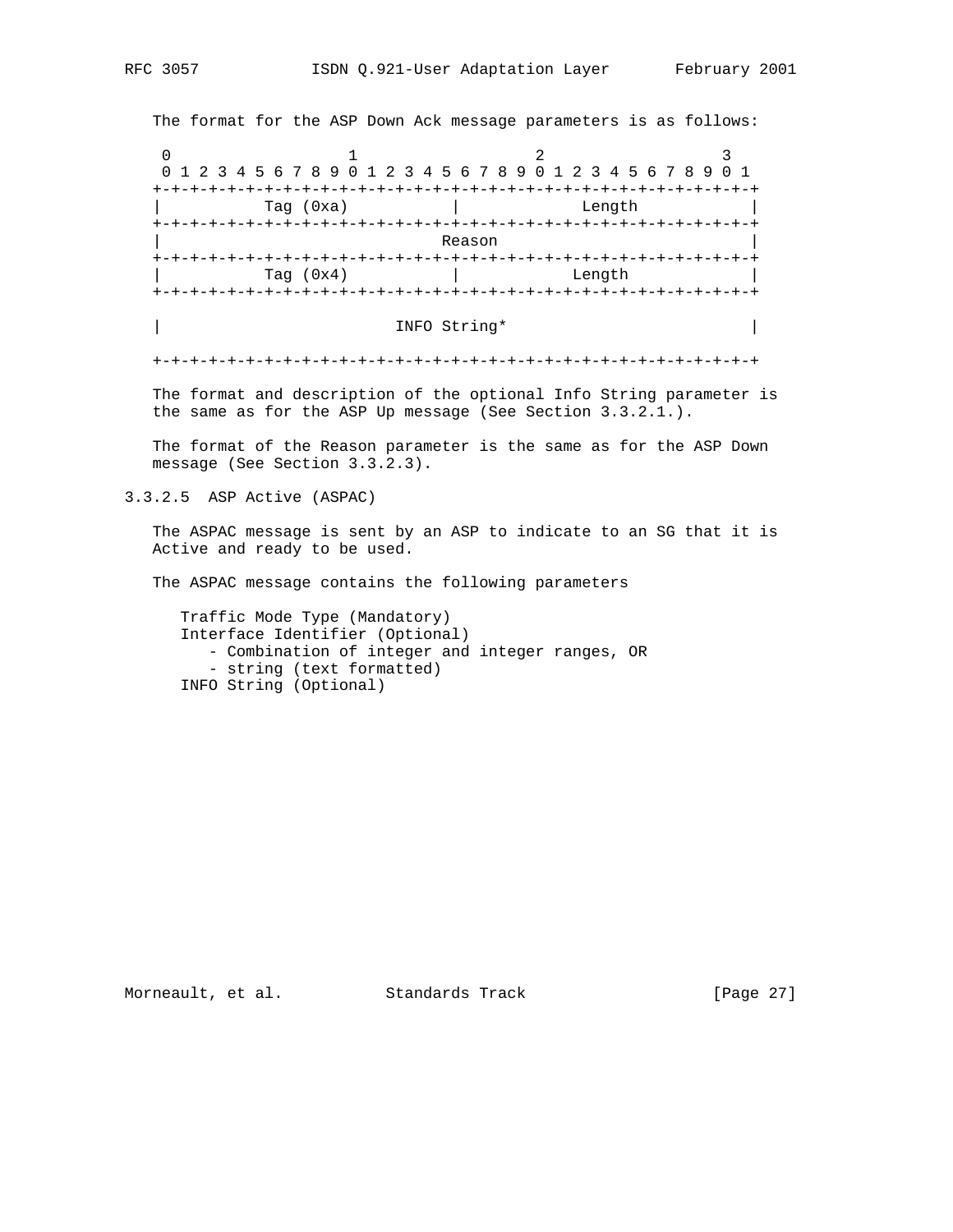The format for the ASPAC message using integer formatted Interface Identifiers is as follows:

| Tag $(0xb)$               |                                                            |  | -+-+-+-+-+-+-+-+-+-+-+-+-+-+-+-+<br>-+-+-+-+-+-+-+-+-<br>Length |                      |  |
|---------------------------|------------------------------------------------------------|--|-----------------------------------------------------------------|----------------------|--|
|                           | Traffic Mode Type                                          |  |                                                                 |                      |  |
| Tag $(0x1 = interest)$    |                                                            |  | Length                                                          |                      |  |
|                           | Interface Identifiers*                                     |  |                                                                 |                      |  |
| Tag $(0x8=integer range)$ |                                                            |  | Length                                                          | -+-+-+-+-+-+-+-+-+-+ |  |
|                           |                                                            |  |                                                                 |                      |  |
|                           | Interface Identifier Start1*                               |  |                                                                 |                      |  |
|                           |                                                            |  |                                                                 |                      |  |
|                           | Interface Identifier Stop1*                                |  |                                                                 |                      |  |
|                           |                                                            |  |                                                                 |                      |  |
|                           | Interface Identifier Start2*                               |  |                                                                 |                      |  |
|                           |                                                            |  |                                                                 |                      |  |
|                           | Interface Identifier Stop2*                                |  |                                                                 |                      |  |
|                           |                                                            |  |                                                                 |                      |  |
|                           |                                                            |  |                                                                 |                      |  |
|                           |                                                            |  |                                                                 |                      |  |
|                           |                                                            |  |                                                                 |                      |  |
|                           |                                                            |  |                                                                 |                      |  |
|                           | Interface Identifier StartN*                               |  |                                                                 |                      |  |
|                           |                                                            |  |                                                                 |                      |  |
|                           | Interface Identifier StopN*                                |  |                                                                 |                      |  |
|                           |                                                            |  |                                                                 |                      |  |
|                           | Additional Interface Identifiers<br>of Tag Type 0x1 or 0x8 |  |                                                                 |                      |  |
|                           |                                                            |  |                                                                 |                      |  |
| Tag $(0x4)$               |                                                            |  | Length                                                          |                      |  |
|                           |                                                            |  |                                                                 |                      |  |

Morneault, et al. Standards Track [Page 28]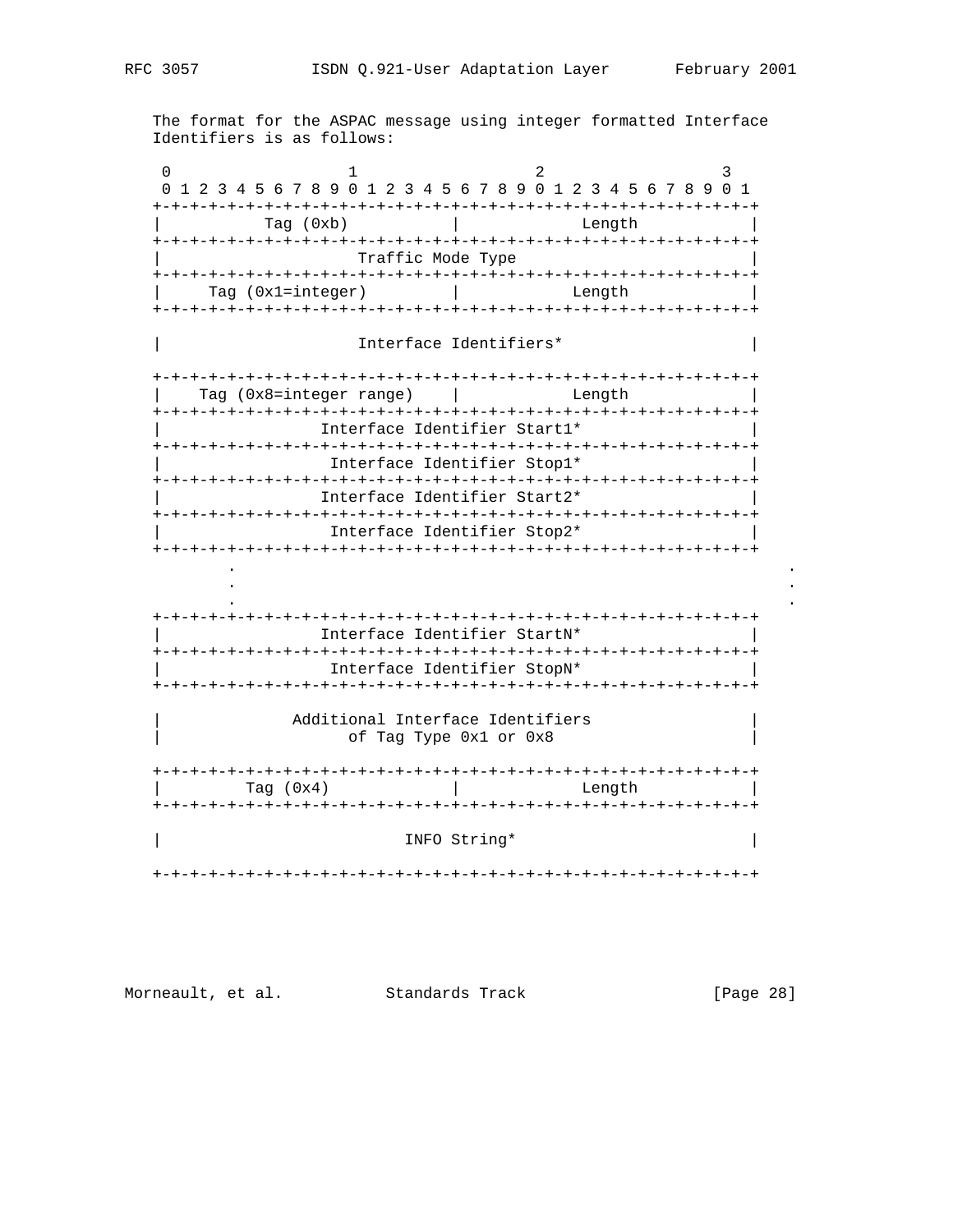The format for the ASPAC message using text formatted (string) Interface Identifiers is as follows:

0  $1$  2 3 0 1 2 3 4 5 6 7 8 9 0 1 2 3 4 5 6 7 8 9 0 1 2 3 4 5 6 7 8 9 0 1 +-+-+-+-+-+-+-+-+-+-+-+-+-+-+-+-+-+-+-+-+-+-+-+-+-+-+-+-+-+-+-+-+ Tag (0xb) | Length +-+-+-+-+-+-+-+-+-+-+-+-+-+-+-+-+-+-+-+-+-+-+-+-+-+-+-+-+-+-+-+-+ Traffic Mode Type +-+-+-+-+-+-+-+-+-+-+-+-+-+-+-+-+-+-+-+-+-+-+-+-+-+-+-+-+-+-+-+-+ | Tag (0x3=string) | Length | +-+-+-+-+-+-+-+-+-+-+-+-+-+-+-+-+-+-+-+-+-+-+-+-+-+-+-+-+-+-+-+-+ | Interface Identifier\* | +-+-+-+-+-+-+-+-+-+-+-+-+-+-+-+-+-+-+-+-+-+-+-+-+-+-+-+-+-+-+-+-+ Additional Interface Identifiers of Tag Type 0x3 +-+-+-+-+-+-+-+-+-+-+-+-+-+-+-+-+-+-+-+-+-+-+-+-+-+-+-+-+-+-+-+-+ | Tag (0x4) | Length | +-+-+-+-+-+-+-+-+-+-+-+-+-+-+-+-+-+-+-+-+-+-+-+-+-+-+-+-+-+-+-+-+ | INFO String\* | Info String | Info String | Info String | Info String | Info String | Info String | Info String | Info String | Info String | Info String | Info String | Info String | Info String | Info String | Info Stri +-+-+-+-+-+-+-+-+-+-+-+-+-+-+-+-+-+-+-+-+-+-+-+-+-+-+-+-+-+-+-+-+

 The Traffic Mode Type parameter identifies the traffic mode of operation of the ASP within an AS. The valid values for Type are shown in the following table:

| Value | Description |
|-------|-------------|
| 0x1   | Over-ride   |
| 0x2   | Load-share  |

 Within a particular Interface Identifier, only one Traffic Mode Type can be used. The Over-ride value indicates that the ASP is operating in Over-ride mode, where the ASP takes over all traffic in an Application Server (i.e., primary/back-up operation), over-riding any currently active ASPs in the AS. In Load-share mode, the ASP will share in the traffic distribution with any other currently active ASPs.

 The optional Interface Identifiers parameter contains a list of Interface Identifier integers (Type 0x1 or Type 0x8) or text strings (Type 0x3) indexing the Application Server traffic that the sending ASP is configured/registered to receive. If integer formatted

Morneault, et al. Standards Track [Page 29]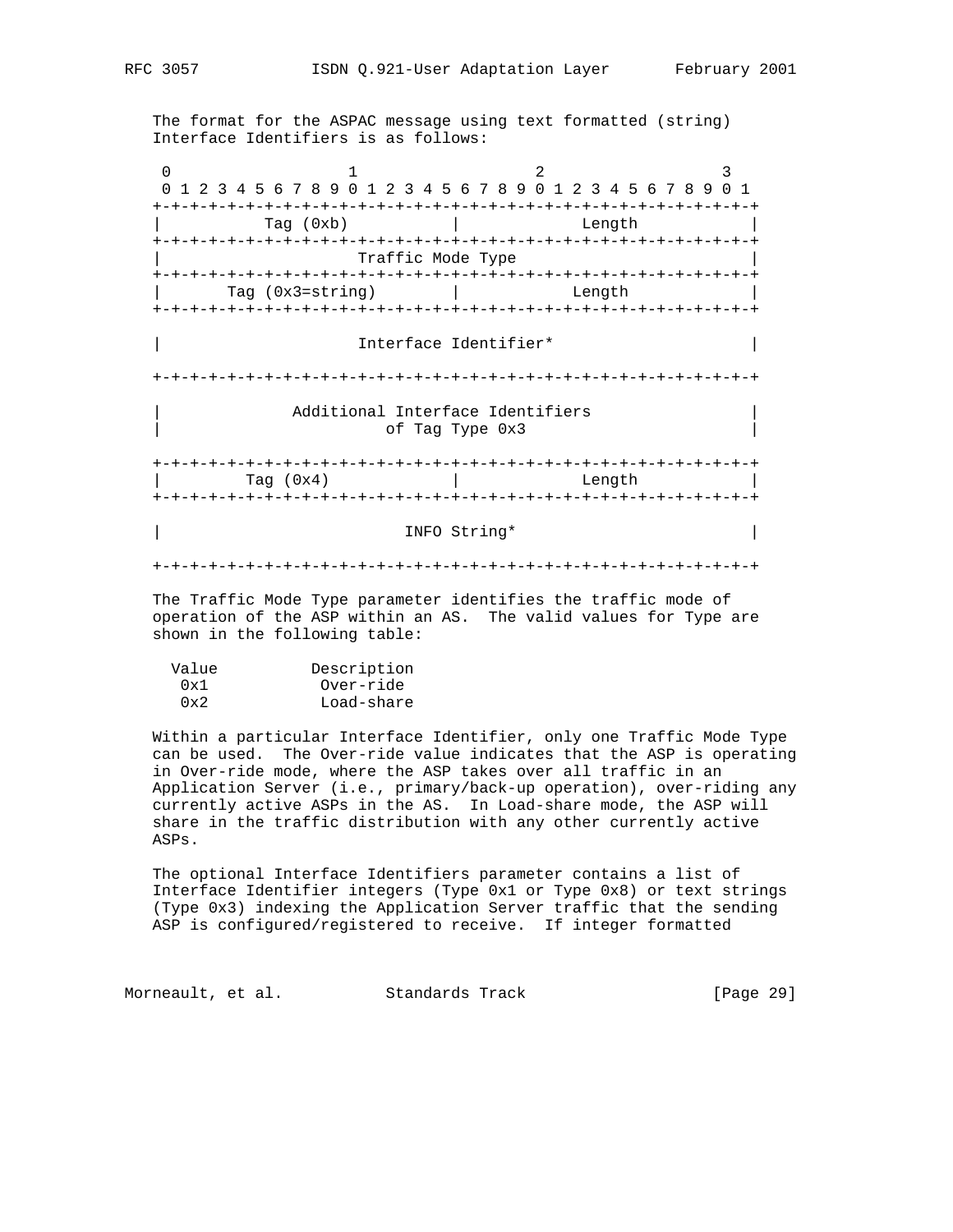Interface Identifiers are being used, the ASP can also send ranges of Interface Identifiers (Type 0x8). Interface Identifier types Integer (0x1) and Integer Range (0x8) are allowed in the same message. Text formatted Interface Identifiers (0x3) cannot be used with either Integer (0x1) or Integer Range (0x8) types.

 If no Interface Identifiers are included, the message is for all provisioned Interface Identifiers within the AS(s) in which the ASP is provisioned. If only a subset of Interface Identifiers are included, the ASP is noted as Active for all the Interface Identifiers provisioned for that AS.

 Note: If the optional Interface Identifier parameter is present, the integer formatted Interface Identifier MUST be supported, while the text formatted Interface Identifier MAY be supported.

 The format and description of the optional Info String parameter is the same as for the ASP Up message (See Section 3.3.2.1.).

 An SG that receives an ASPAC with an incorrect Traffic Mode Type for a particular Interface Identifier will respond with an Error Message (Cause: Unsupported Traffic Handling Mode).

3.3.2.6 ASP Active Ack

 The ASPAC Ack message is used to acknowledge an ASP-Active message received from a remote IUA peer.

The ASPAC Ack message contains the following parameters:

 Traffic Mode Type (Mandatory) Interface Identifier (Optional) - Combination of integer and integer ranges, OR - string (text formatted) INFO String (Optional)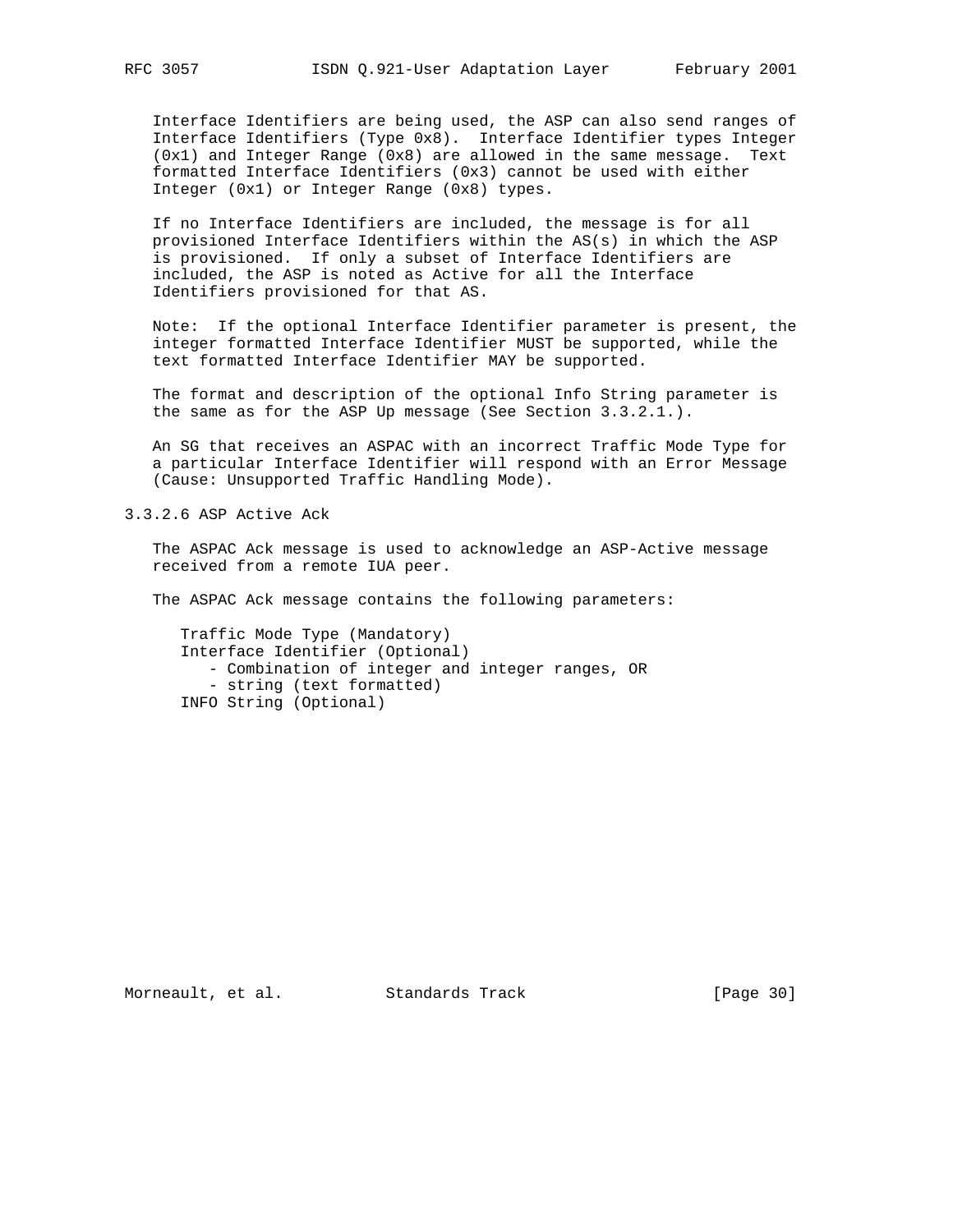The format for the ASPAC Ack message with Integer-formatted Interface Identifiers is as follows:

| Tag (0xb)                                                                  |                              | Length |                      |
|----------------------------------------------------------------------------|------------------------------|--------|----------------------|
|                                                                            | Traffic Mode Type            |        |                      |
| Tag (0x1=integer)                                                          |                              | Length |                      |
|                                                                            | Interface Identifiers*       |        |                      |
| Tag $(0x8=inter>integer range)$                                            |                              | Length | -+-+-+-+-+-+-+-+-+-+ |
|                                                                            | Interface Identifier Start1* |        |                      |
|                                                                            | Interface Identifier Stopl*  |        |                      |
|                                                                            |                              |        |                      |
|                                                                            | Interface Identifier Start2* |        |                      |
|                                                                            | Interface Identifier Stop2*  |        |                      |
|                                                                            |                              |        |                      |
|                                                                            |                              |        |                      |
|                                                                            |                              |        |                      |
|                                                                            |                              |        |                      |
|                                                                            |                              |        |                      |
|                                                                            | Interface Identifier StartN* |        |                      |
|                                                                            |                              |        |                      |
|                                                                            | Interface Identifier StopN*  |        |                      |
| -+-+-+-+-+-+-+-+-+-+-+-+-+-+-+-+-+-+-+<br>Additional Interface Identifiers | of Tag Type 0x1 or 0x8       |        |                      |
|                                                                            |                              |        |                      |
| Tag $(0x4)$                                                                |                              | Lenath |                      |

Morneault, et al. Standards Track [Page 31]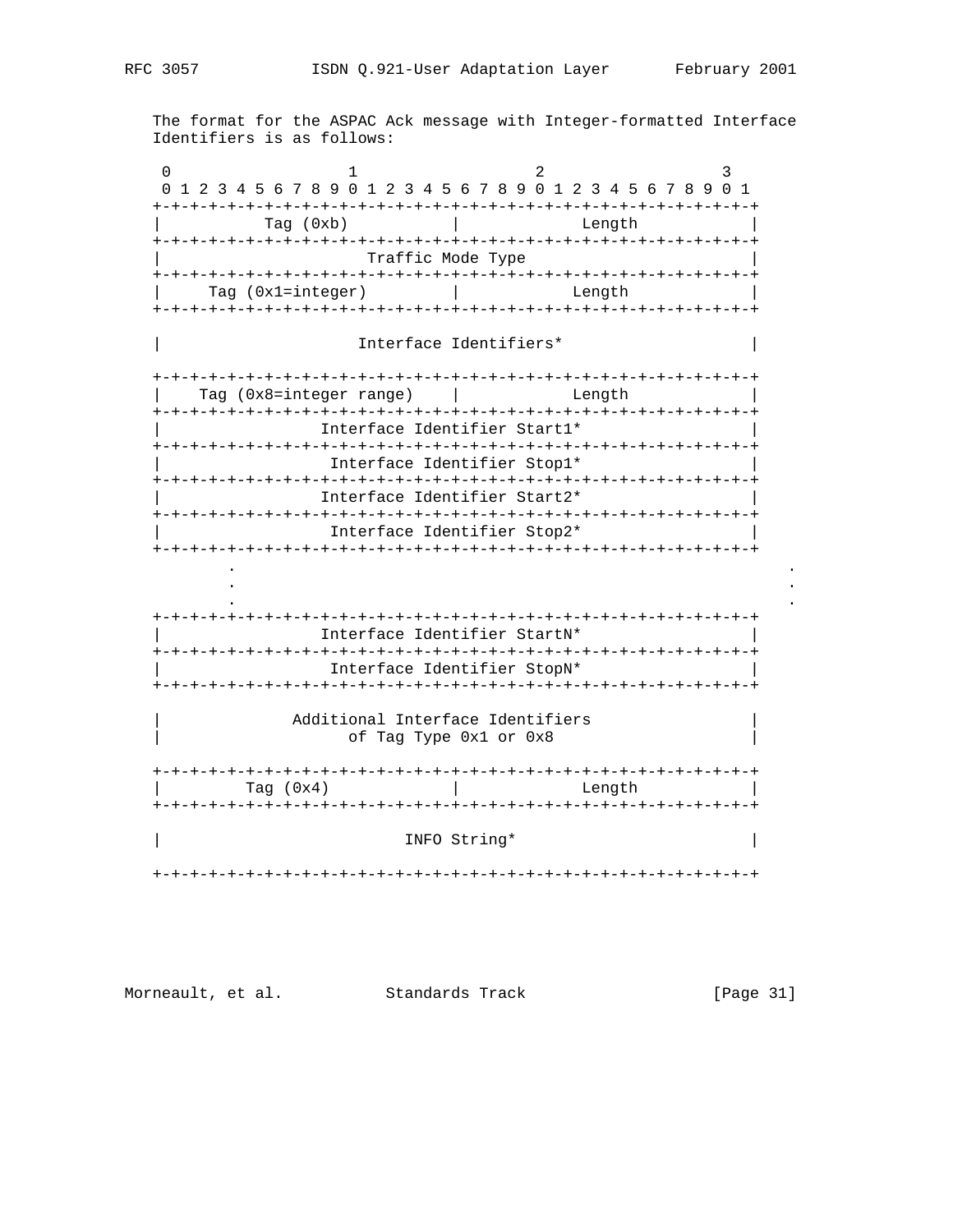The format for the ASP Active Ack message using text formatted (string) Interface Identifiers is as follows:

0  $1$  2 3 0 1 2 3 4 5 6 7 8 9 0 1 2 3 4 5 6 7 8 9 0 1 2 3 4 5 6 7 8 9 0 1 +-+-+-+-+-+-+-+-+-+-+-+-+-+-+-+-+-+-+-+-+-+-+-+-+-+-+-+-+-+-+-+-+ | Tag (0xb) | Length | +-+-+-+-+-+-+-+-+-+-+-+-+-+-+-+-+-+-+-+-+-+-+-+-+-+-+-+-+-+-+-+-+ Traffic Mode Type +-+-+-+-+-+-+-+-+-+-+-+-+-+-+-+-+-+-+-+-+-+-+-+-+-+-+-+-+-+-+-+-+ Tag (0x3=string) | Length +-+-+-+-+-+-+-+-+-+-+-+-+-+-+-+-+-+-+-+-+-+-+-+-+-+-+-+-+-+-+-+-+ | Interface Identifier\* | +-+-+-+-+-+-+-+-+-+-+-+-+-+-+-+-+-+-+-+-+-+-+-+-+-+-+-+-+-+-+-+-+ Additional Interface Identifiers of Tag Type 0x3 +-+-+-+-+-+-+-+-+-+-+-+-+-+-+-+-+-+-+-+-+-+-+-+-+-+-+-+-+-+-+-+-+ | Tag (0x4) | Length | +-+-+-+-+-+-+-+-+-+-+-+-+-+-+-+-+-+-+-+-+-+-+-+-+-+-+-+-+-+-+-+-+ | INFO String\* | INFO String\* | INFO STRING  $\vert$  +-+-+-+-+-+-+-+-+-+-+-+-+-+-+-+-+-+-+-+-+-+-+-+-+-+-+-+-+-+-+-+-+ The format of the Traffic Mode Type and Interface Identifier

 parameters is the same as for the ASP Active message (See Section 3.3.2.5).

 The format and description of the optional Info String parameter is the same as for the ASP Up message (See Section 3.3.2.1.).

3.3.2.7 ASP Inactive (ASPIA)

 The ASPIA message is sent by an ASP to indicate to an SG that it is no longer an active ASP to be used from within a list of ASPs. The SG will respond with an ASPIA Ack message and either discard incoming messages or buffer for a timed period and then discard.

The ASPIA message contains the following parameters

 Traffic Mode Type (Mandatory) Interface Identifiers (Optional) - Combination of integer and integer ranges, OR - string (text formatted)

Morneault, et al. Standards Track [Page 32]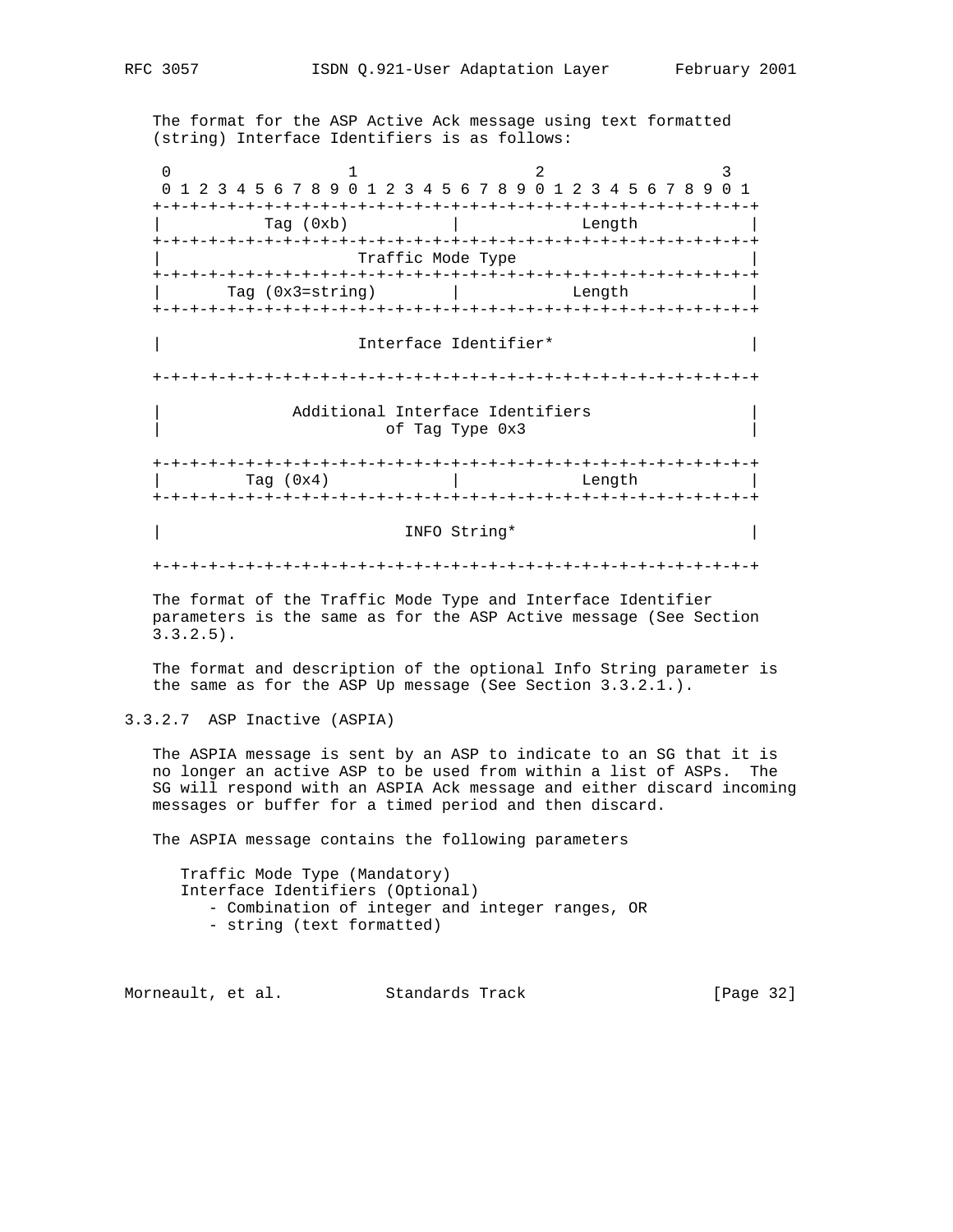The format for the ASP Inactive message parameters using Integer formatted Interface Identifiers is as follows: 0  $1$  2 3 0 1 2 3 4 5 6 7 8 9 0 1 2 3 4 5 6 7 8 9 0 1 2 3 4 5 6 7 8 9 0 1 +-+-+-+-+-+-+-+-+-+-+-+-+-+-+-+-+-+-+-+-+-+-+-+-+-+-+-+-+-+-+-+-+ | Tag (0xb) | Length | +-+-+-+-+-+-+-+-+-+-+-+-+-+-+-+-+-+-+-+-+-+-+-+-+-+-+-+-+-+-+-+-+ | Traffic Mode Type | +-+-+-+-+-+-+-+-+-+-+-+-+-+-+-+-+-+-+-+-+-+-+-+-+-+-+-+-+-+-+-+-+ | Tag (0x1=integer) | Length | +-+-+-+-+-+-+-+-+-+-+-+-+-+-+-+-+-+-+-+-+-+-+-+-+-+-+-+-+-+-+-+-+ | Interface Identifiers\* | +-+-+-+-+-+-+-+-+-+-+-+-+-+-+-+-+-+-+-+-+-+-+-+-+-+-+-+-+-+-+-+-+ | Tag (0x8=integer range) | Length | +-+-+-+-+-+-+-+-+-+-+-+-+-+-+-+-+-+-+-+-+-+-+-+-+-+-+-+-+-+-+-+-+ | Interface Identifier Start1\* | +-+-+-+-+-+-+-+-+-+-+-+-+-+-+-+-+-+-+-+-+-+-+-+-+-+-+-+-+-+-+-+-+ | Interface Identifier Stop1\* | +-+-+-+-+-+-+-+-+-+-+-+-+-+-+-+-+-+-+-+-+-+-+-+-+-+-+-+-+-+-+-+-+ | Interface Identifier Start2\* | +-+-+-+-+-+-+-+-+-+-+-+-+-+-+-+-+-+-+-+-+-+-+-+-+-+-+-+-+-+-+-+-+ | Interface Identifier Stop2\* | +-+-+-+-+-+-+-+-+-+-+-+-+-+-+-+-+-+-+-+-+-+-+-+-+-+-+-+-+-+-+-+-+ . . . . . . +-+-+-+-+-+-+-+-+-+-+-+-+-+-+-+-+-+-+-+-+-+-+-+-+-+-+-+-+-+-+-+-+ | Interface Identifier StartN\* | +-+-+-+-+-+-+-+-+-+-+-+-+-+-+-+-+-+-+-+-+-+-+-+-+-+-+-+-+-+-+-+-+ | Interface Identifier StopN\* | +-+-+-+-+-+-+-+-+-+-+-+-+-+-+-+-+-+-+-+-+-+-+-+-+-+-+-+-+-+-+-+-+ Additional Interface Identifiers of Tag Type 0x1 or 0x8 +-+-+-+-+-+-+-+-+-+-+-+-+-+-+-+-+-+-+-+-+-+-+-+-+-+-+-+-+-+-+-+-+ | Tag (0x4) | Length | +-+-+-+-+-+-+-+-+-+-+-+-+-+-+-+-+-+-+-+-+-+-+-+-+-+-+-+-+-+-+-+-+ | INFO String\* | +-+-+-+-+-+-+-+-+-+-+-+-+-+-+-+-+-+-+-+-+-+-+-+-+-+-+-+-+-+-+-+-+

Morneault, et al. Standards Track [Page 33]

INFO String (Optional)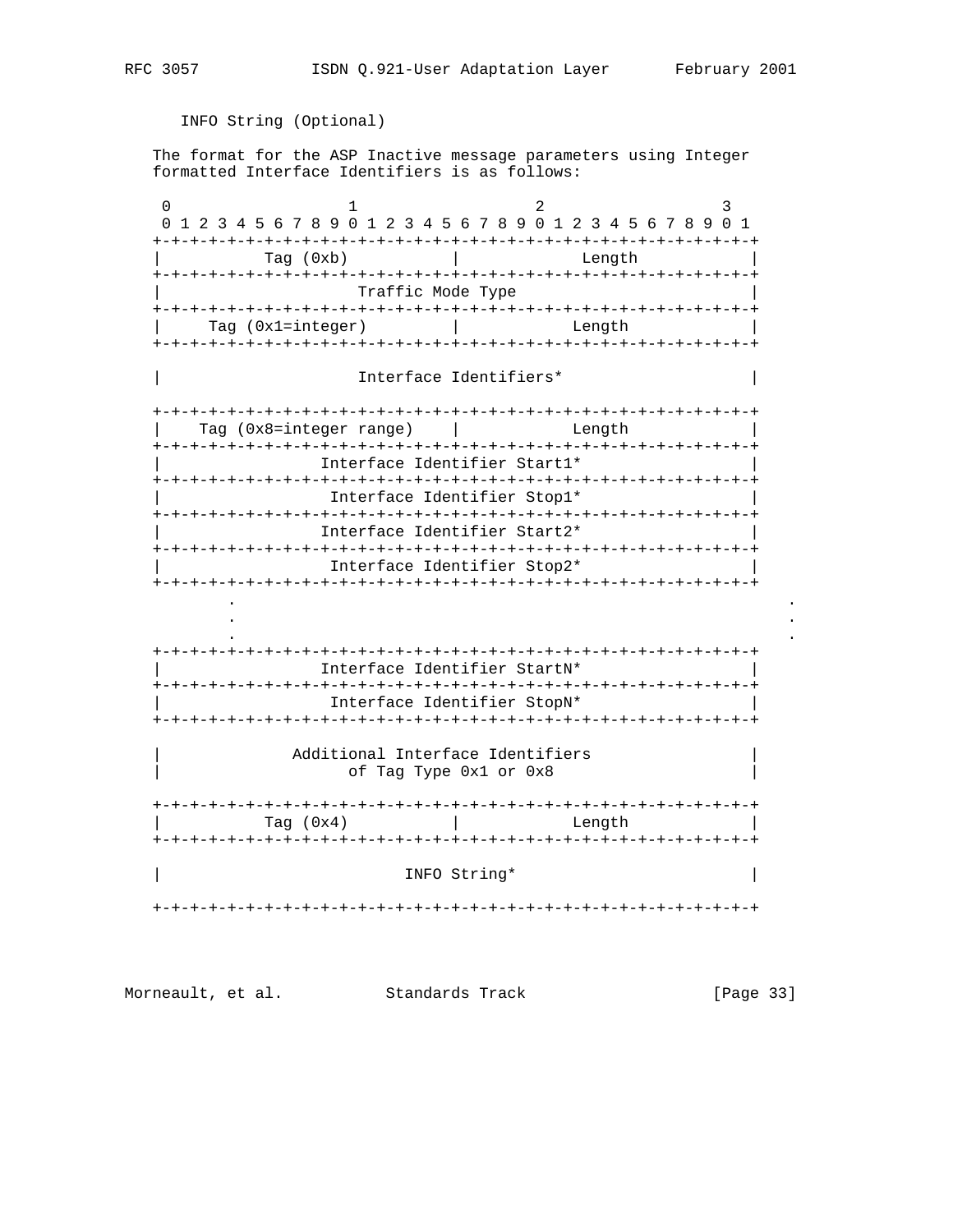The format for the ASP Inactive message using text formatted (string) Interface Identifiers is as follows:

0  $1$  2 3 0 1 2 3 4 5 6 7 8 9 0 1 2 3 4 5 6 7 8 9 0 1 2 3 4 5 6 7 8 9 0 1 +-+-+-+-+-+-+-+-+-+-+-+-+-+-+-+-+-+-+-+-+-+-+-+-+-+-+-+-+-+-+-+-+ | Tag (0xb) | Length | +-+-+-+-+-+-+-+-+-+-+-+-+-+-+-+-+-+-+-+-+-+-+-+-+-+-+-+-+-+-+-+-+ Traffic Mode Type +-+-+-+-+-+-+-+-+-+-+-+-+-+-+-+-+-+-+-+-+-+-+-+-+-+-+-+-+-+-+-+-+ Tag (0x3=string) | Length +-+-+-+-+-+-+-+-+-+-+-+-+-+-+-+-+-+-+-+-+-+-+-+-+-+-+-+-+-+-+-+-+ | Interface Identifier\* | +-+-+-+-+-+-+-+-+-+-+-+-+-+-+-+-+-+-+-+-+-+-+-+-+-+-+-+-+-+-+-+-+ Additional Interface Identifiers of Tag Type 0x3 +-+-+-+-+-+-+-+-+-+-+-+-+-+-+-+-+-+-+-+-+-+-+-+-+-+-+-+-+-+-+-+-+ | Tag (0x4) | Length | +-+-+-+-+-+-+-+-+-+-+-+-+-+-+-+-+-+-+-+-+-+-+-+-+-+-+-+-+-+-+-+-+ | INFO String\* | Info String | Info String | Info String | Info String | Info String | Info String | Info String | Info String | Info String | Info String | Info String | Info String | Info String | Info String | Info Stri +-+-+-+-+-+-+-+-+-+-+-+-+-+-+-+-+-+-+-+-+-+-+-+-+-+-+-+-+-+-+-+-+

 The Traffic Mode Type parameter identifies the traffic mode of operation of the ASP within an AS. The valid values for Traffic Mode Type are shown in the following table:

| Value | Description |
|-------|-------------|
| 0x1   | Over-ride   |
| 0x2   | Load-share  |

 The format and description of the optional Interface Identifiers and Info String parameters is the same as for the ASP Active message (See Section 3.3.2.3.).

 The optional Interface Identifiers parameter contains a list of Interface Identifier integers or text strings indexing the Application Server traffic that the sending ASP is configured/registered to receive, but does not want to receive at this time.

Morneault, et al. Standards Track [Page 34]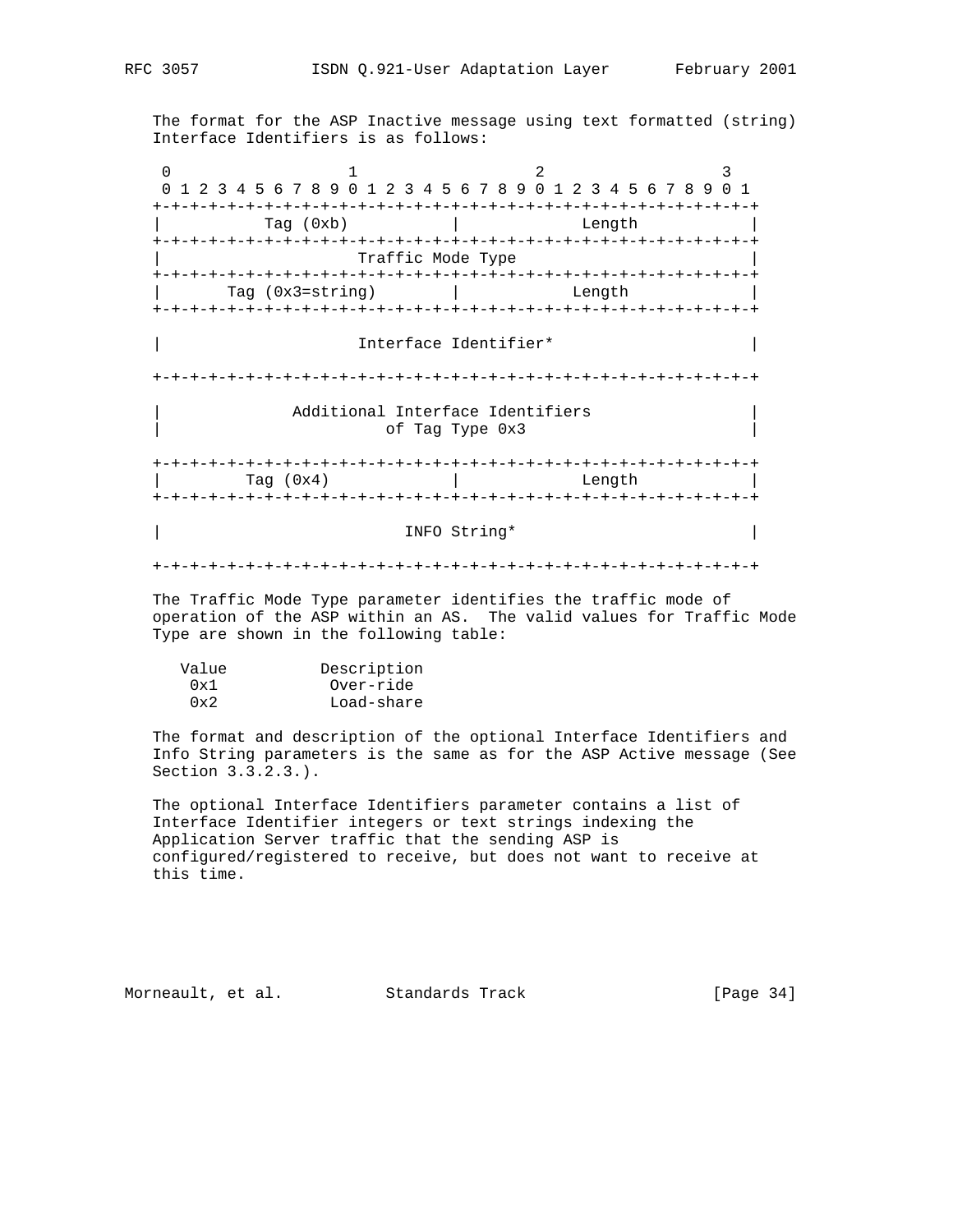# 3.3.2.8 ASP Inactive Ack

 The ASP Inactive (ASPIA) Ack message is used to acknowledge an ASP Inactive message received from a remote IUA peer.

The ASPIA Ack message contains the following parameters:

 Traffic Mode Type (Mandatory) Interface Identifiers (Optional) - Combination of integer and integer ranges, OR - string (text formatted) INFO String (Optional)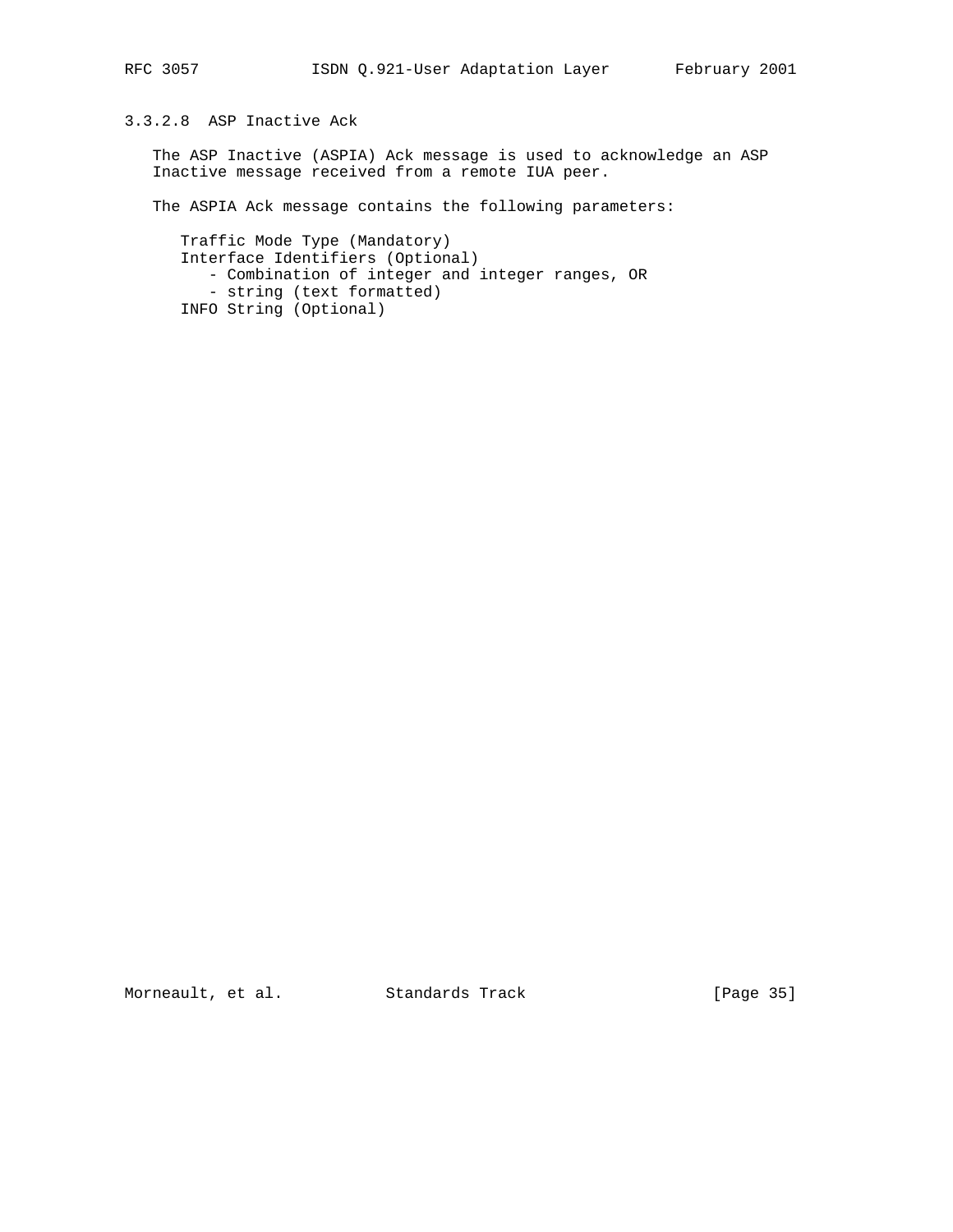$\cap$  $\mathcal{D}$  $\mathbf{1}$ 0 1 2 3 4 5 6 7 8 9 0 1 2 3 4 5 6 7 8 9 0 1 2 3 4 5 6 7 8 9 0 1  $Tag (0xb)$ Length Traffic Mode Type  $Tag (0x1=integer)$  | Length Interface Identifiers\* Tag (0x8=integer range) | | Length Interface Identifier Start1\* Interface Identifier Stop1\* Interface Identifier Start2\* Interface Identifier Stop2\* Interface Identifier StartN\* Interface Identifier StopN\* Additional Interface Identifiers of Tag Type 0x1 or 0x8 Tag  $(0x4)$ **Contract Contract Contract** Length INFO String\* 

Morneault, et al. Standards Track

[Page 36]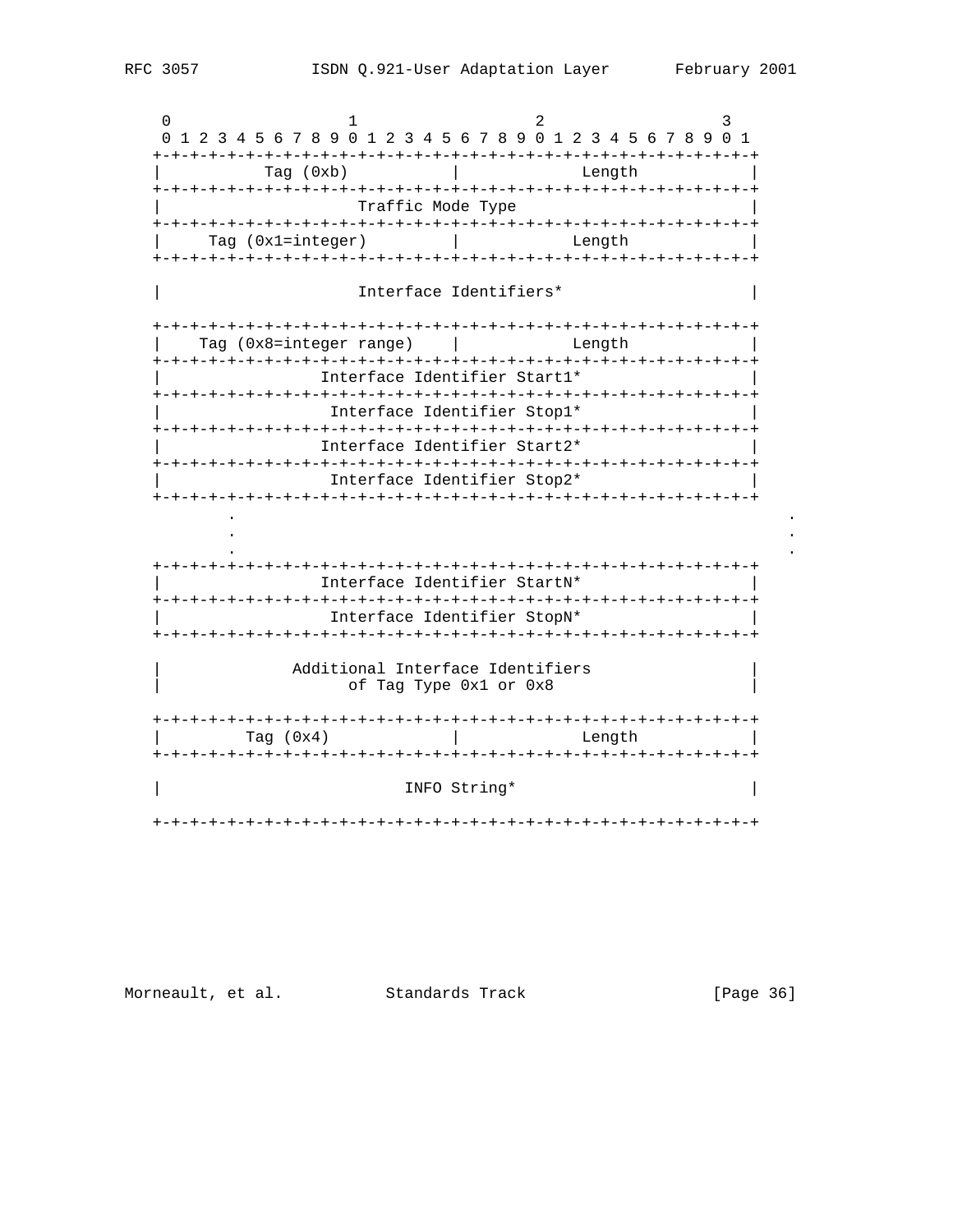The format for the ASP Inactive Ack message using text formatted (string) Interface Identifiers is as follows:

0  $1$  2 3 0 1 2 3 4 5 6 7 8 9 0 1 2 3 4 5 6 7 8 9 0 1 2 3 4 5 6 7 8 9 0 1 +-+-+-+-+-+-+-+-+-+-+-+-+-+-+-+-+-+-+-+-+-+-+-+-+-+-+-+-+-+-+-+-+ | Tag (0xb) | Length | +-+-+-+-+-+-+-+-+-+-+-+-+-+-+-+-+-+-+-+-+-+-+-+-+-+-+-+-+-+-+-+-+ | Traffic Mode Type | +-+-+-+-+-+-+-+-+-+-+-+-+-+-+-+-+-+-+-+-+-+-+-+-+-+-+-+-+-+-+-+-+ Tag (0x3=string) | Length +-+-+-+-+-+-+-+-+-+-+-+-+-+-+-+-+-+-+-+-+-+-+-+-+-+-+-+-+-+-+-+-+ | Interface Identifier\* | +-+-+-+-+-+-+-+-+-+-+-+-+-+-+-+-+-+-+-+-+-+-+-+-+-+-+-+-+-+-+-+-+ Additional Interface Identifiers of Tag Type 0x3 +-+-+-+-+-+-+-+-+-+-+-+-+-+-+-+-+-+-+-+-+-+-+-+-+-+-+-+-+-+-+-+-+ | Tag (0x4) | Length | +-+-+-+-+-+-+-+-+-+-+-+-+-+-+-+-+-+-+-+-+-+-+-+-+-+-+-+-+-+-+-+-+ | INFO String\* | Info String | Info String | Info String | Info String | Info String | Info String | Info String | Info String | Info String | Info String | Info String | Info String | Info String | Info String | Info Stri +-+-+-+-+-+-+-+-+-+-+-+-+-+-+-+-+-+-+-+-+-+-+-+-+-+-+-+-+-+-+-+-+

 The format of the Traffic Mode Type and Interface Identifier parameters is the same as for the ASP Inactive message (See Section 3.3.2.7).

 The format and description of the optional Info String parameter is the same as for the ASP Up message (See Section 3.3.2.1).

3.3.2.9 Heartbeat (BEAT)

 The Heartbeat message is optionally used to ensure that the IUA peers are still available to each other. It is recommended for use when the IUA runs over a transport layer other than the SCTP, which has its own heartbeat.

The BEAT message contains the following parameters:

Heartbeat Data Optional

Morneault, et al. Standards Track [Page 37]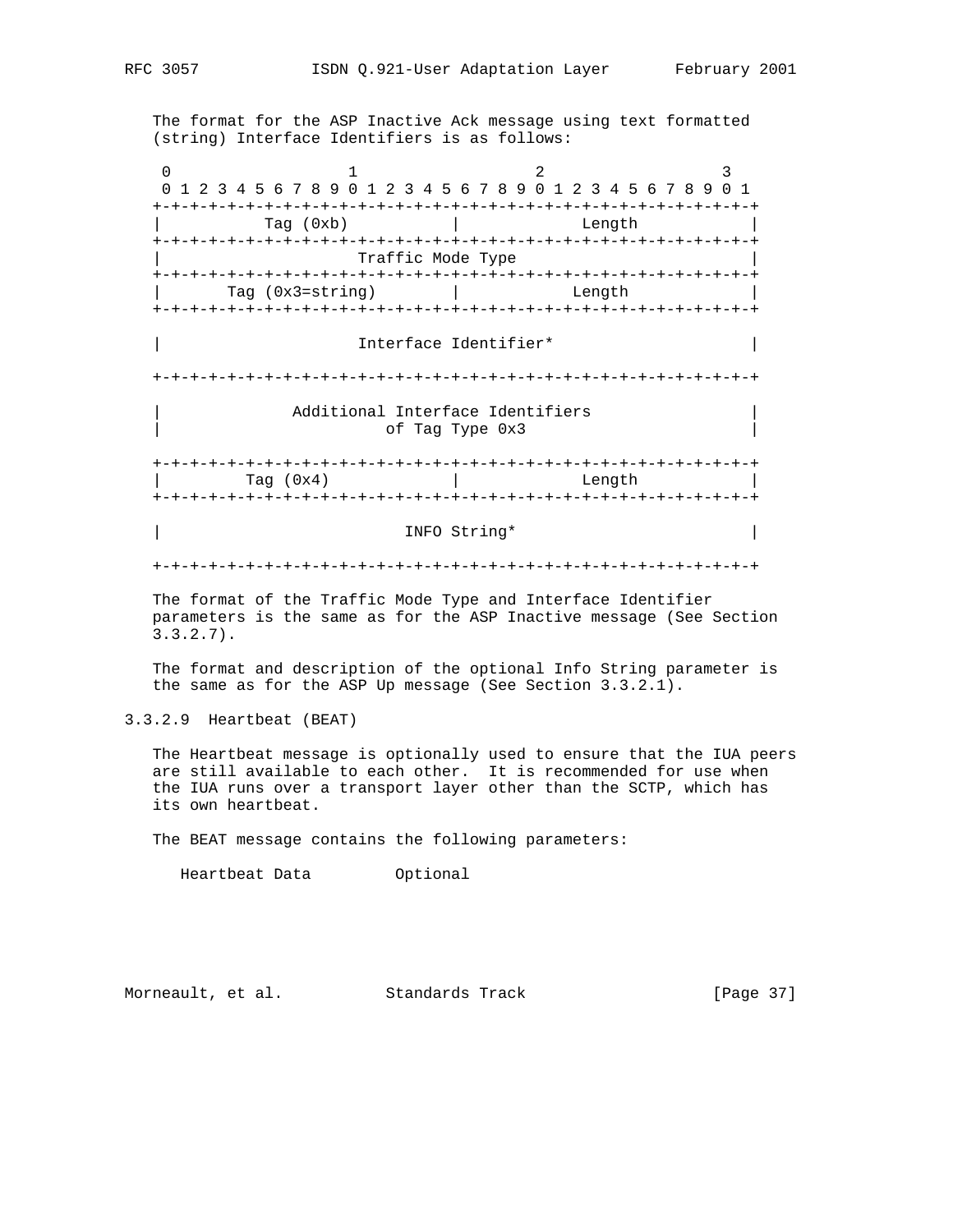The format for the BEAT message is as follows:

0  $1$  2 3 0 1 2 3 4 5 6 7 8 9 0 1 2 3 4 5 6 7 8 9 0 1 2 3 4 5 6 7 8 9 0 1 +-+-+-+-+-+-+-+-+-+-+-+-+-+-+-+-+-+-+-+-+-+-+-+-+-+-+-+-+-+-+-+-+ | Tag = 9 | Length | +-+-+-+-+-+-+-+-+-+-+-+-+-+-+-+-+-+-+-+-+-+-+-+-+-+-+-+-+-+-+-+-+  $\lambda$  and  $\lambda$  and  $\lambda$  and  $\lambda$  and  $\lambda$  and  $\lambda$  and  $\lambda$  and  $\lambda$  and  $\lambda$  and  $\lambda$  and  $\lambda$  and  $\lambda$  and  $\lambda$  and  $\lambda$  and  $\lambda$  and  $\lambda$  and  $\lambda$  and  $\lambda$  and  $\lambda$  and  $\lambda$  and  $\lambda$  and  $\lambda$  and  $\lambda$  and  $\lambda$  and  $\lambda$  | Heartbeat Data \* |  $\lambda$  and  $\lambda$  and  $\lambda$  and  $\lambda$  and  $\lambda$  and  $\lambda$  and  $\lambda$  and  $\lambda$  and  $\lambda$  and  $\lambda$  and  $\lambda$  and  $\lambda$  and  $\lambda$  and  $\lambda$  and  $\lambda$  and  $\lambda$  and  $\lambda$  and  $\lambda$  and  $\lambda$  and  $\lambda$  and  $\lambda$  and  $\lambda$  and  $\lambda$  and  $\lambda$  and  $\lambda$  +-+-+-+-+-+-+-+-+-+-+-+-+-+-+-+-+-+-+-+-+-+-+-+-+-+-+-+-+-+-+-+-+

 The Heartbeat Data parameter contents are defined by the sending node. The Heartbeat Data could include, for example, a Heartbeat Sequence Number and, or Timestamp. The receiver of a Heartbeat message does not process this field as it is only of significance to the sender. The receiver MUST respond with a Heartbeat Ack message.

3.3.2.10 Heartbeat Ack (BEAT-Ack)

 The Heartbeat Ack message is sent in response to a received Heartbeat message. It includes all the parameters of the received Heartbeat message, without any change.

- 3.3.3 Layer Management (MGMT) Messages
- 3.3.3.1 Error (ERR)

 The Error message is used to notify a peer of an error event associated with an incoming message. For example, the message type might be unexpected given the current state, or a parameter value might be invalid.

 The Error message will only have the common message header. The Error message contains the following parameters:

 Error Code Diagnostic Information (optional)

Morneault, et al. Standards Track [Page 38]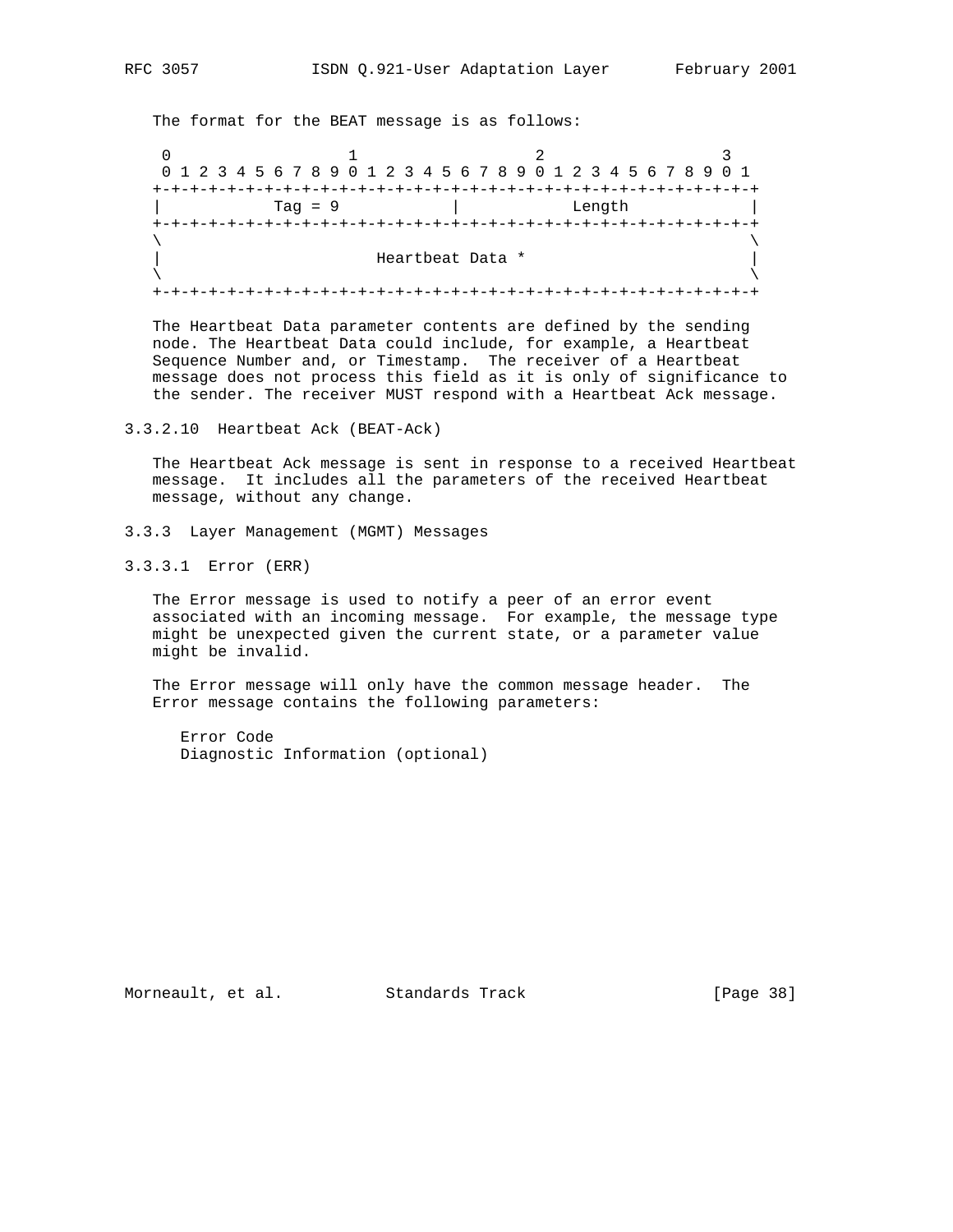0  $1$  2 3 0 1 2 3 4 5 6 7 8 9 0 1 2 3 4 5 6 7 8 9 0 1 2 3 4 5 6 7 8 9 0 1 +-+-+-+-+-+-+-+-+-+-+-+-+-+-+-+-+-+-+-+-+-+-+-+-+-+-+-+-+-+-+-+-+ Tag (0xc) | Length +-+-+-+-+-+-+-+-+-+-+-+-+-+-+-+-+-+-+-+-+-+-+-+-+-+-+-+-+-+-+-+-+ | Error Code | +-+-+-+-+-+-+-+-+-+-+-+-+-+-+-+-+-+-+-+-+-+-+-+-+-+-+-+-+-+-+-+-+ Tag (0x7) | Length +-+-+-+-+-+-+-+-+-+-+-+-+-+-+-+-+-+-+-+-+-+-+-+-+-+-+-+-+-+-+-+-+

Diagnostic Information\* |

+-+-+-+-+-+-+-+-+-+-+-+-+-+-+-+-+-+-+-+-+-+-+-+-+-+-+-+-+-+-+-+-+

 The Error Code parameter indicates the reason for the Error Message. The Error parameter value can be one of the following values:

| Invalid Version                       | 0x01          |
|---------------------------------------|---------------|
| Invalid Interface Identifier          | $0 \times 02$ |
| Unsupported Message Class             | $0 \times 03$ |
| Unsupported Message Type              | $0 \times 04$ |
| Unsupported Traffic Handling Mode     | $0 \times 05$ |
| Unexpected Message                    | 0x06          |
| Protocol Error                        | 0x07          |
| Unsupported Interface Identifier Type | $0 \times 08$ |
| Invalid Stream Identifier             | 0x09          |
| Unassigned TEI                        | 0x0a          |
| Unrecognized SAPI                     | 0x0b          |
| Invalid TEI, SAPI combination         | 0x0c          |
|                                       |               |

 The "Invalid Version" error would be sent if a message was received with an invalid or unsupported version. The Error message would contain the supported version in the Common header. The Error message could optionally provide the supported version in the Diagnostic Information area.

 The "Invalid Interface Identifier" error would be sent by a SG if an ASP sends a message with an invalid (unconfigured) Interface Identifier value.

 The "Unsupported Traffic Handling Mode" error would be sent by a SG if an ASP sends an ASP Active with an unsupported Traffic Handling Mode. An example would be a case in which the SG did not support load-sharing.

 The "Unexpected Message" error would be sent by an ASP if it received a QPTM message from an SG while it was in the Inactive state (the ASP could optionally drop the message and not send an Error). It would

Morneault, et al. Standards Track [Page 39]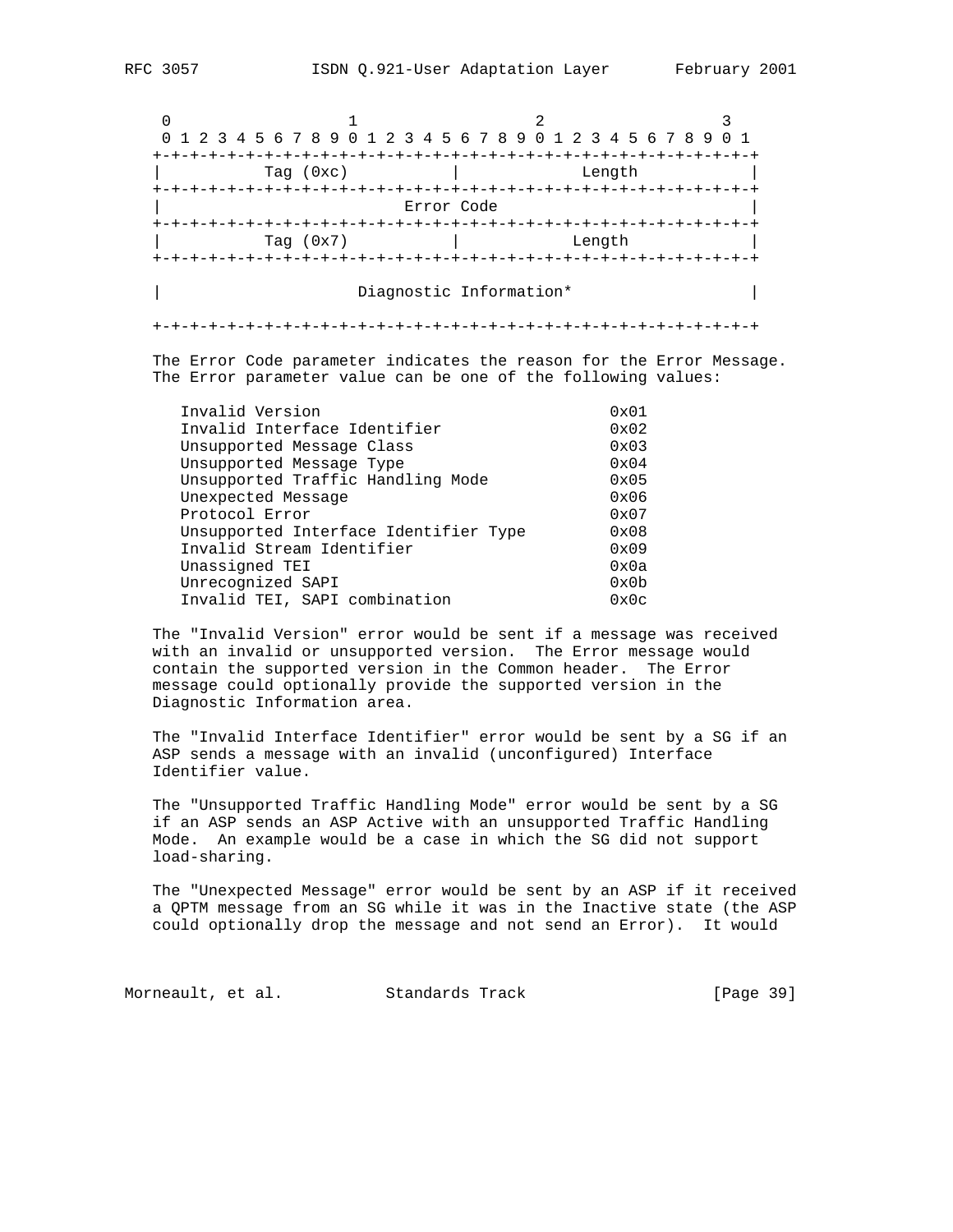also be sent by an ASP if it received a defined and recognized message that the SG is not expected to send (e.g., if the MGC receives an IUA Establish Request message).

 The "Protocol Error" error would be sent for any protocol anomaly (i.e., a bogus message).

 The "Invalid Stream Identifier" error would be sent if a message was received on an unexpected SCTP stream (i.e., a MGMT message was received on a stream other than "0").

 The "Unsupported Interface Identifier Type" error would be sent by a SG if an ASP sends a Text formatted Interface Identifier and the SG only supports Integer formatted Interface Identifiers. When the ASP receives this error, it will need to resend its message with an Integer formatted Interface Identifier.

 The "Unsupported Message Type" error would be sent if a message with an unexpected or unsupported Message Type is received.

 The "Unsupported Message Class" error would be sent if a message with an unexpected or unsupported Message Class is received.

 The "Unassigned TEI" error may be used when the SG receives an IUA message that includes a TEI which has not been assigned or recognized for use on the indicated ISDN D-channel.

 The "Unrecognized SAPI" error would handle the case of using a SAPI that is not recognized by the SG. The "Invalid TEI, SAPI combination" error identify errors where the TEI is assigned and the the SAPI is recognized, but the combination is not valid for the interface (e.g., on a BRI the MGC tries to send Q.921 Management messages via IUA when Layer Management at the SG SHOULD be performing this function).

 The optional Diagnostic information can be any information germane to the error condition, to assist in identification of the error condition. To enhance debugging, the Diagnostic information could contain the first 40 bytes of the offending message.

3.3.3.2 Notify (NTFY)

 The Notify message used to provide an autonomous indication of IUA events to an IUA peer.

Morneault, et al. Standards Track [Page 40]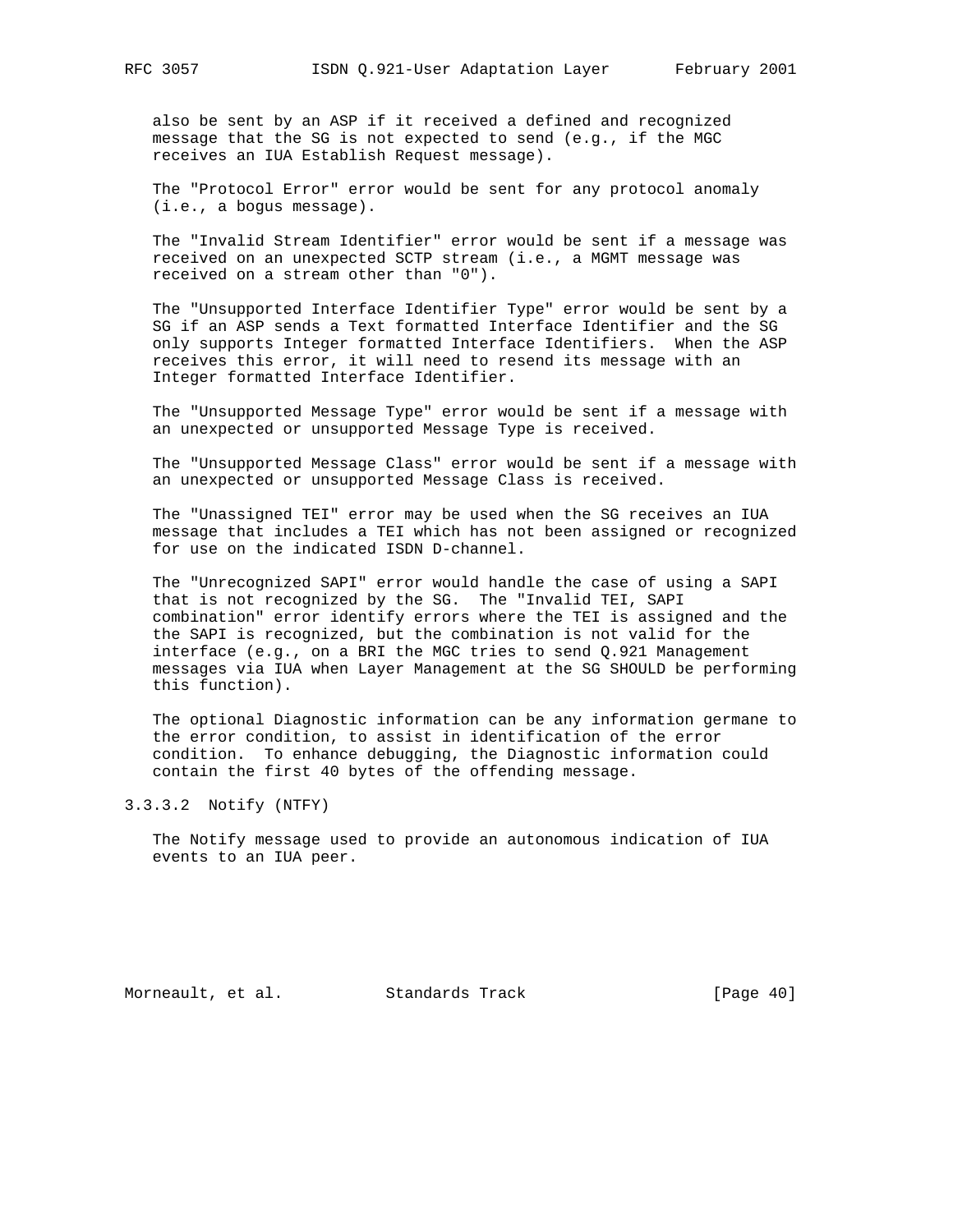The Notify message will only use the common message header. The Notify message contains the following parameters:

 Status Type Status Identification Interface Identifiers (Optional) INFO String (Optional)

Morneault, et al. Standards Track [Page 41]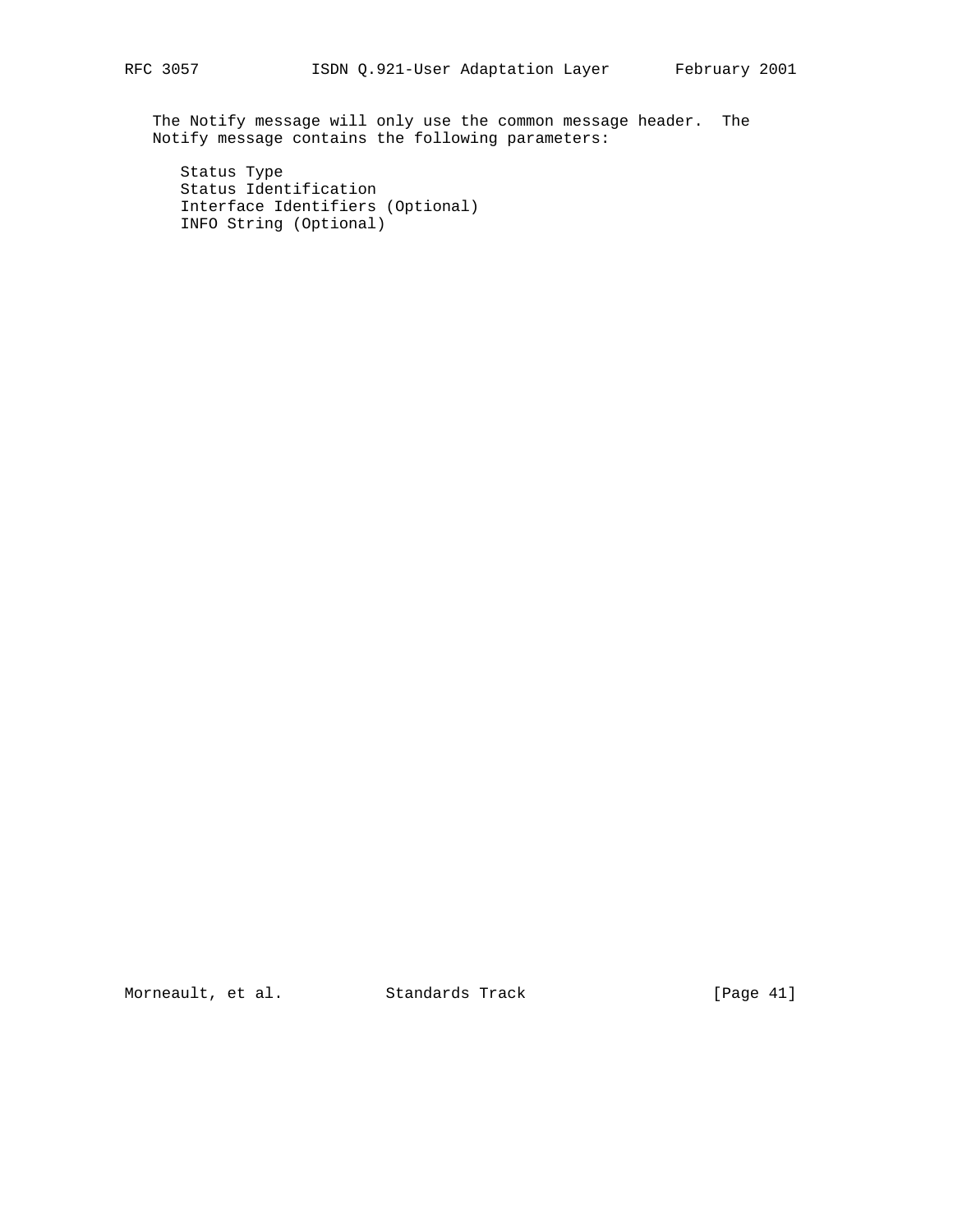The format for the Notify message with Integer-formatted Interface Identifiers is as follows:

|                             | Tag (0xd)               | Length                                                                 |
|-----------------------------|-------------------------|------------------------------------------------------------------------|
| Status Type                 |                         | Status Identification                                                  |
| Tag (0x1=integer)           |                         | Length                                                                 |
|                             |                         | Interface Identifiers*                                                 |
|                             | Tag (0x8=integer range) | -+-+-+-+-+-+-+-+-+-+<br>Length                                         |
|                             |                         | Interface Identifier Start1*                                           |
|                             |                         | Interface Identifier Stop1*                                            |
|                             |                         | Interface Identifier Start2*                                           |
|                             |                         |                                                                        |
|                             |                         |                                                                        |
|                             |                         | Interface Identifier Stop2*<br>-+-+-+-+-+-+-+-+-+-+-+-+-+-+-+-+-+-+-+- |
|                             |                         |                                                                        |
|                             |                         |                                                                        |
|                             |                         | Interface Identifier StartN*                                           |
|                             |                         | Interface Identifier StopN*                                            |
|                             |                         |                                                                        |
|                             |                         | Additional Interface Identifiers<br>of Tag Type 0x1 or 0x8             |
| -+-+-+-+-+-+<br>Tag $(0x4)$ |                         | Length                                                                 |

Morneault, et al. Standards Track [Page 42]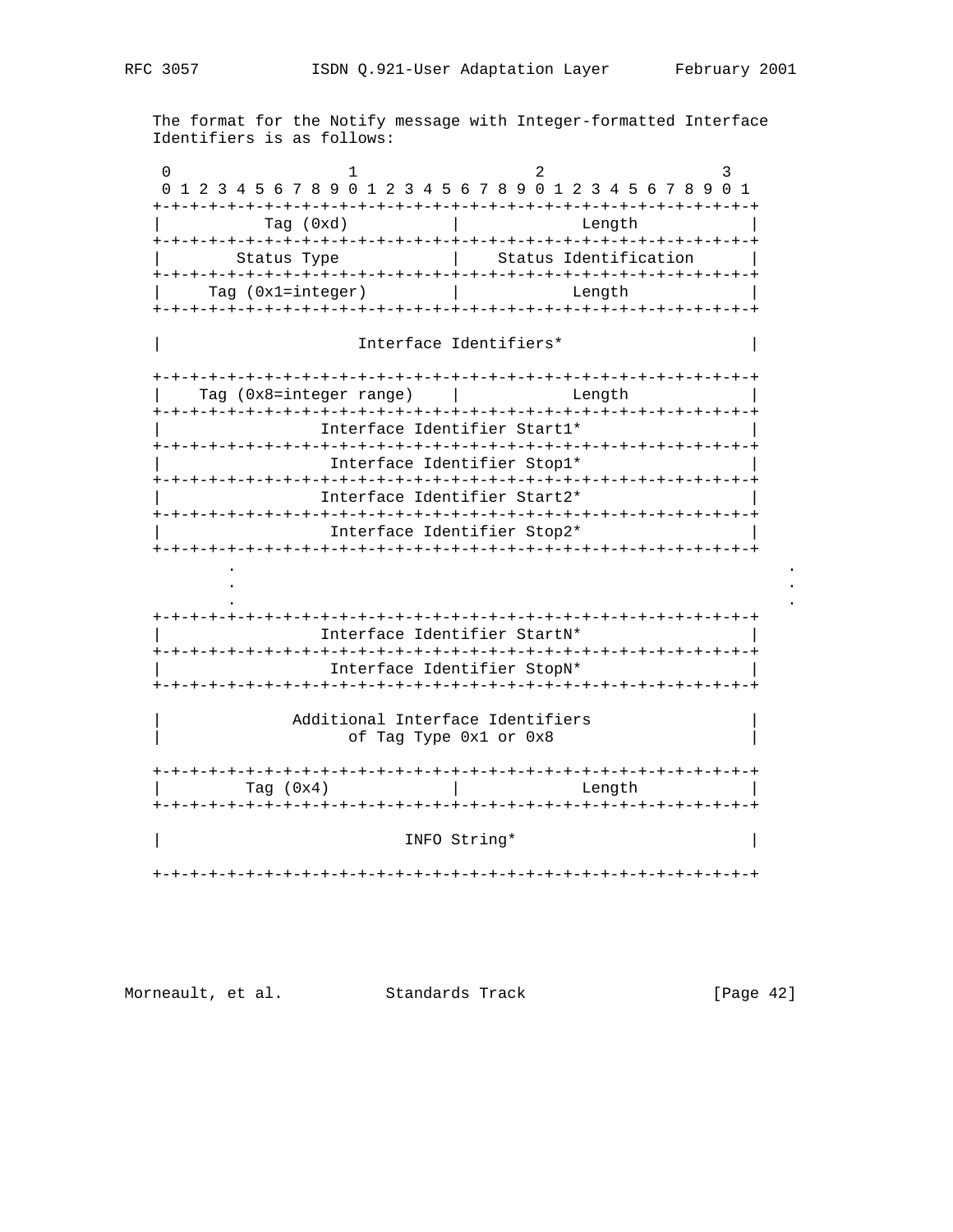The format for the Notify message with Text-formatted Interface Identifiers is as follows:

0  $1$  2 3 0 1 2 3 4 5 6 7 8 9 0 1 2 3 4 5 6 7 8 9 0 1 2 3 4 5 6 7 8 9 0 1 +-+-+-+-+-+-+-+-+-+-+-+-+-+-+-+-+-+-+-+-+-+-+-+-+-+-+-+-+-+-+-+-+ | Tag (0xd) | Length | +-+-+-+-+-+-+-+-+-+-+-+-+-+-+-+-+-+-+-+-+-+-+-+-+-+-+-+-+-+-+-+-+ | Status Type | Status Identification | +-+-+-+-+-+-+-+-+-+-+-+-+-+-+-+-+-+-+-+-+-+-+-+-+-+-+-+-+-+-+-+-+ Tag (0x3=string) | Length +-+-+-+-+-+-+-+-+-+-+-+-+-+-+-+-+-+-+-+-+-+-+-+-+-+-+-+-+-+-+-+-+ | Interface Identifier\* | +-+-+-+-+-+-+-+-+-+-+-+-+-+-+-+-+-+-+-+-+-+-+-+-+-+-+-+-+-+-+-+-+ Additional Interface Identifiers of Tag Type 0x3 +-+-+-+-+-+-+-+-+-+-+-+-+-+-+-+-+-+-+-+-+-+-+-+-+-+-+-+-+-+-+-+-+ | Tag (0x4) | Length | +-+-+-+-+-+-+-+-+-+-+-+-+-+-+-+-+-+-+-+-+-+-+-+-+-+-+-+-+-+-+-+-+ | INFO String\* | INFO String | INFO String | INFO STRING | INFO STRING | INFO STRING | INFO STRING | INFO STRING | INFO STRING | INFO STRING | INFO STRING | INFO STRING | INFO STRING | INFO STRING | INFO STRING | INFO STRI +-+-+-+-+-+-+-+-+-+-+-+-+-+-+-+-+-+-+-+-+-+-+-+-+-+-+-+-+-+-+-+-+ The Status Type parameter identifies the type of the Notify message. The following are the valid Status Type values:

 Value Description 0x1 Application Server state change (AS\_State\_Change) 0x2 Other

 The Status Identification parameter contains more detailed information for the notification, based on the value of the Status Type. If the Status Type is AS\_State\_Change the following Status Identification values are used:

| Value | Description |                                           |
|-------|-------------|-------------------------------------------|
|       |             | Application Server Down (AS_Down)         |
| 2     |             | Application Server Inactive (AS Inactive) |
| 3     |             | Application Server Active (AS Active)     |
| 4     |             | Application Server Pending (AS Pending)   |

Morneault, et al. Standards Track [Page 43]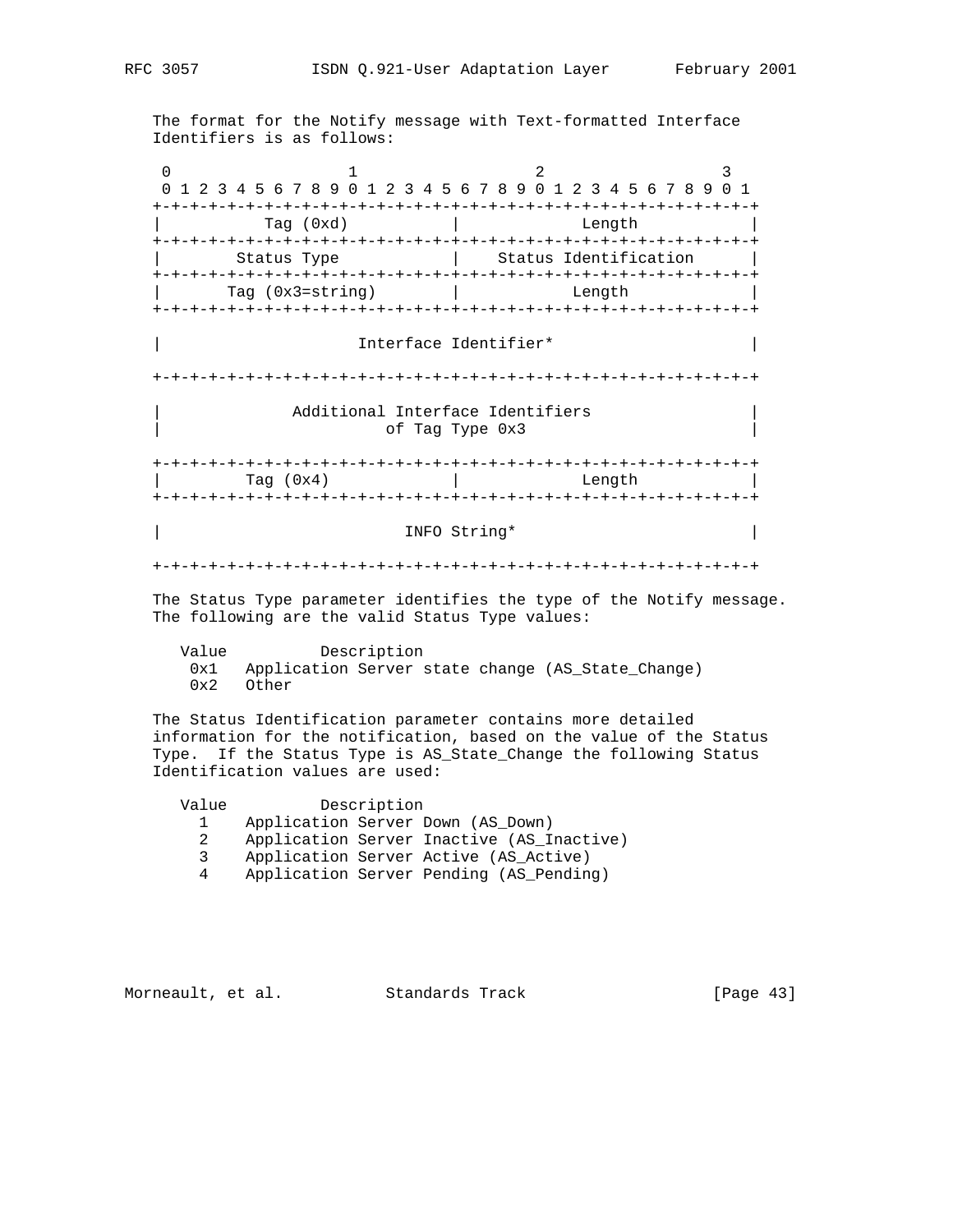These notifications are sent from an SG to an ASP upon a change in status of a particular Application Server. The value reflects the new state of the Application Server.

 If the Status Type is Other, then the following Status Information values are defined:

Value Description

- 1 Insufficient ASP resources active in AS
- 2 Alternate ASP Active

 These notifications are not based on the SG reporting the state change of an ASP or AS. In the Insufficient ASP Resources case, the SG is indicating to an "Inactive" ASP(s) in the AS that another ASP is required in order to handle the load of the AS (Load-sharing mode). For the Alternate ASP Active case, an ASP is informed when an alternate ASP transitions to the ASP-Active state in Over-ride mode.

 The format and description of the optional Interface Identifiers and Info String parameters is the same as for the ASP Active message (See Section 3.3.2.3.).

3.3.3.3 TEI Status Messages (Request, Confirm and Indication)

 The TEI Status messages are exchanged between IUA layer peers to request, confirm and indicate the status of a particular TEI.

 The TEI Status messages contain the common message header followed by IUA message header. The TEI Status Request message does not contain any additional parameters.

 In the integrated ISDN Layer 2/3 model (e.g., in traditional ISDN switches), it is assumed that the Layer Management for the Q.921 Layer and the Q.931 layer are co-located. When backhauling ISDN, this assumption is not necessarily valid. The TEI status messages allow the two Layer Management entities to communicate the status of the TEI. In addition, knowing that a TEI is in service allows the ASP to request the SG to establish the datalink to the terminal (via the IUA Establish message) for signaling if the ASP wants to be in control of data link establishment. Another use of the TEI status procedure is where the Layer Management at the ASP can prepare for send/receive signaling to/from a given TEI and confirm/verify the establishment of a datalink to that TEI. For example, if a datalink is established for a TEI that the ASP did not know was assigned, the ASP can check to see whether it was assigned or whether there was an error in the signaling message. Also, knowing that a TEI is out of service, the ASP need not request the SG to establish a datalink to that TEI.

Morneault, et al. Standards Track [Page 44]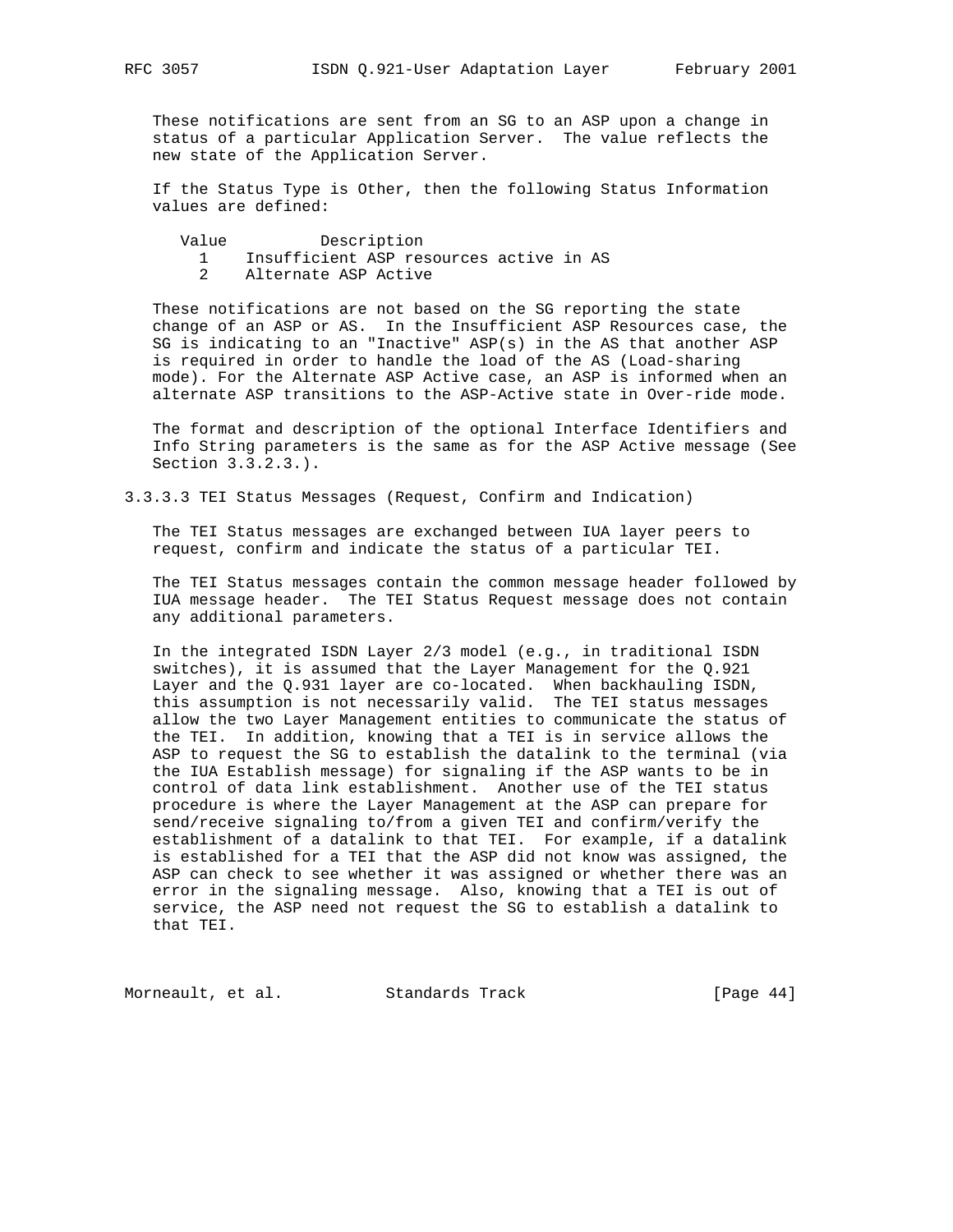The TEI Status Indication, and Confirm messages contain the following parameter:

```
 STATUS
```

| 0 1 2 3 4 5 6 7 8 9 0 1 2 3 4 5 6 7 8 9 0 1 2 3 4 5 6 7 8 9 0 1 |  |  |  |              |  |  |  |  |  |  |  |  |  |        |  |  |  |  |  |
|-----------------------------------------------------------------|--|--|--|--------------|--|--|--|--|--|--|--|--|--|--------|--|--|--|--|--|
|                                                                 |  |  |  |              |  |  |  |  |  |  |  |  |  |        |  |  |  |  |  |
|                                                                 |  |  |  | Tag $(0x10)$ |  |  |  |  |  |  |  |  |  | Length |  |  |  |  |  |
|                                                                 |  |  |  |              |  |  |  |  |  |  |  |  |  |        |  |  |  |  |  |
| Status                                                          |  |  |  |              |  |  |  |  |  |  |  |  |  |        |  |  |  |  |  |
|                                                                 |  |  |  |              |  |  |  |  |  |  |  |  |  |        |  |  |  |  |  |

The valid values for Status are shown in the following table.

| Define     | Value | Description                           |
|------------|-------|---------------------------------------|
| ASSIGNED   | 0x0   | TEI is considered assigned by 0.921   |
| UNASSIGNED | 0x1   | TEI is considered unassigned by 0.921 |

4.0 Procedures

 The IUA layer needs to respond to various primitives it receives from other layers as well as messages it receives from the peer IUA layer. This section describes various procedures involved in response to these events.

4.1 Procedures to support service in section 1.4.1

 These procedures achieve the IUA layer's "Transport of Q.921/Q.931 boundary" service.

4.1.1 Q.921 or Q.931 primitives procedures

 On receiving these primitives from the local layer, the IUA layer will send the corresponding QPTM message (Data, Unit Data, Establish, Release) to its peer. While doing so, the IUA layer needs to fill various fields of the common and specific headers correctly. In addition the message needs to be sent on the SCTP stream that corresponds to the D channel (Interface Identifier).

4.1.2 QPTM message procedures

 On receiving QPTM messages from a peer IUA layer, the IUA layer on an SG or MGC needs to invoke the corresponding layer primitives (DL- ESTABLISH, DL-DATA, DL-UNIT DATA, DL-RELEASE) to the local Q.921 or Q.931 layer.

Morneault, et al. Standards Track [Page 45]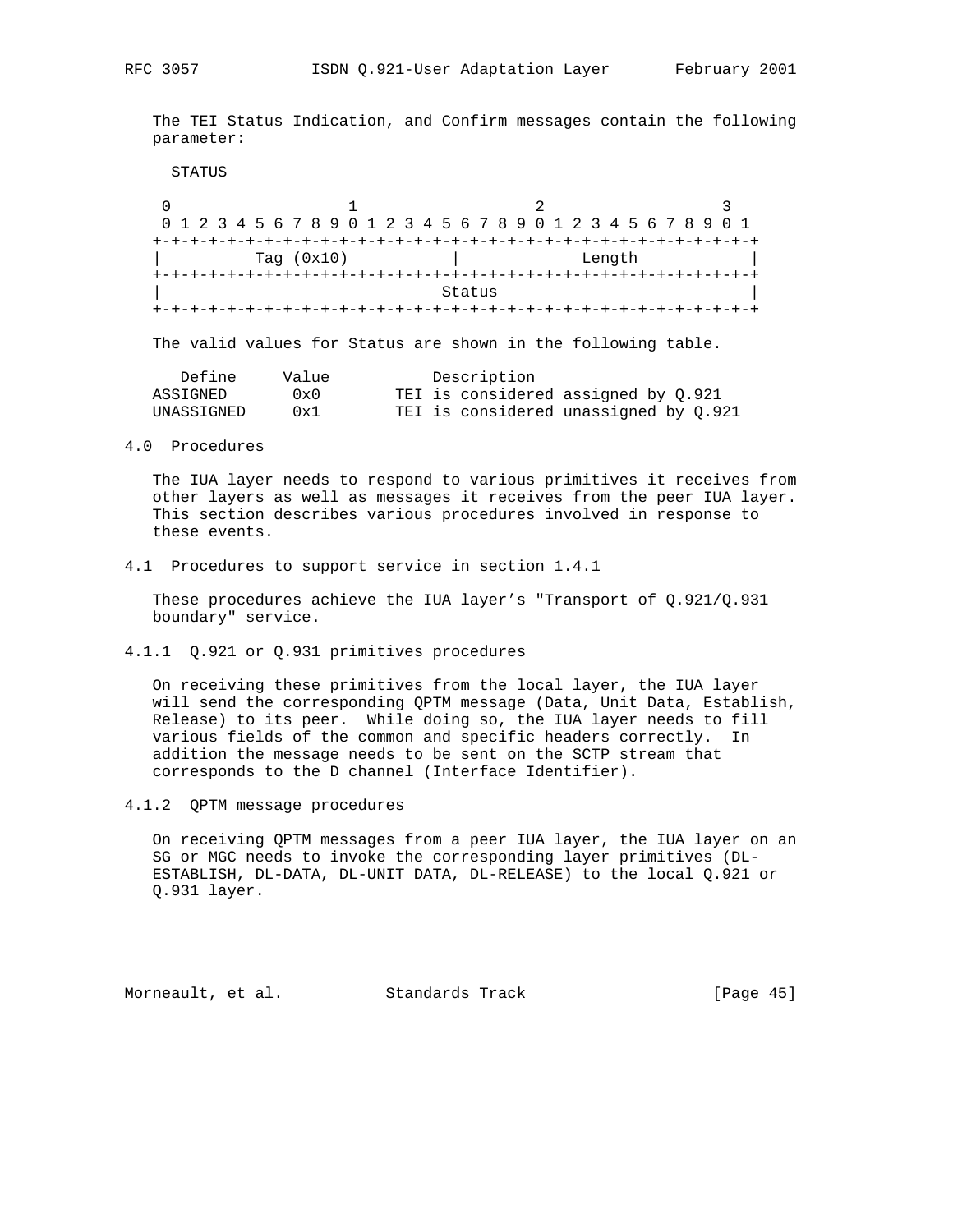4.2 Procedures to support service in section 1.4.2

 These procedures achieve the IUA layer's "Support for Communication between Layer Managements" service.

4.2.1 Layer Management primitives procedures

 On receiving these primitives from the local Layer Management, the IUA layer will provide the appropriate response primitive across the internal local Layer Management interface.

 An M-SCTP ESTABLISH request from Layer Management will initiate the establishment of an SCTP association. An M-SCTP ESTABLISH confirm will be sent to Layer Management when the initiated association set up is complete. An M-SCTP ESTABLISH indication is sent to Layer Management upon successful completion of an incoming SCTP association set-up from a peer IUA node

 An M-SCTP RELEASE request from Layer Management will initiate the tear-down of an SCTP association. An M-SCTP RELEASE confirm will be sent by Layer Management when the association teardown is complete. An M-SCTP RELEASE indication is sent to Layer Management upon successful tear-down of an SCTP association initiated by a peer IUA.

 M-SCTP STATUS request and indication support a Layer Management query of the local status of a particular SCTP association.

 M-NOTIFY indication and M-ERROR indication indicate to Layer Management the notification or error information contained in a received IUA Notify or Error message respectively. These indications can also be generated based on local IUA events.

 M-ASP STATUS request/indication and M-AS-STATUS request/indication support a Layer Management query of the local status of a particular ASP or AS. No IUA peer protocol is invoked.

 M-ASP-UP request, M-ASP-DOWN request, M-ASP-INACTIVE request and M- ASP-ACTIVE request allow Layer Management at an ASP to initiate state changes. These requests result in outgoing IUA ASP UP, ASP DOWN, ASP INACTIVE and ASP ACTIVE messages.

 M-ASP-UP confirmation, M-ASP-DOWN confirmation, M-ASP-INACTIVE confirmation and M-ASP-ACTIVE confirmation indicate to Layer Management that the previous request has been confirmed.

Morneault, et al. Standards Track [Page 46]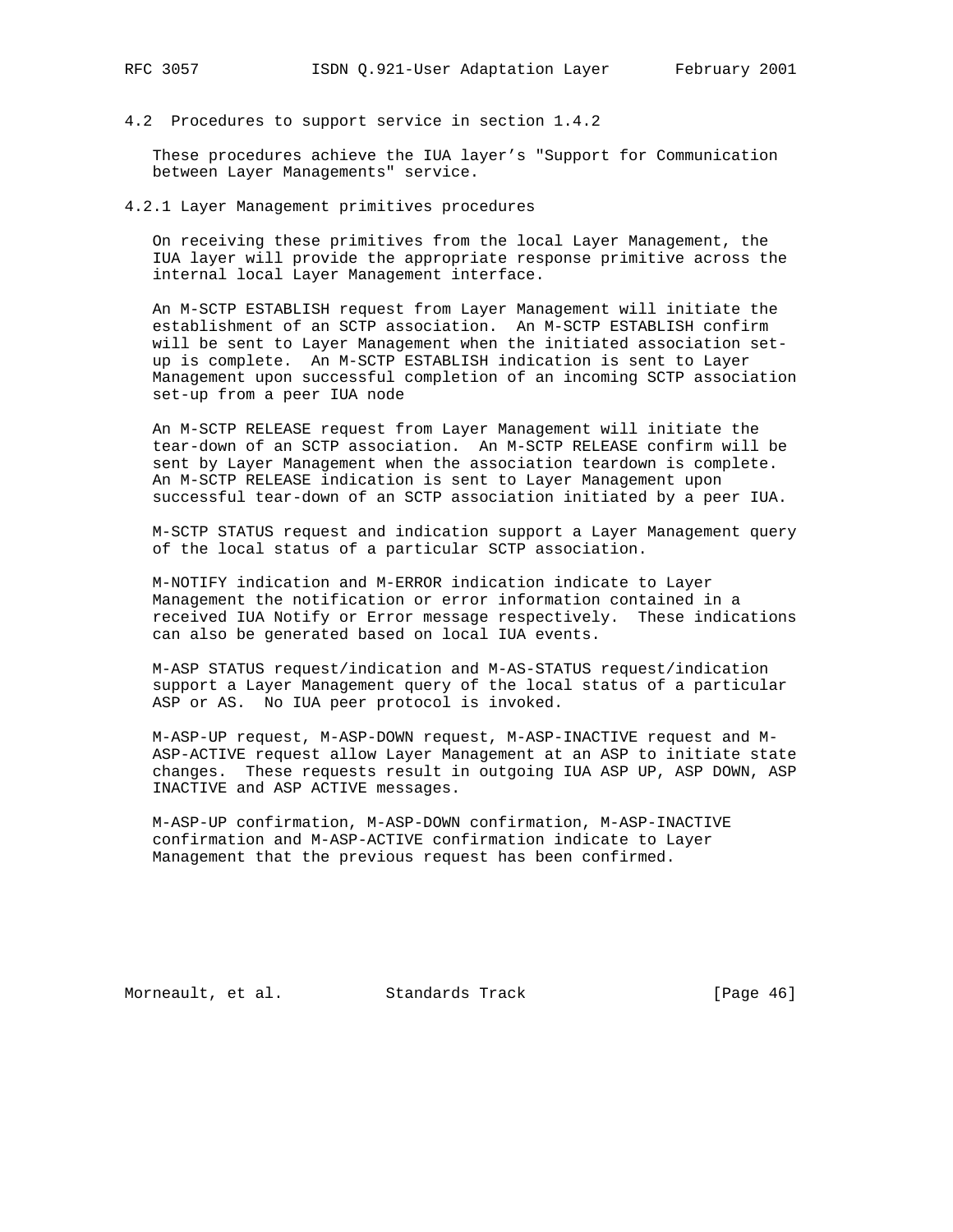Upon receipt of a M-TEI Status primitive from Layer Management, the IUA will send the corresponding MGMT message (TEI Status) to its peer. While doing so, the IUA layer needs to fill various fields of the common and specific headers correctly.

 All MGMT messages are sent on a sequenced stream to ensure ordering. SCTP stream '0' SHOULD be used.

4.2.2 Receipt of IUA Peer Management messages

 Upon receipt of IUA Management messages, the IUA layer MUST invoke the corresponding Layer Management primitive indications (e.g., M-AS Status ind., M-ASP Status ind., M-ERROR ind., M-TEI STATUS...) to the local layer management.

 M-NOTIFY indication and M-ERROR indication indicate to Layer Management the notification or error information contained in a received IUA Notify or Error message. These indications can also be generated based on local IUA events.

 All MGMT messages are sent on a sequenced stream to ensure ordering. SCTP stream '0' SHOULD be used.

4.3 Procedures to support service in section 1.4.3

 These procedures achieve the IUA layer's "Support for management of active associations between SG and MGC" service.

4.3.1 AS and ASP State Maintenance

 The IUA layer on the SG needs to maintain the states of each ASP as well as the state of the AS.

4.3.1.1 ASP States

 The state of the each ASP, in each AS that it is configured, is maintained in the IUA layer on the SG. The state of an ASP changes due to the following type of events:

- \* Reception of messages from peer IUA layer at that ASP
- \* Reception of some messages from the peer IUA layer at other ASPs in the AS
- \* Reception of indications from SCTP layer

 The ASP state transition diagram is shown in Figure 7. The possible states of an ASP are the following:

Morneault, et al. Standards Track [Page 47]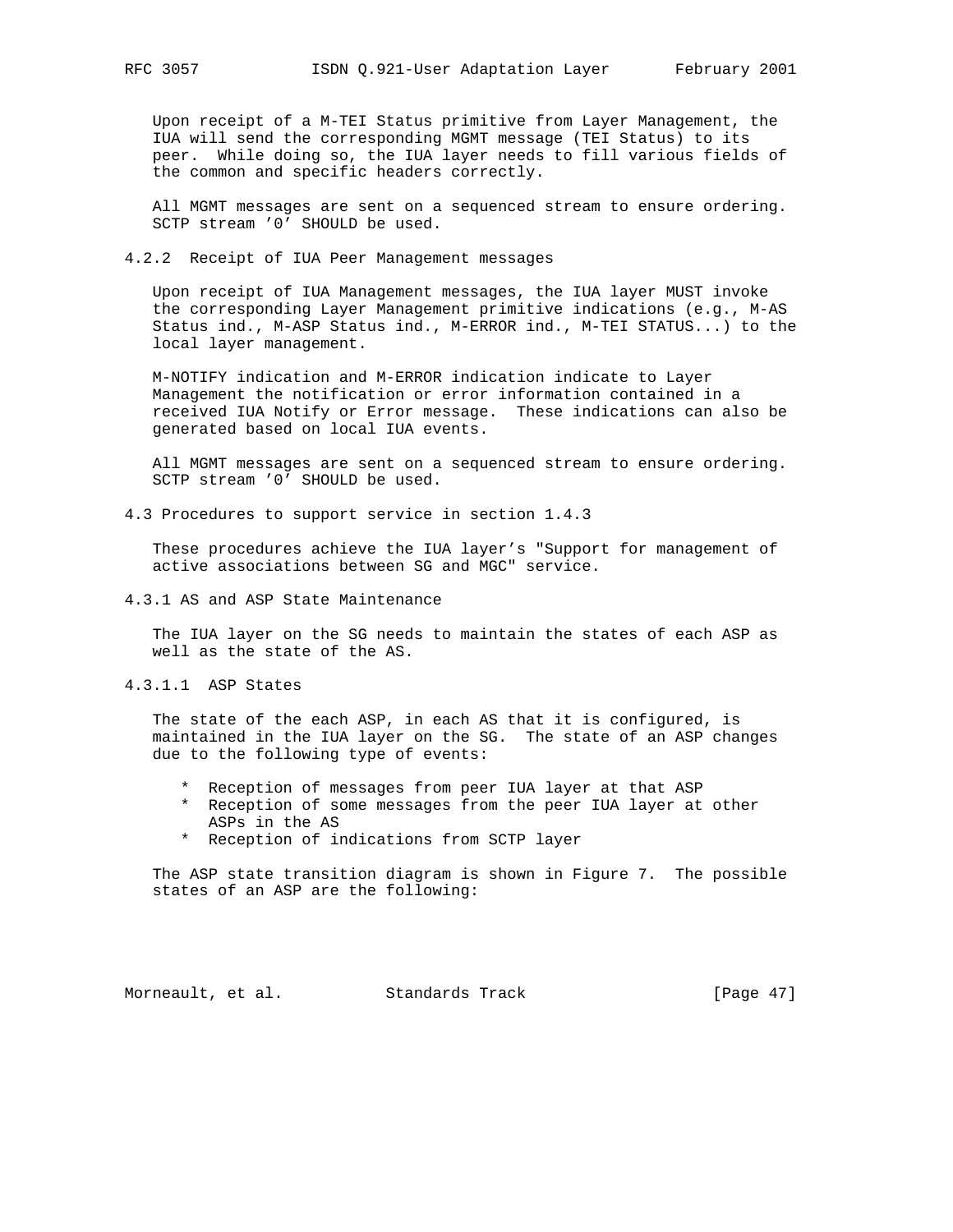ASP-DOWN: Application Server Process is unavailable and/or the related SCTP association is down. Initially, all ASPs will be in this state. An ASP in this state SHOULD NOT be sent any IUA messages.

 ASP-INACTIVE: The remote IUA peer at the ASP is available (and the related SCTP association is up) but application traffic is stopped. In this state the ASP can be sent any non-QPTM IUA messages (except for TEI Status messages).

 ASP-ACTIVE: The remote IUA peer at the ASP is available and application traffic is active.



Figure 7 ASP State Transition Diagram

 SCTP CDI: The local SCTP layer's Communication Down Indication to the Upper Layer Protocol (IUA) on an SG. The local SCTP will send this indication when it detects the loss of connectivity to the ASP's peer SCTP layer. SCTP CDI is understood as either a SHUTDOWN COMPLETE notification and COMMUNICATION LOST notification from the SCTP.

## 4.3.1.2 AS States

The state of the AS is maintained in the IUA layer on the SG.

 The state of an AS changes due to events. These events include the following:

Morneault, et al. Standards Track [Page 48]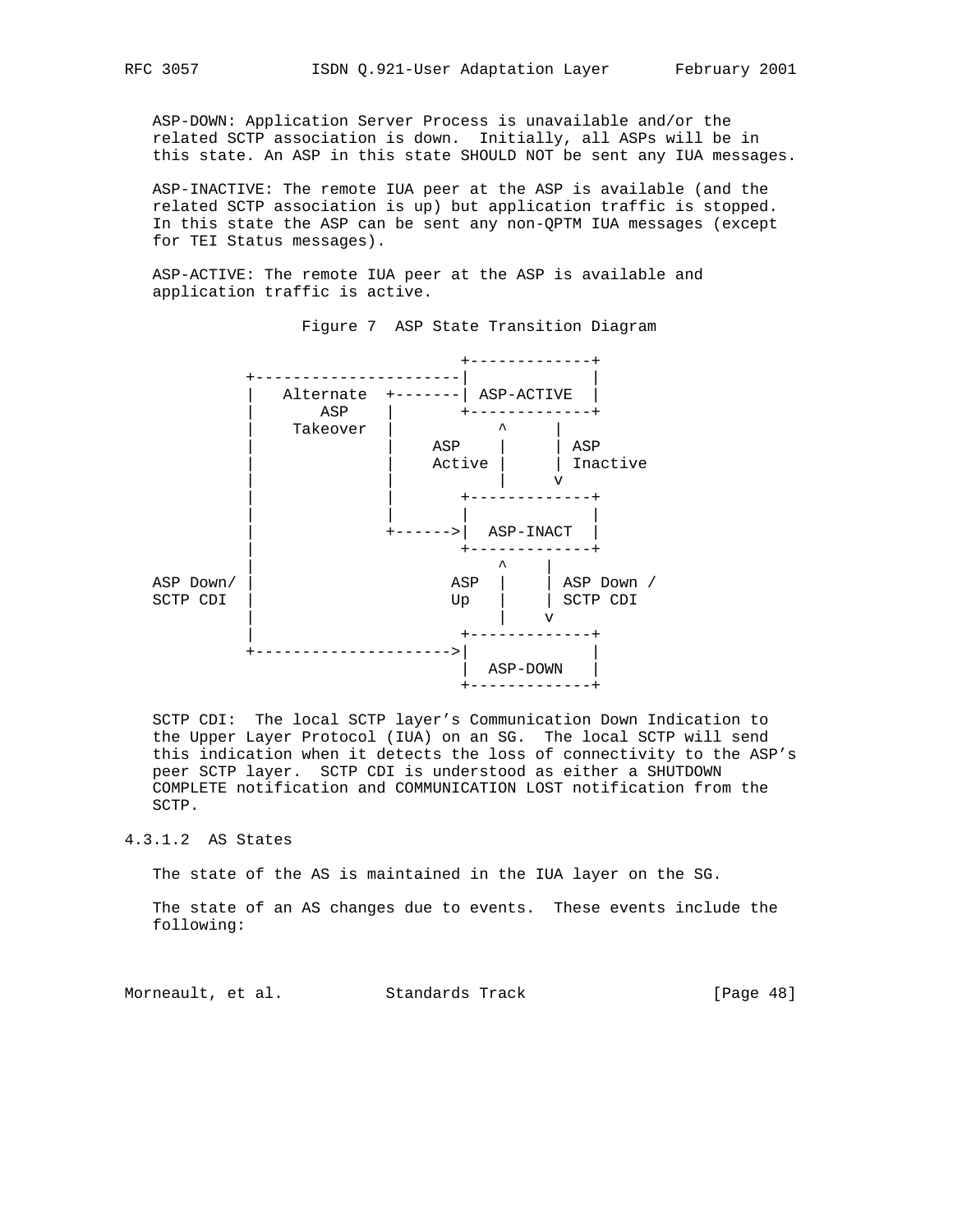- \* ASP state transitions
- \* Recovery timer triggers

The possible states of an AS are the following:

 AS-DOWN: The Application Server is unavailable. This state implies that all related ASPs are in the ASP-DOWN state for this AS. Initially the AS will be in this state.

 AS-INACTIVE: The Application Server is available but no application traffic is active (i.e., one or more related ASPs are in the ASP- INACTIVE state, but none in the ASP-ACTIVE state). The recovery timer T(r) is not running or has expired.

 AS-ACTIVE: The Application Server is available and application traffic is active. This state implies that at least one ASP is in the ASP-ACTIVE state.

 AS-PENDING: An active ASP has transitioned from active to inactive or down and it was the last remaining active ASP in the AS. A recovery timer  $T(r)$  will be started and all incoming SCN messages will be queued by the SG. If an ASP becomes active before  $T(r)$  expires, the AS will move to AS-ACTIVE state and all the queued messages will be sent to the active ASP.

If  $T(r)$  expires before an ASP becomes active, the SG stops queuing messages and discards all previously queued messages. The AS will move to AS-INACTIVE if at least one ASP is in ASP-INACTIVE state, otherwise it will move to AS-DOWN state.

Morneault, et al. Standards Track [Page 49]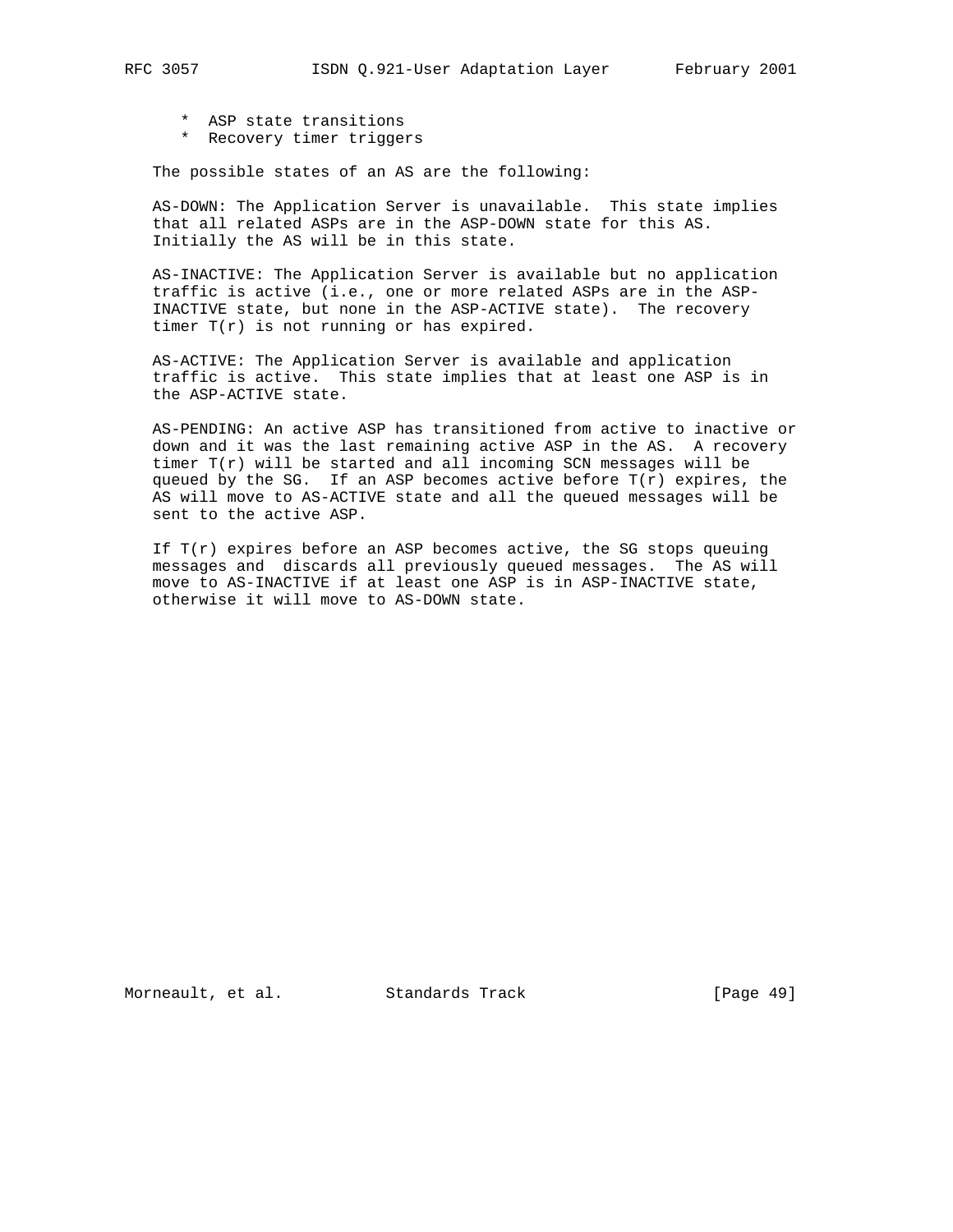

Figure 8 AS State Transition Diagram

Tr = Recovery Timer

## 4.3.2 ASPM procedures for primitives

 Before the establishment of an SCTP association the ASP state at both the SG and ASP is assumed to be "Down".

 As the ASP is responsible for initiating the setup of an SCTP association to an SG, the IUA layer at an ASP receives an M-SCTP ESTABLISH request primitive from the Layer Management, the IUA layer will try to establish an SCTP association with the remote IUA peer at an SG. Upon reception of an eventual SCTP-Communication Up confirm primitive from the SCTP, the IUA layer will invoke the primitive M- SCTP ESTABLISH confirm to the Layer Management.

 At the SG, the IUA layer will receive an SCTP Communication Up indication primitive from the SCTP. The IUA layer will then invoke the primitive M-SCTP ESTABLISH indication to the Layer Management.

Morneault, et al. Standards Track [Page 50]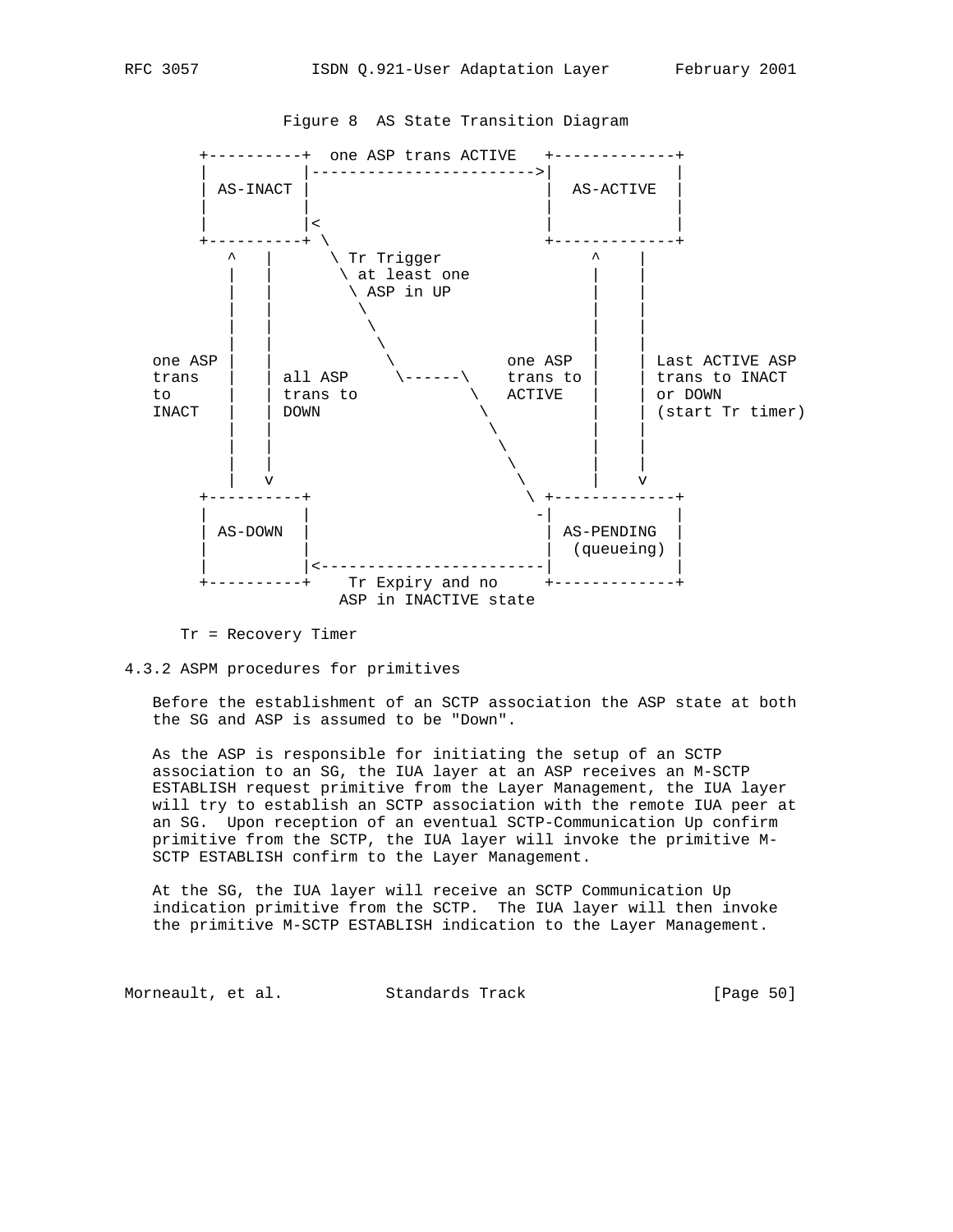Once the SCTP association is established and assuming that the local IUA-User is ready, the local ASP IUA Application Server Process Maintenance (ASPM) function will initiate the ASPM procedures, using the ASP Up/-Down/-Active/-Inactive messages to convey the ASP state to the SG - see Section 4.3.3.

 The Layer Management and the IUA layer on SG can communicate the status of the application server using the M-AS STATUS primitives. The Layer Management and the IUA layer on both the SG and ASP can communicate the status of an SCTP association using the M-SCTP STATUS primitives.

 If the Layer Management on SG or ASP wants to bring down an SCTP association for management reasons, they would send M-SCTP RELEASE request primitive to the local IUA layer. The IUA layer would release the SCTP association and upon receiving the SCTP Communication Down indication from the underlying SCTP layer, it would inform the local Layer Management using M-SCTP RELEASE confirm primitive.

 If the IUA layer receives an SCTP-Communication Down indication from the underlying SCTP layer, it will inform the Layer Management by invoking the M-SCTP RELEASE indication primitive. The state of the ASP will be moved to "Down" at both the SG and ASP.

 At an ASP, the Layer Management MAY try to reestablish the SCTP association using M-SCTP ESTABLISH request primitive.

4.3.3 ASPM procedures for peer-to-peer messages

 All ASPM messages are sent on a sequenced stream to ensure ordering. SCTP stream '0' SHOULD be used.

4.3.3.1 ASP Up

 After an ASP has successfully established an SCTP association to an SG, the SG waits for the ASP to send an ASP Up message, indicating that the ASP IUA peer is available. The ASP is always the initiator of the ASP Up exchange.

 When an ASP Up message is received at an SG and internally the remote ASP is not considered locked-out for local management reasons, the SG marks the remote ASP as "Inactive". The SG responds with an ASP Up Ack message in acknowledgement. The SG sends an ASP-Up Ack message in response to a received ASP Up message even if the ASP is already marked as "Inactive" at the SG.

Morneault, et al. Standards Track [Page 51]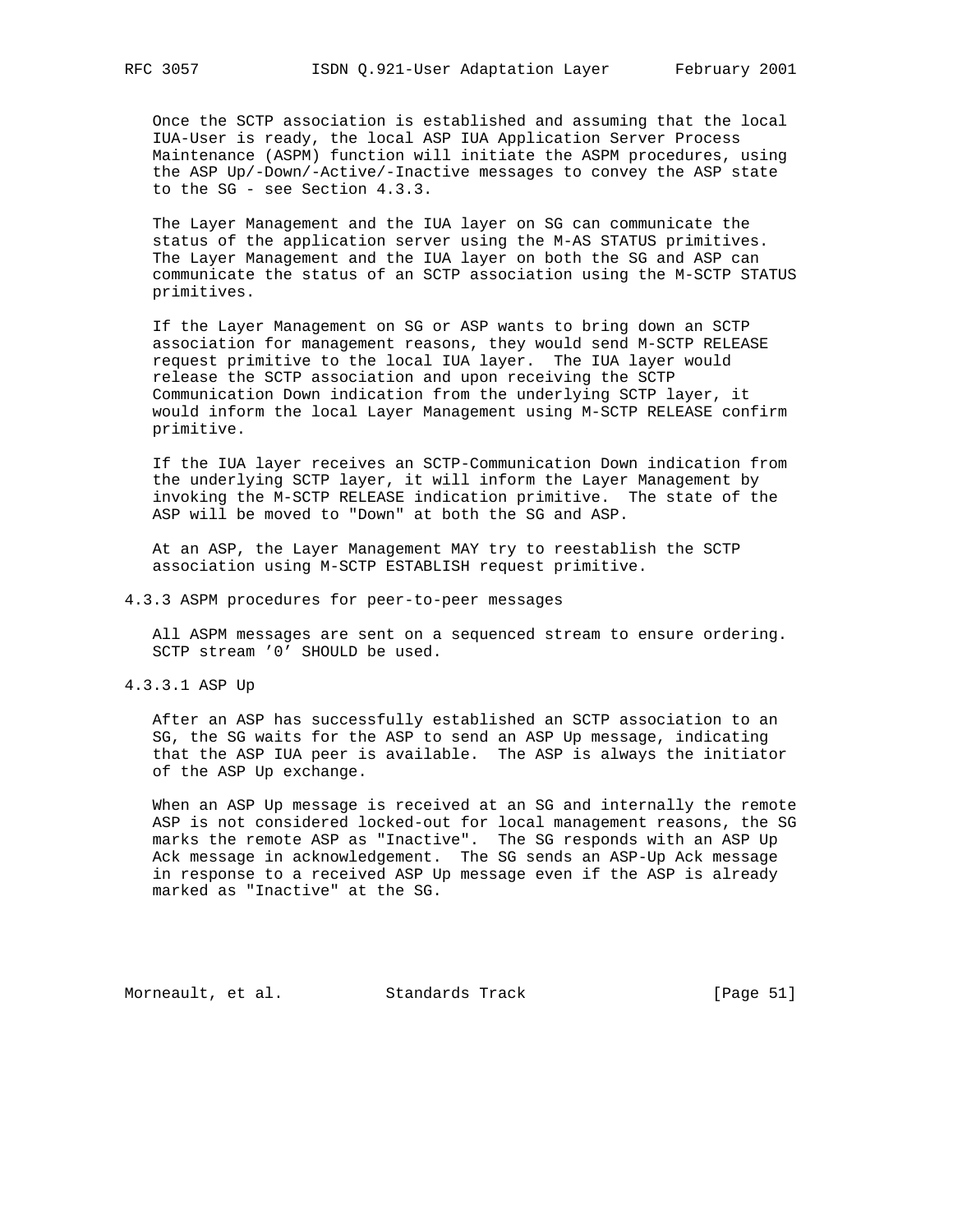If for any local reason the SG cannot respond with an ASP Up, the SG responds to a ASP Up with a with an ASP-Down Ack message with Reason "Management Blocking".

 At the ASP, the ASP Up Ack message received from the SG is not acknowledged by the ASP. If the ASP does not receive a response from the SG, or an ASP Down Ack is received, the ASP MAY resend ASP Up messages every 2 seconds until it receives a ASP Up Ack message from the SG. The ASP MAY decide to reduce the frequency (say to every 5 seconds) if an ASP Up Ack is not received after a few tries.

 The ASP MUST wait for the ASP Up Ack message from the SG before sending any ASP traffic control messages (ASPAC or ASPIA) or Data messages or it will risk message loss. If the SG receives QPTM, ASP Active or ASP Inactive messages before an ASP Up is received, the SG SHOULD discard these messages.

4.3.3.2 ASP Down

 The ASP will send an ASP Down to an SG when the ASP is to be removed from the list of ASPs in all Application Servers that it is a member and no longer receive any IUA traffic or management messages.

 Whether the ASP is permanently removed from an AS is a function of configuration management.

 The SG marks the ASP as "Down" and returns an ASP Down Ack message to the ASP if one of the following events occur:

- to acknowledge an ASP Down message from an ASP,
- to reply to ASPM messages from an ASP which is locked out for management reasons.

 The SG sends an ASP Down Ack message in response to a received ASP Down message from the ASP even if the ASP is already marked as "Down" at the SG.

 If the ASP does not receive a response from the SG, the ASP MAY send ASP Down messages every 2 seconds until it receives an ASP Down Ack message from the SG or the SCTP association goes down. The ASP MAY decide to reduce the frequency (say to every 5 seconds) if an ASP Down Ack is not received after a few tries.

4.3.3.3 IUA Version Control

 If a ASP Up message with an unsupported version is received, the receiving end responds with an Error message, indicating the version the receiving node supports and notifies Layer Management.

Morneault, et al. Standards Track [Page 52]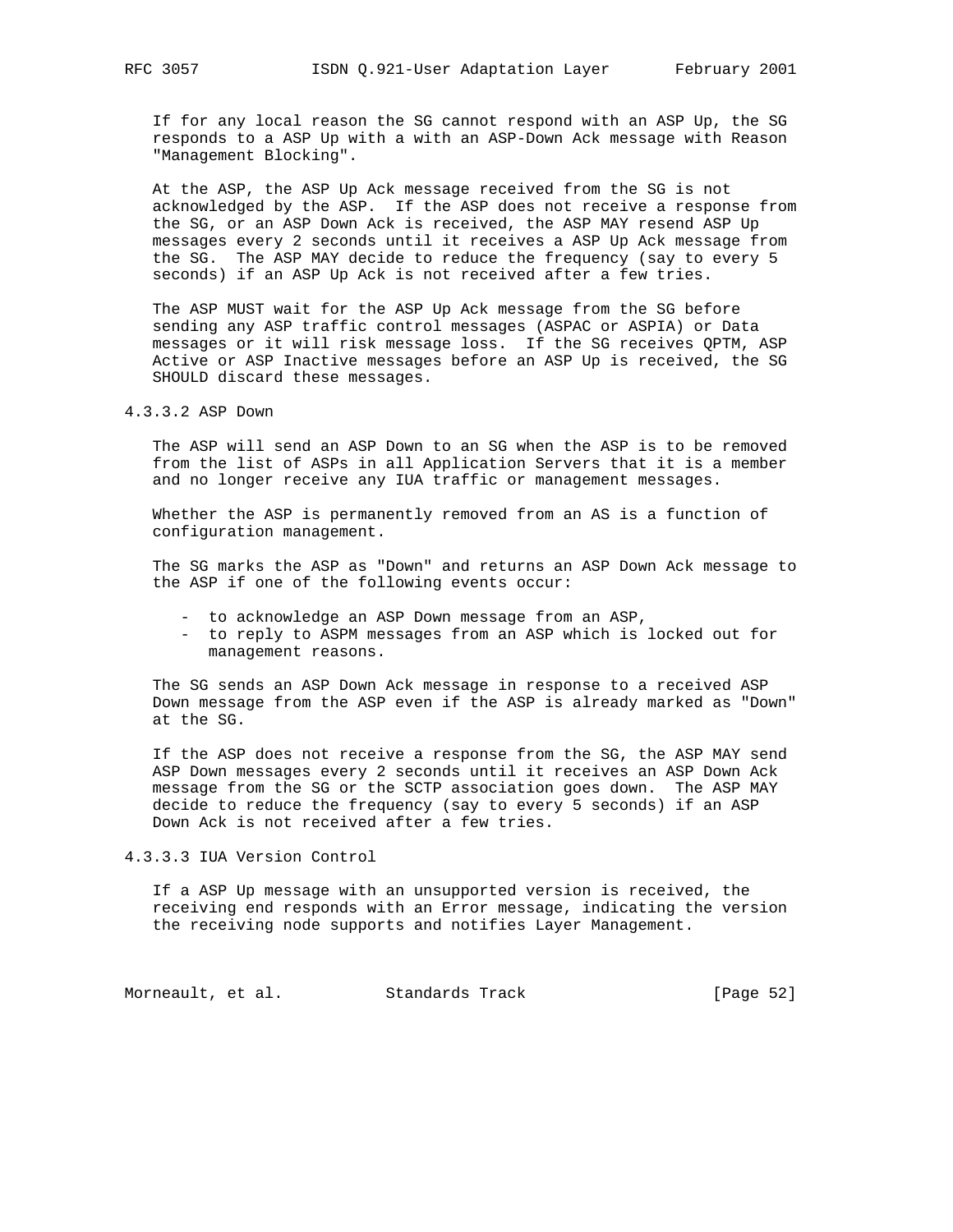This is useful when protocol version upgrades are being performed in a network. A node upgraded to a newer version SHOULD support the older versions used on other nodes it is communicating with. Because ASPs initiate the ASP Up procedure it is assumed that the Error message would normally come from the SG.

## 4.3.3.4 ASP Active

 Any time after the ASP has received a ASP Up Ack from the SG, the ASP sends an ASP-Active (ASPAC) to the SG indicating that the ASP is ready to start processing traffic. In the case where an ASP is configured/registered to process the traffic for more than one Application Server across an SCTP association, the ASPAC contains one or more Interface Identifiers to indicate for which Application Servers the ASPAC applies.

 When an ASP Active (ASPAC) message is received, the SG responds to the ASP with a ASPAC Ack message acknowledging that the ASPAC was received and starts sending traffic for the associated Application Server(s) to that ASP.

 The ASP MUST wait for the ASP-Active Ack message from the SG before sending any Data messages or it will risk message loss. If the SG receives QPTM messages before an ASP Active is received, the SG SHOULD discard these messages.

 There are two modes of Application Server traffic handling in the SG IUA - Over-ride and Load-sharing. The Type parameter in the ASPAC message indicates the mode used in a particular Application Server. If the SG determines that the mode indicates in an ASPAC is incompatible with the traffic handling mode currently used in the AS, the SG responds with an Error message indicating Unsupported Traffic Handling Mode.

 In the case of an Over-ride mode AS, reception of an ASPAC message at an SG causes the redirection of all traffic for the AS to the ASP that sent the ASPAC. The SG responds to the ASPAC with an ASP-Active Ack message to the ASP. Any previously active ASP in the AS is now considered Inactive and will no longer receive traffic from the SG within the AS. The SG sends a Notify (Alternate ASP-Active) to the previously active ASP in the AS, after stopping all traffic to that ASP.

 In the case of a load-share mode AS, reception of an ASPAC message at an SG causes the direction of traffic to the ASP sending the ASPAC, in addition to all the other ASPs that are currently active in the AS. The algorithm at the SG for load-sharing traffic within an AS to all the active ASPs is implementation dependent. The algorithm

Morneault, et al. Standards Track [Page 53]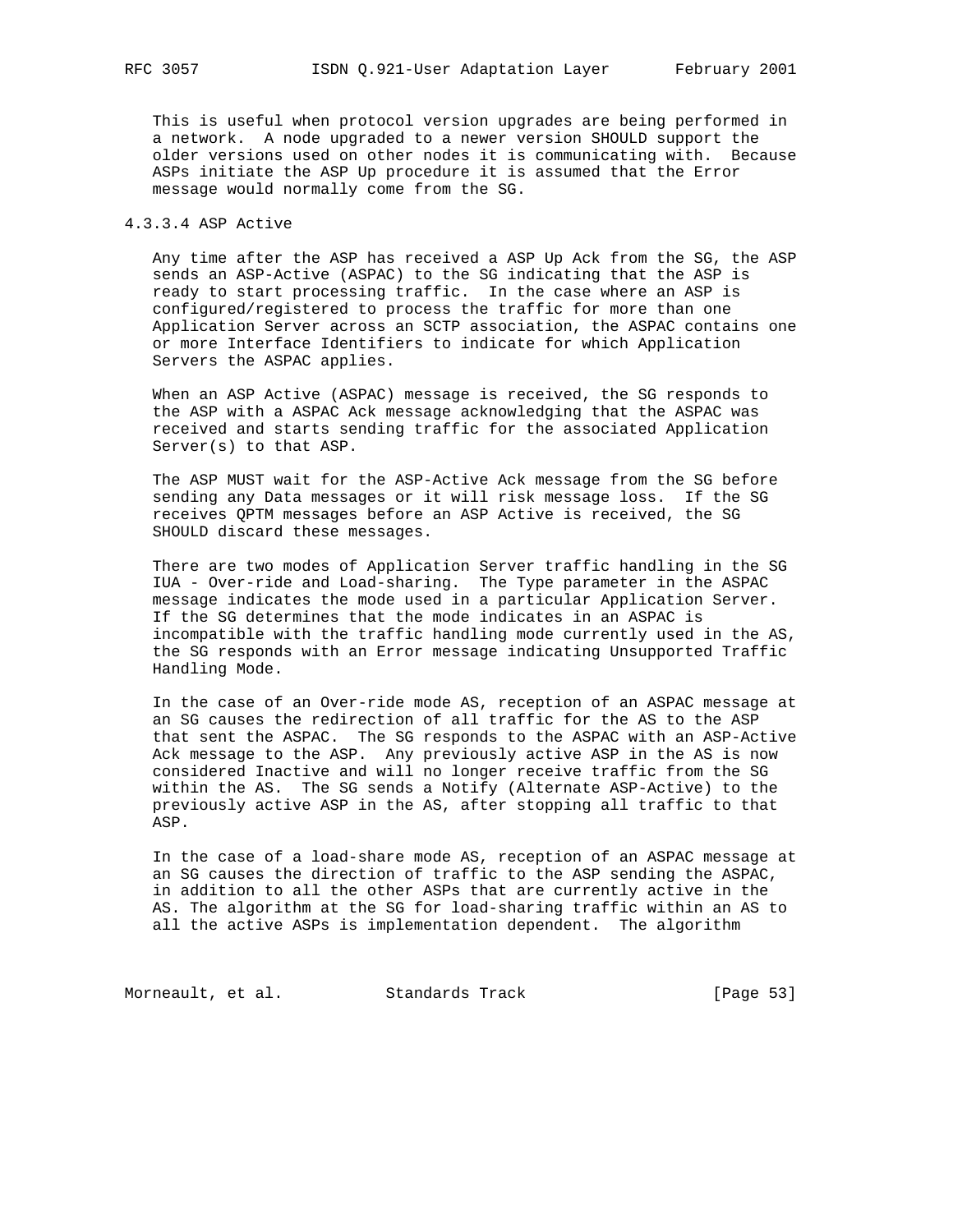could, for example be round-robin or based on information in the Data message, such as Interface Identifier, depending on the requirements of the application and the call state handling assumptions of the collection of ASPs in the AS. The SG responds to the ASPAC with a ASP-Active Ack message to the ASP.

## 4.3.3.5 ASP Inactive

 When an ASP wishes to withdraw from receiving traffic within an AS, the ASP sends an ASP Inactive (ASPIA) to the SG. In the case where an ASP is configured/registered to process the traffic for more than one Application Server across an SCTP association, the ASPIA contains one or more Interface Identifiers to indicate for which Application Servers the ASPIA applies.

 There are two modes of Application Server traffic handling in the SG IUA when withdrawing an ASP from service - Over-ride and Load sharing. The Type parameter in the ASPIA message indicates the mode used in a particular Application Server. If the SG determines that the mode indicates in an ASPAC is incompatible with the traffic handling mode currently used in the AS, the SG responds with an Error message indicating Unsupported Traffic Handling Mode.

 In the case of an Over-ride mode AS, where normally another ASP has already taken over the traffic within the AS with an Over-ride ASPAC, the ASP which sends the ASPIA is already considered by the SG to be "Inactive". An ASPIA Ack message is sent to the ASP, after ensuring that all traffic is stopped to the ASP.

 In the case of a Load-share mode AS, the SG moves the ASP to the "Inactive" state and the AS traffic is re-allocated across the remaining "active" ASPs per the load-sharing algorithm currently used within the AS. An ASPIA Ack message is sent to the ASP after all traffic is halted to the ASP. A NTFY (Insufficient ASPs) MAY be sent to all inactive ASPs, if required.

 If no other ASPs are Active in the Application Server, the SG sends a NTFY (AS-Pending) to all inactive ASPs of the AS and either discards all incoming messages for the AS or starts buffering the incoming messages for T(r)seconds, after which messages will be discarded.  $T(r)$  is configurable by the network operator. If the SG receives an ASPAC from an ASP in the AS before expiry of  $T(r)$ , the buffered traffic is directed to the ASP and the timer is cancelled. If  $T(r)$ expires, the AS is moved to the "Inactive" state.

Morneault, et al. Standards Track [Page 54]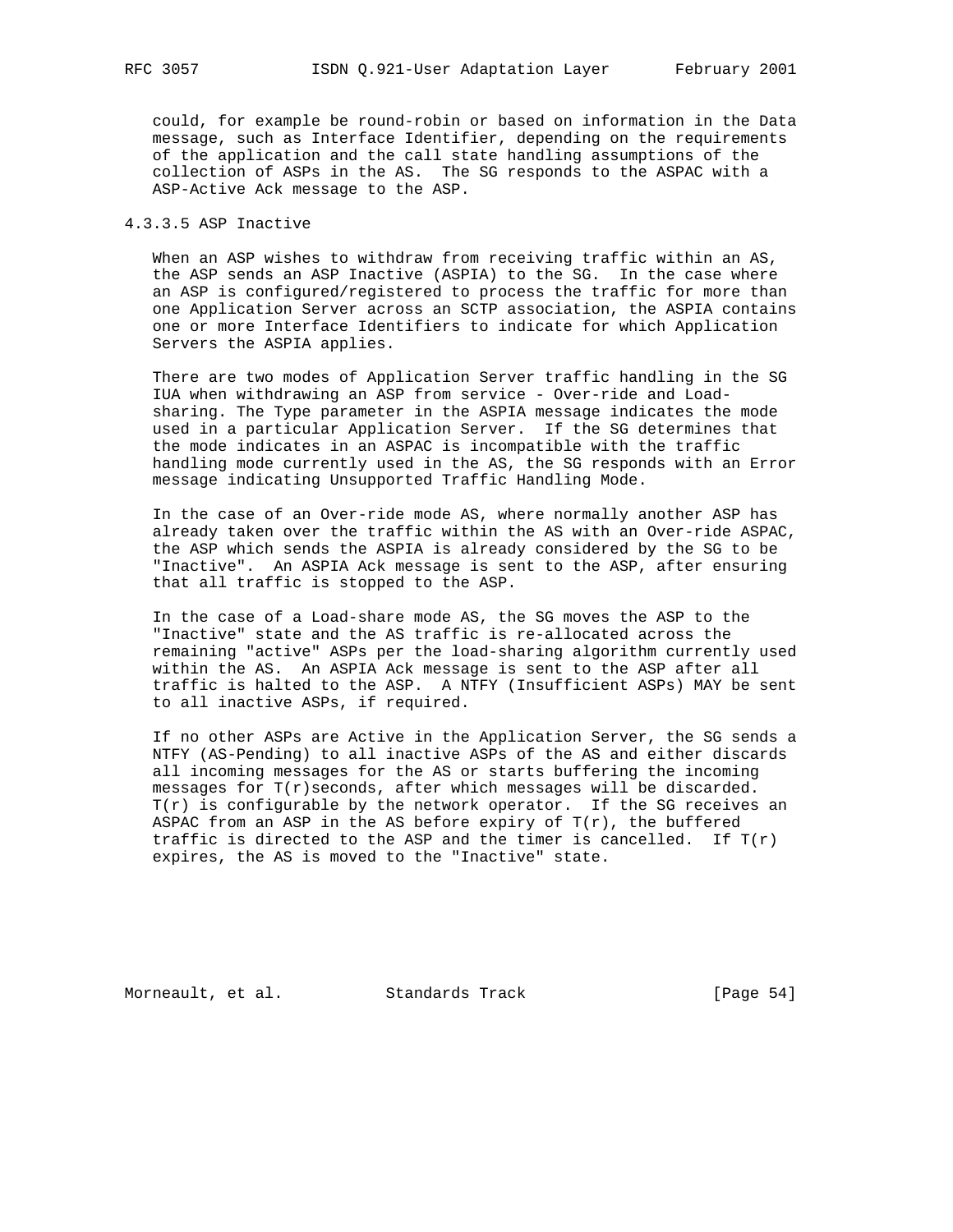## 4.3.3.6 Notify

 A Notify message reflecting a change in the AS state is sent to all ASPs in the AS, except those in the "Down" state, with appropriate Status Identification.

 In the case where a Notify (AS-Pending) message is sent by an SG that now has no ASPs active to service the traffic, or a NTFY (Insufficient ASPs) is sent in the Load-share mode, the Notify does not explicitly force the ASP(s) receiving the message to become active. The ASPs remain in control of what (and when) action is taken.

## 4.3.3.7 Heartbeat

 The optional Heartbeat procedures MAY be used when operating over transport layers that do not have their own heartbeat mechanism for detecting loss of the transport association (i.e., other than the SCTP).

 After receiving an ASP Up Ack message from the SG in response to an ASP Up message, the ASP MAY optionally send Beat messages periodically, subject to a provisionable timer T(beat). The SG IUA, upon receiving a BEAT message from the ASP, responds with a BEAT ACK message. If no BEAT message (or any other IUA message) is received from the SG within the timer 2\*T(beat), the SG will consider the remote IUA as "Down". The SG will also send an ASP Down Ack message to the ASP.

 At the ASP, if no BEAT ACK message (or any other IUA message) is received from the SG within 2\*T(beat), the SG is considered unavailable. Transmission of BEAT messages is stopped and ASP Up procedures are used to re-establish communication with the SG IUA peer.

 The BEAT message MAY optionally contain an opaque Heartbeat Data parameter that MUST be echoed back unchanged in the related Beat Ack message. The ASP upon examining the contents of the returned BEAT Ack message MAY choose to consider the remote ASP as unavailable. The contents/format of the Heartbeat Data parameter is implementation-dependent and only of local interest to the original sender. The contents MAY be used, for example, to support a Heartbeat sequence algorithm (to detect missing Heartbeats), and/or a timestamp mechanism (to evaluate delays).

 Note: Heartbeat related events are not shown in Figure 4 "ASP state transition diagram".

Morneault, et al. Standards Track [Page 55]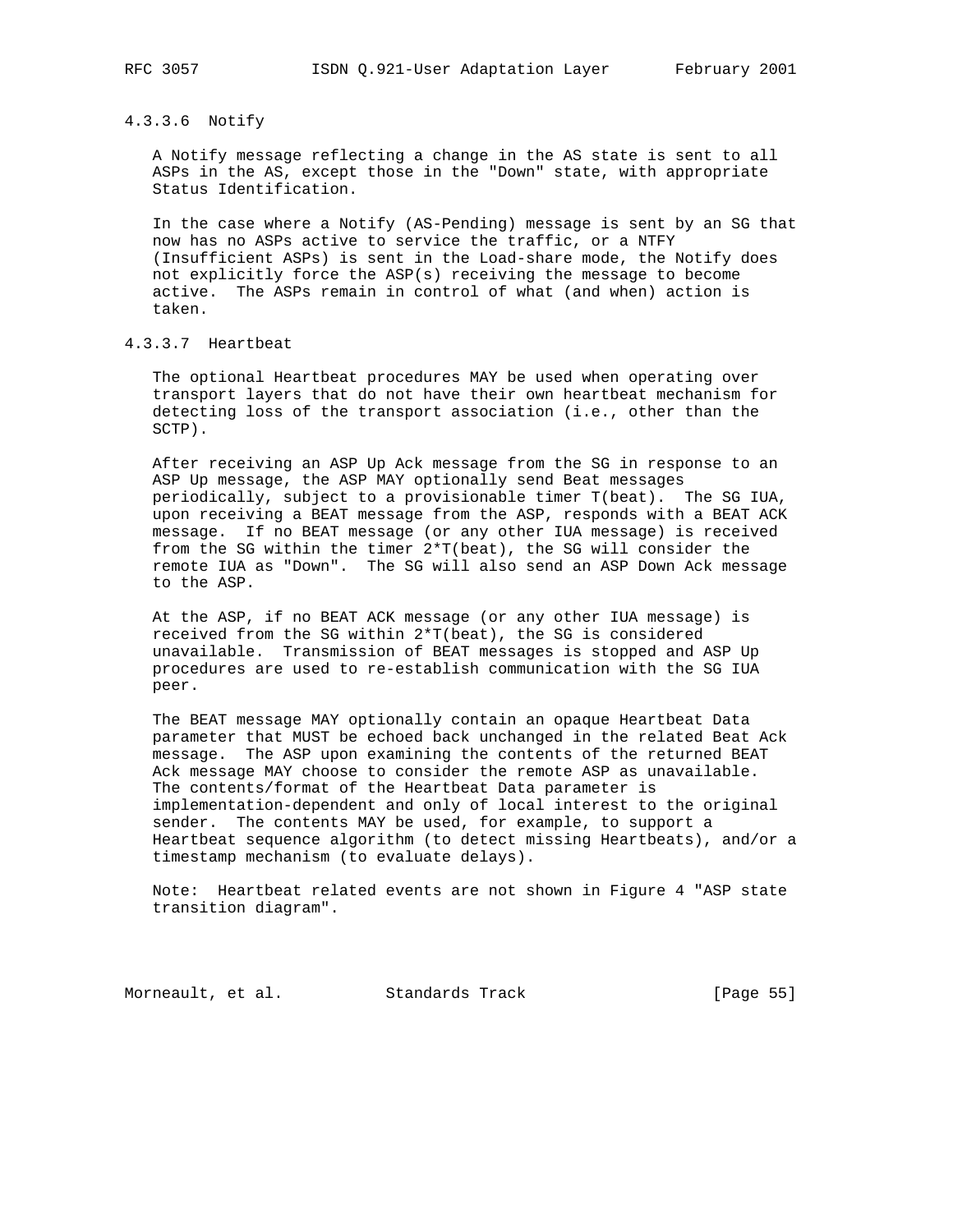5.0 Examples

- 5.1 Establishment of Association and Traffic between SGs and ASPs
- 5.1.1 Single ASP in an Application Server (1+0 sparing)

 This scenario shows the example IUA message flows for the establishment of traffic between an SG and an ASP, where only one ASP is configured within an AS (no backup). It is assumed that the SCTP association is already set-up.

SG ASP1 | |<---------ASP Up----------| |--------ASP Up Ack------->| | | |<-------ASP Active--------| |------ASP Active Ack----->| | |

5.1.2 Two ASPs in Application Server (1+1 sparing)

 This scenario shows the example IUA message flows for the establishment of traffic between an SG and two ASPs in the same Application Server, where ASP1 is configured to be Active and ASP2 a standby in the event of communication failure or the withdrawal from service of ASP1. ASP2 MAY act as a hot, warm, or cold standby depending on the extent to which ASP1 and ASP2 share call state or can communicate call state under failure/withdrawal events. The example message flow is the same whether the ASP-Active messages are Over-ride or Load-share mode although typically this example would use an Over-ride mode.

| SG |                                                        | ASP1                                  | ASP2 |
|----|--------------------------------------------------------|---------------------------------------|------|
|    | $-----ABP UP---$<br>-------ASP Up Ack------->          |                                       |      |
|    |                                                        | -----ASP Up----<br>$-ASP$ Up $Ack---$ |      |
|    | <-------ASP Active-------<br>-----ASP Active Ack-----> |                                       |      |

Morneault, et al. Standards Track [Page 56]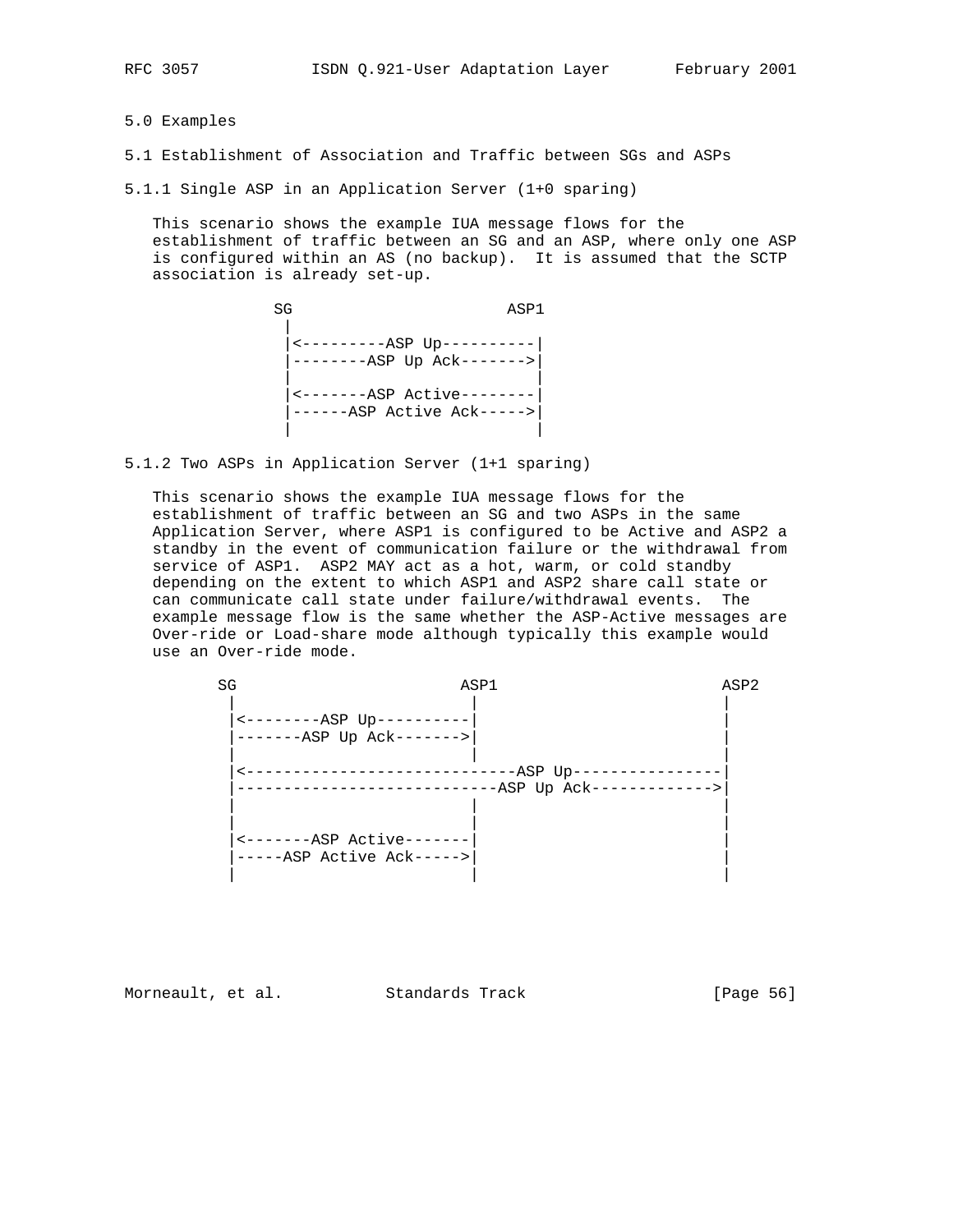5.1.3 Two ASPs in an Application Server (1+1 sparing, load-sharing case)

 This scenario shows a similar case to Section 5.1.2 but where the two ASPs are brought to active and load-share the traffic load. In this case, one ASP is sufficient to handle the total traffic load.

| ASP2                                                    | ASP1                                                    | SG |
|---------------------------------------------------------|---------------------------------------------------------|----|
|                                                         | $------ASP$ Up --------<br>--------ASP Up Ack------>    |    |
| ------ASP Up------<br>$-ASP$ Up $Ack-----$              | ---------------------                                   |    |
|                                                         | <--ASP Active (Ldshr)----<br>$---ASP$ Active Ack------> |    |
| $-ASP$ Active (Ldshr) -----<br>-ASP Active Ack--------> |                                                         |    |

5.1.4 Three ASPs in an Application Server (n+k sparing, load-sharing case)

 This scenario shows the example IUA message flows for the establishment of traffic between an SG and three ASPs in the same Application Server, where two of the ASPs are brought to active and share the load. In this case, a minimum of two ASPs are required to handle the total traffic load (2+1 sparing).

Morneault, et al. Standards Track [Page 57]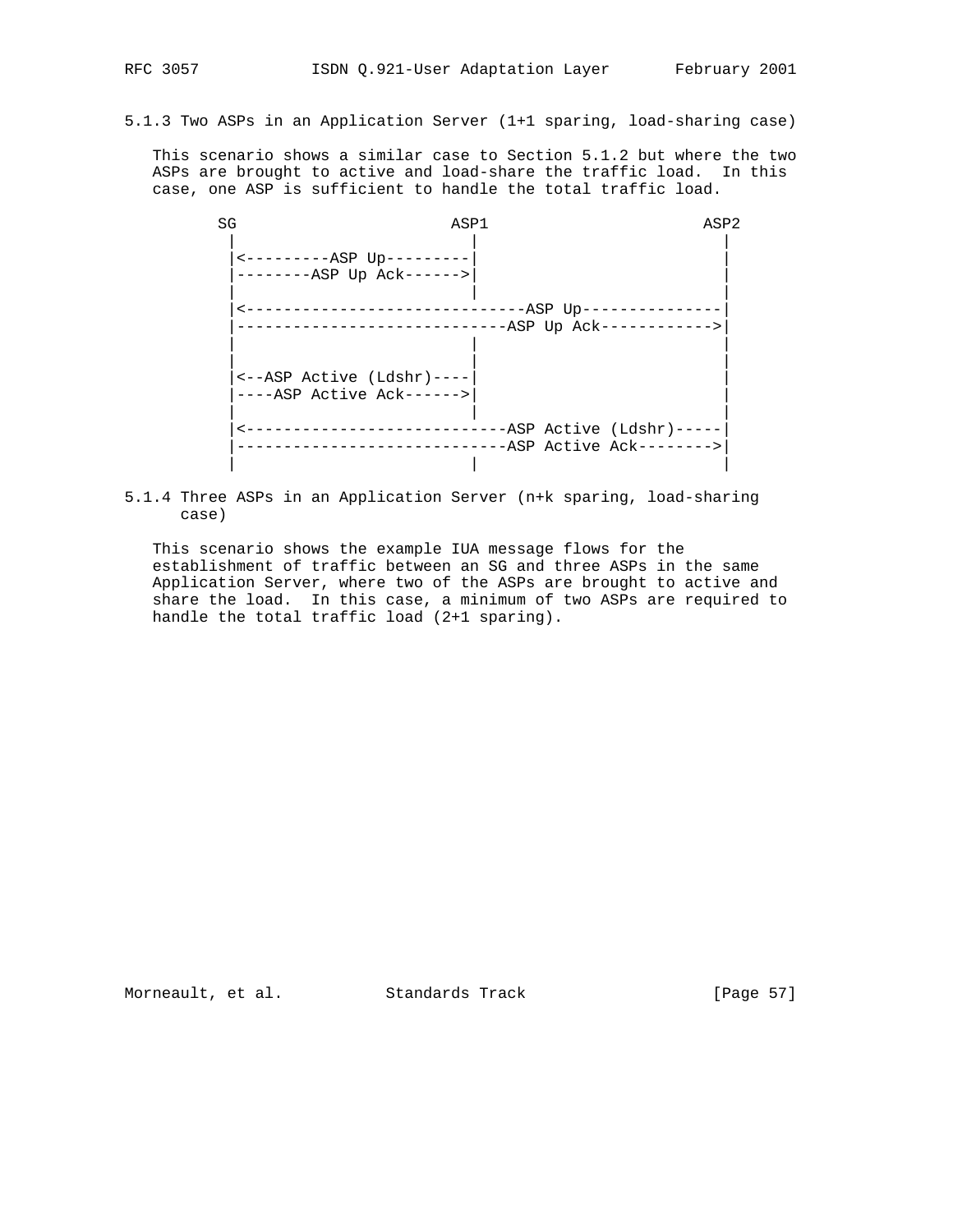| SG | ASP1                                  | ASP2                 |                                  | ASP3 |
|----|---------------------------------------|----------------------|----------------------------------|------|
|    | $----ASP$ Up-------                   |                      |                                  |      |
|    | $---ABP$ Up $Ack---$                  |                      |                                  |      |
|    |                                       |                      |                                  |      |
|    | ---------------------ASPUp Ack)-----> |                      |                                  |      |
|    |                                       |                      | ------------------ASP Up-------- |      |
|    |                                       |                      | $-$ ASP Up Ack----->             |      |
|    |                                       |                      |                                  |      |
|    | $\leftarrow$ ASP Act (Ldshr)---       |                      |                                  |      |
|    | $---ASP$ Act Ack ---->                |                      |                                  |      |
|    |                                       | --ASP Act (Ldshr)--- |                                  |      |
|    |                                       | -ASP Act Ack------>  |                                  |      |
|    |                                       |                      |                                  |      |

5.2 ASP Traffic Fail-over Examples

# 5.2.1 (1+1 Sparing, withdrawal of ASP, Back-up Over-ride)

 The following example shows a case in which an ASP withdraws from service:

| SG | ASP1                                                                                      |                                                         | ASP <sub>2</sub> |
|----|-------------------------------------------------------------------------------------------|---------------------------------------------------------|------------------|
|    | <-----ASP Inactive-------<br>----ASP Inactive Ack----><br>---------------NTFY(AS-Pending) | ------- ASP Active------<br>$-ASP$ Active Ack) -------> |                  |
|    |                                                                                           |                                                         |                  |

 In this case, the SG notifies ASP2 that the AS has moved to the Down state. The SG could have also (optionally) sent a Notify message when the AS moved to the Pending state.

 Note: If the SG detects loss of the IUA peer (IUA heartbeat loss or detection of SCTP failure), the initial SG-ASP1 ASP Inactive message exchange would not occur.

5.2.2 (1+1 Sparing, Back-up Over-ride)

 The following example shows a case in which ASP2 wishes to over-ride ASP1 and take over the traffic:

Morneault, et al. Standards Track [Page 58]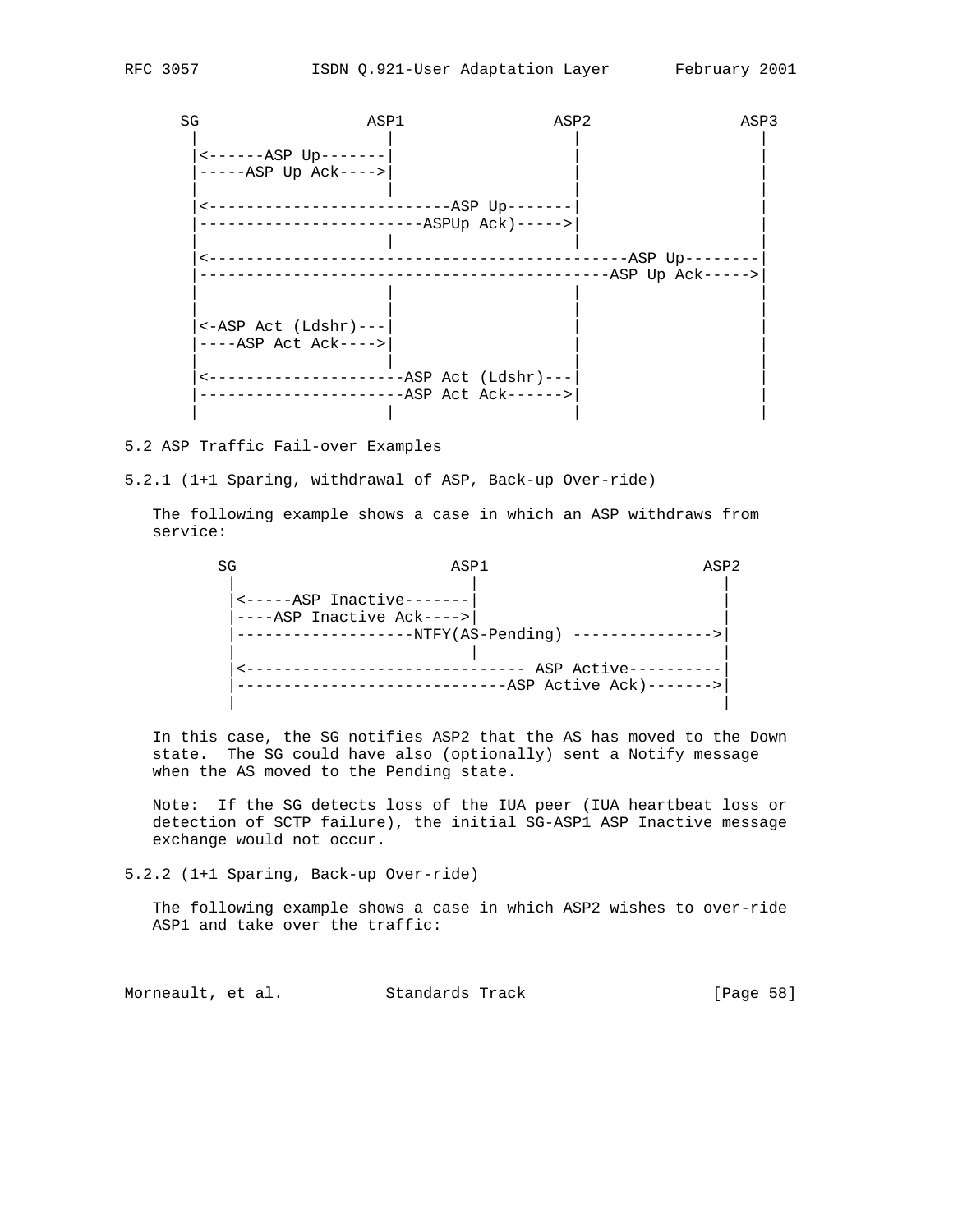SG ASP1 ASP2 | | | |<-------------------------------ASP Active----------| |-----------------------------ASP Active Ack-------->| |----NTFY( Alt ASP-Act)-->| | | |

 In this case, the SG notifies ASP1 that an alternative ASP has overridden it.

5.2.3 (n+k Sparing, Load-sharing case, withdrawal of ASP)

 Following on from the example in Section 5.1.4, and ASP1 withdraws from service

| SG | ASP1                                       | ASP2                           | ASP3 |
|----|--------------------------------------------|--------------------------------|------|
|    |                                            |                                |      |
|    | $\leftarrow$ ---- $\text{ASP}$ Inact------ |                                |      |
|    | ---ASP Inact Ack--->                       |                                |      |
|    |                                            |                                |      |
|    |                                            | $-NTFY(Ins. ASPs)$ ----------> |      |
|    |                                            |                                |      |
|    |                                            | $-ASP$ Act (Ldshr)---          |      |
|    |                                            | $-ASP$ Act $(Ack)$ --->        |      |
|    |                                            |                                |      |

 In this case, the SG has knowledge of the minimum ASP resources required (implementation dependent) for example if the SG knows that n+k = 2+1 for a load-share AS and n currently equals 1.

 Note: If the SG detects loss of the ASP1 IUA peer (IUA heartbeat loss or detection of SCTP failure), the first SG-ASP1 ASP Inactive message exchange would not occur.

5.3 Q.921/Q.931 primitives backhaul Examples

 When the IUA layer on the ASP has a QPTM message to send to the SG, it will do the following:

- Determine the correct SG
- Find the SCTP association to the chosen SG
- Determine the correct stream in the SCTP association based on the D channel
- Fill in the QPTM message, fill in IUA Message Header, fill in Common Header

Morneault, et al. Standards Track [Page 59]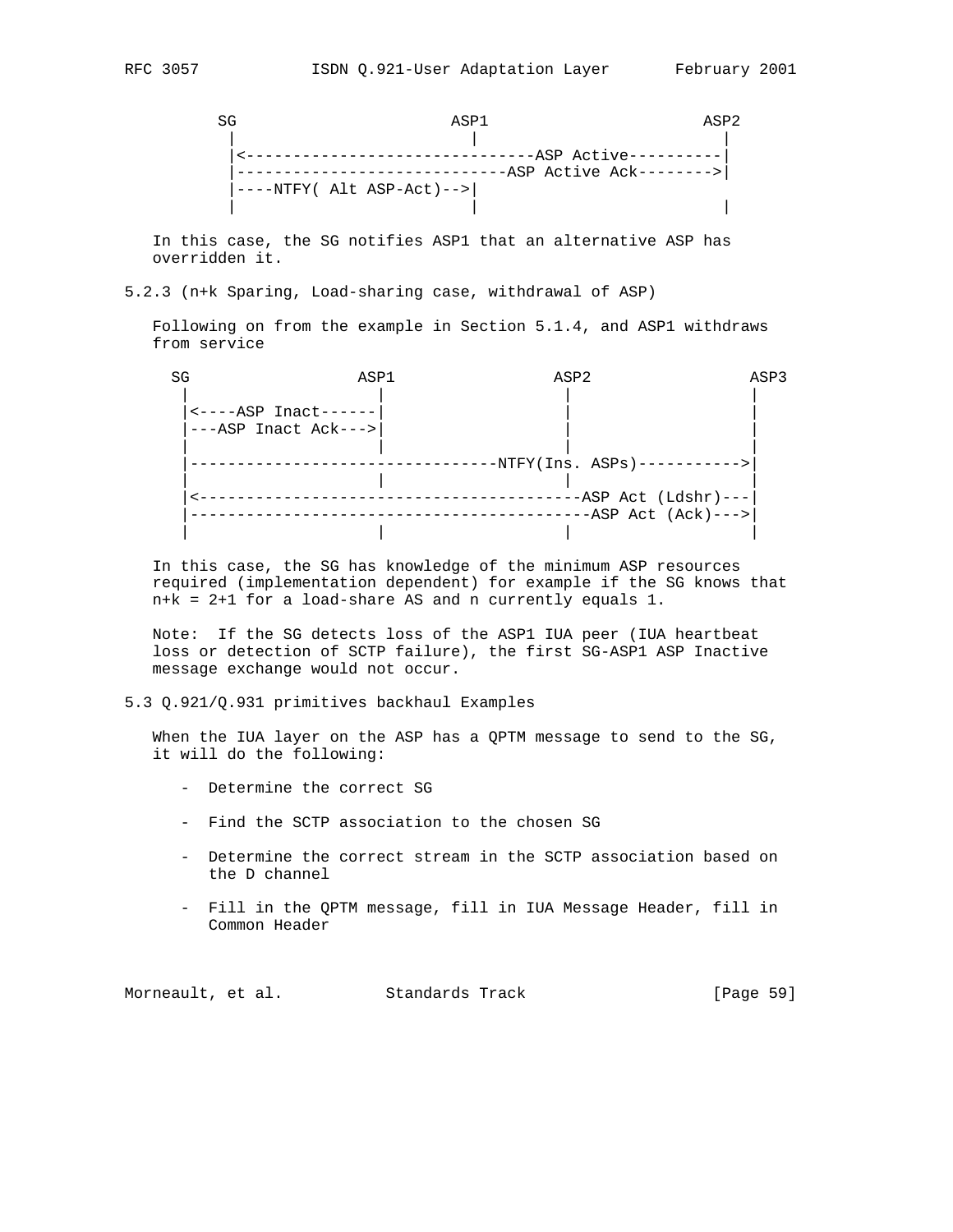- Send the QPTM message to the remote IUA peer in the SG, over the SCTP association

 When the IUA layer on the SG has a QPTM message to send to the ASP, it will do the following:

- Determine the AS for the Interface Identifier
- Determine the Active ASP (SCTP association) within the AS
- Determine the correct stream in the SCTP association based on the D channel
- Fill in the QPTM message, fill in IUA Message Header, fill in Common Header
- Send the QPTM message to the remote IUA peer in the ASP, over the SCTP association

 An example of the message flows for establishing a data link on a signaling channel, passing PDUs and releasing a data link on a signaling channel is shown below. An active association between MGC and SG is established (Section 5.1) prior to the following message flows.

SG ASP <----------- Establish Request Establish Confirm ----------> <----------- Data Request Data Indication -----------> <----------- Data Request Data Indication -----------> <----------- Data Request <----------- Data Request Data Indication -----------> <----------- Release Request (RELEASE\_MGMT) Release Confirm ---------->

 An example of the message flows for a failed attempt to establish a data link on the signaling channel is shown below. In this case, the gateway has a problem with its physical connection (e.g., Red Alarm), so it cannot establish a data link on the signaling channel.

Morneault, et al. Standards Track [Page 60]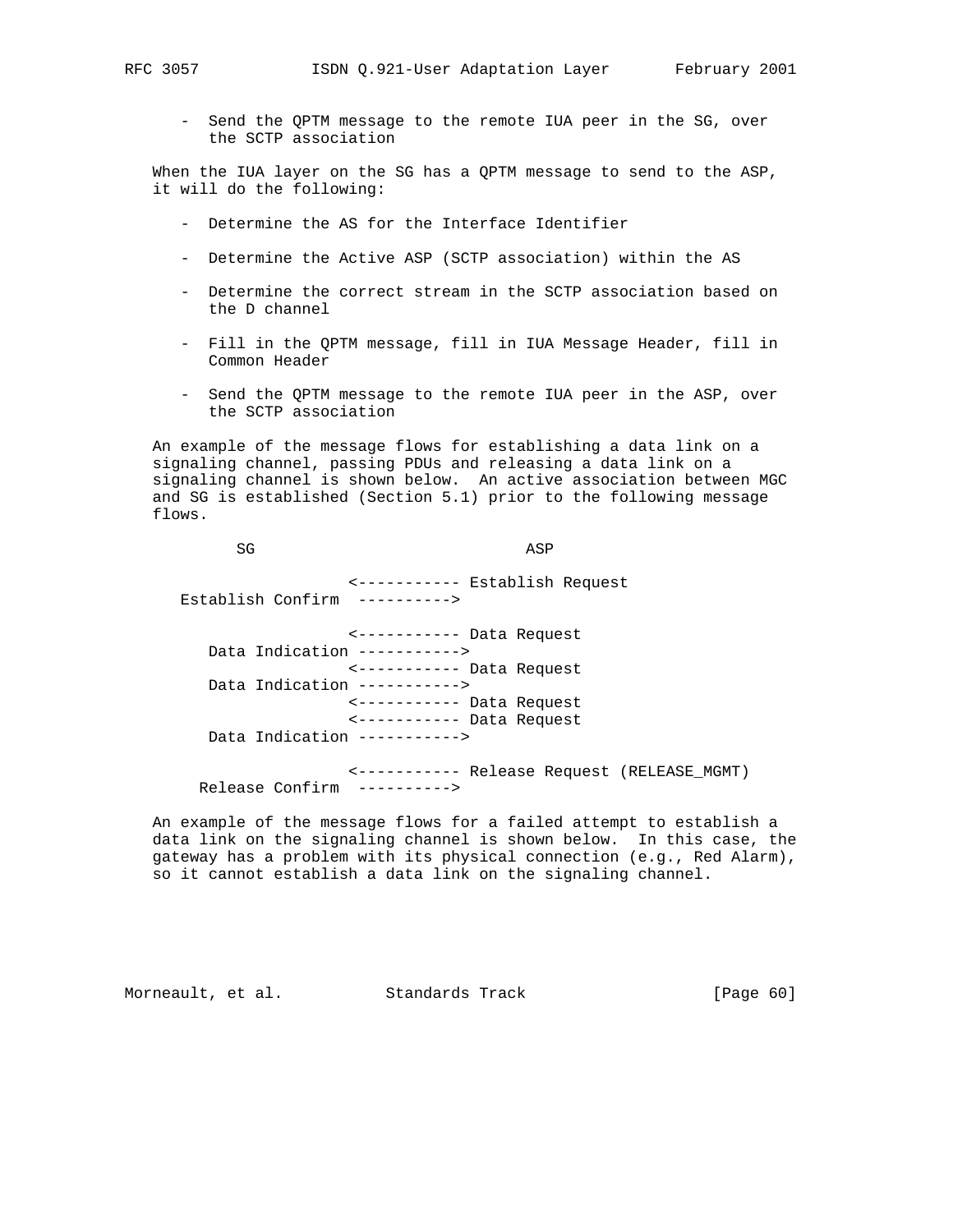SG ASP

 <----------- Establish Request (ESTABLISH\_START) Release Indication ----------> (RELEASE\_PHYS)

5.4 Layer Management Communication Examples

 An example of the message flows for communication between Layer Management modules between SG and ASP is shown below. An active association between ASP and SG is established (Section 5.1) prior to the following message flows.

SG ASP

 <----------- Data Request Error Indication ----------> (INVALID\_TEI)

 <----------- TEI Status Request TEI Status Confirm ----------> (Unassigned)

6.0 Security

 IUA is designed to carry signaling messages for telephony services. As such, IUA MUST involve the security needs of several parties the end users of the services; the network providers and the applications involved. Additional requirements MAY come from local regulation. While having some overlapping security needs, any security solution SHOULD fulfill all of the different parties' needs.

6.1 Threats

 There is no quick fix, one-size-fits-all solution for security. As a transport protocol, IUA has the following security objectives:

- \* Availability of reliable and timely user data transport.
- \* Integrity of user data transport.
- \* Confidentiality of user data.

 IUA runs on top of SCTP. SCTP [3] provides certain transport related security features, such as

- \* Blind Denial of Service Attacks
- \* Flooding
- \* Masquerade
- \* Improper Monopolization of Services

Morneault, et al. Standards Track [Page 61]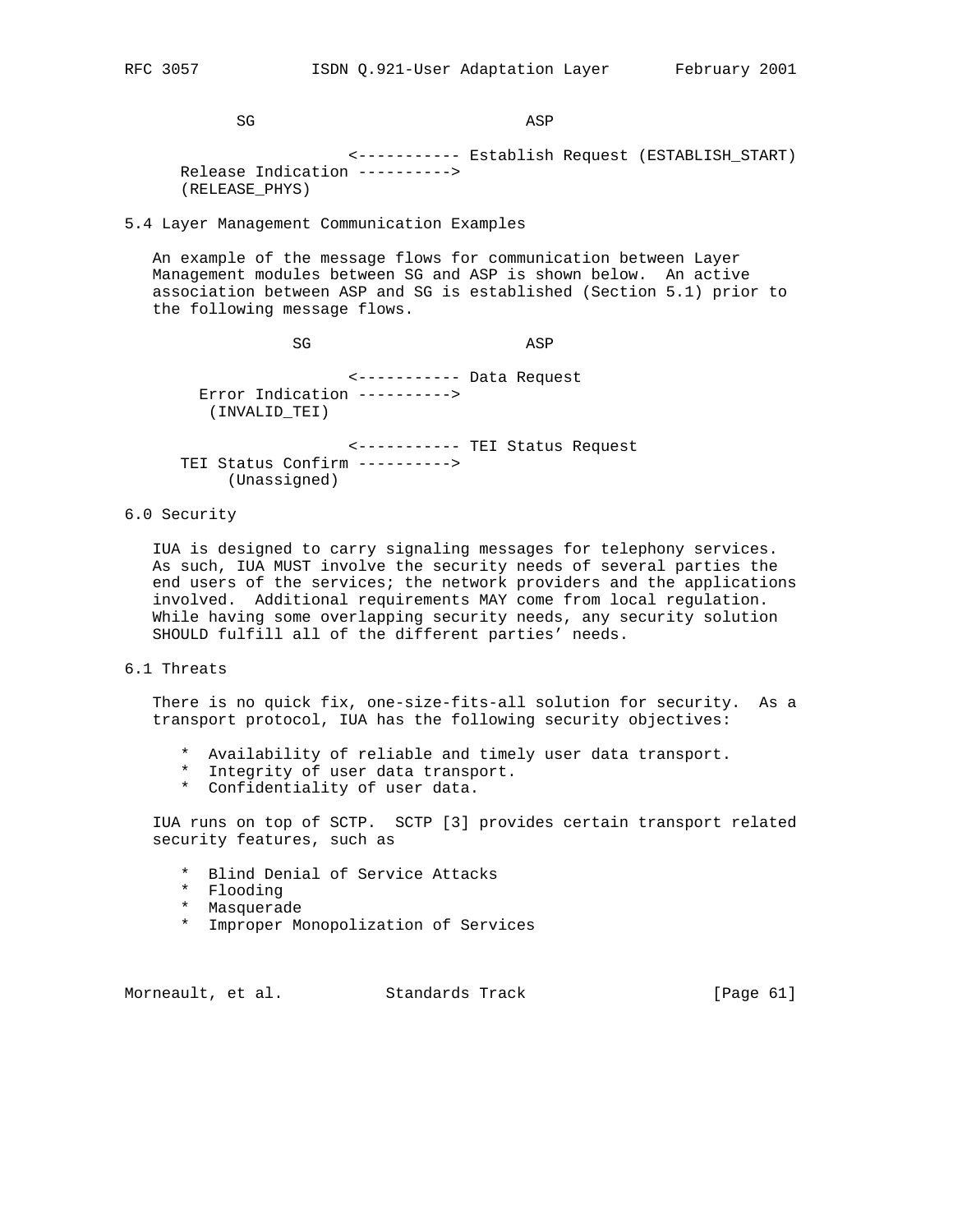When IUA is running in professionally managed corporate or service provider network, it is reasonable to expect that this network includes an appropriate security policy framework. The "Site Security Handbook" [5] SHOULD be consulted for guidance.

 When the network in which IUA runs in involves more than one party, it MAY NOT be reasonable to expect that all parties have implemented security in a sufficient manner. In such a case, it is recommended that IPSEC is used to ensure confidentiality of user payload. Consult [6] for more information on configuring IPSEC services.

6.2 Protecting Confidentiality

 Particularly for mobile users, the requirement for confidentiality MAY include the masking of IP addresses and ports. In this case application level encryption is not sufficient; IPSEC ESP SHOULD be used instead. Regardless of which level performs the encryption, the IPSEC ISAKMP service SHOULD be used for key management.

- 7.0 IANA Considerations
- 7.1 SCTP Payload Protocol Identifier

 A request will be made to IANA to assign an IUA value for the Payload Protocol Identifier in SCTP Payload Data chunk. The following SCTP Payload Protocol Identifier will be registered:

IUA "1"

 The SCTP Payload Protocol Identifier is included in each SCTP Data chunk, to indicate which protocol the SCTP is carrying. This Payload Protocol Identifier is not directly used by SCTP but MAY be used by certain network entities to identify the type of information being carried in a Data chunk.

 The User Adaptation peer MAY use the Payload Protocol Identifier as a way of determining additional information about the data being presented to it by SCTP.

7.2 IUA Protocol Extensions

This protocol may also be extended through IANA in three ways:

- -- through definition of additional message classes,
- -- through definition of additional message types, and
- -- through definition of additional message parameters.

Morneault, et al. Standards Track [Page 62]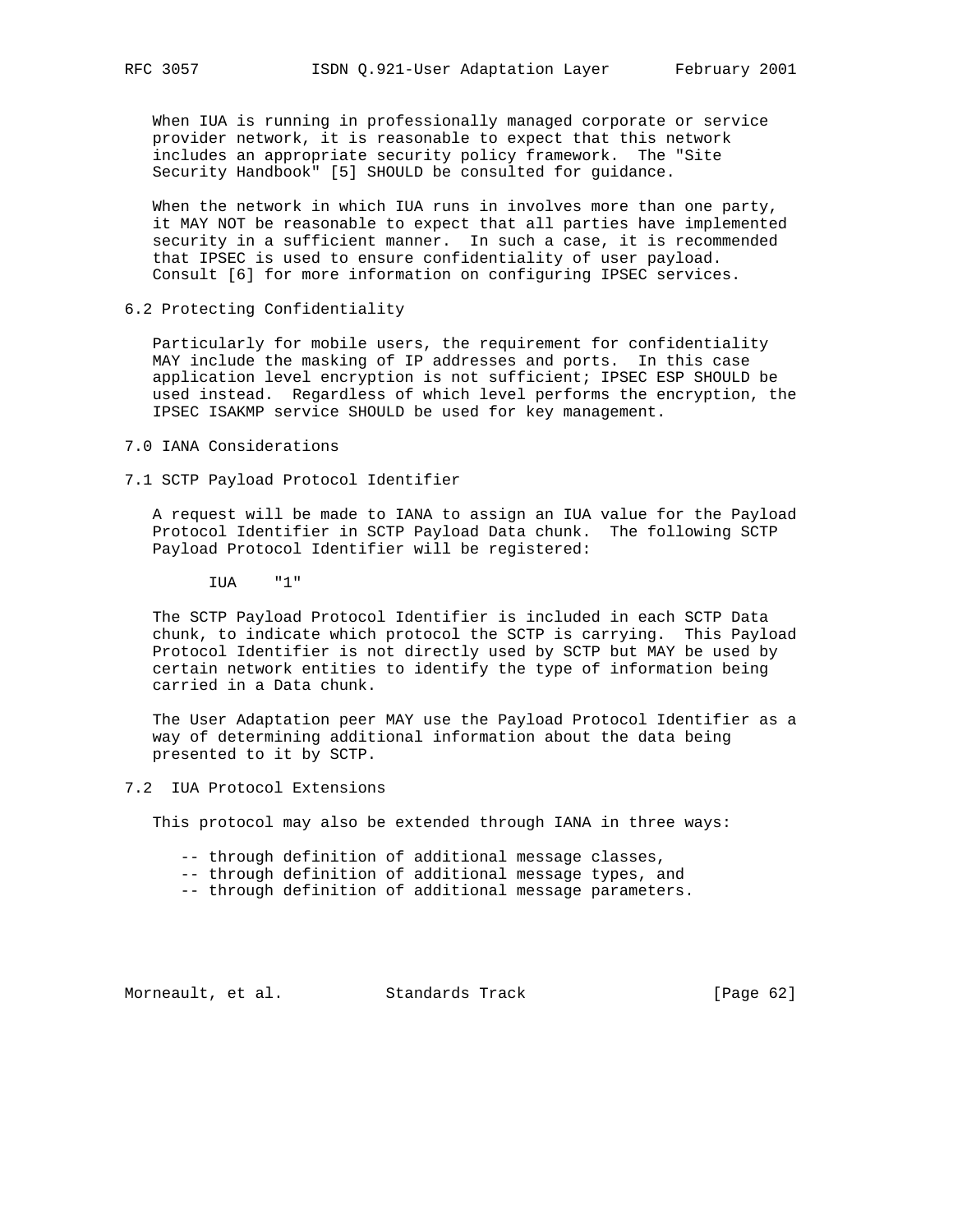The definition and use of new message classes, types and parameters is an integral part of SIGTRAN adaptation layers. Thus, these extensions are assigned by IANA through an IETF Consensus action as defined in [RFC2434].

 The proposed extension must in no way adversely affect the general working of the protocol.

7.2.1 IETF Defined Message Classes

 The documentation for a new message class MUST include the following information:

- (a) A long and short name for the message class.
- (b) A detailed description of the purpose of the message class.
- 7.2.2 IETF Defined Message Types

 Documentation of the message type MUST contain the following information:

- (a) A long and short name for the new message type.
- (b) A detailed description of the structure of the message.
- (c) A detailed definition and description of intended use of each field within the message. ti3 (d) A detailed procedural description of the use of the new message type within the operation of the protocol.
- (e) A detailed description of error conditions when receiving this message type.

 When an implementation receives a message type which it does not support, it MUST respond with an Error (ERR) message with an Error Code of Unsupported Message Type.

7.2.3 IETF-defined TLV Parameter Extension

 Documentation of the message parameter MUST contain the following information:

- (a) Name of the parameter type.
- (b) Detailed description of the structure of the parameter field. This structure MUST conform to the general type-length-value format described in Section 3.1.5.
- (c) Detailed definition of each component of the parameter value.
- (d) Detailed description of the intended use of this parameter type, and an indication of whether and under what circumstances multiple instances of this parameter type may be found within the same message type.

Morneault, et al. Standards Track [Page 63]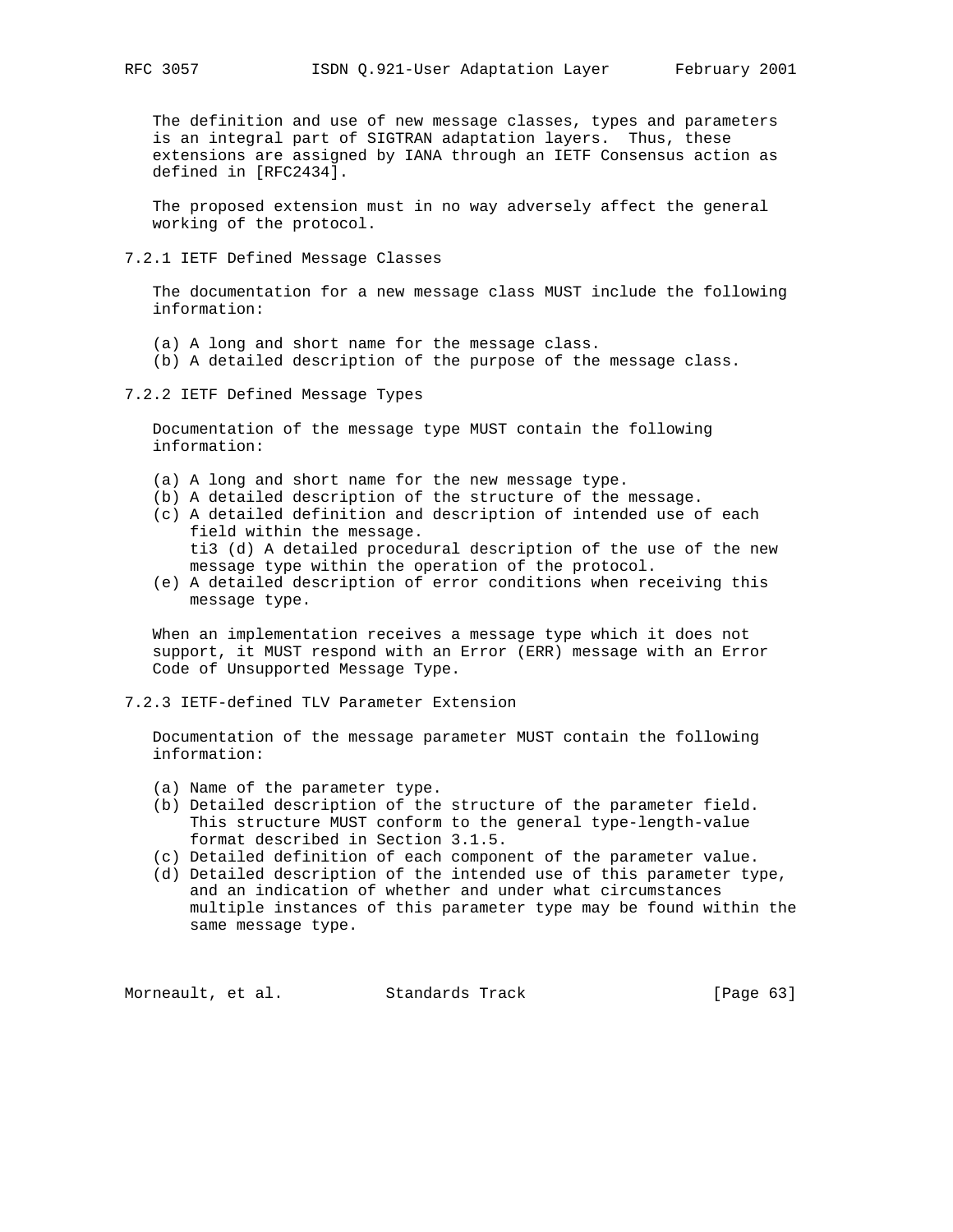#### 8.0 Acknowledgements

 The authors would like to thank Alex Audu, Maria Sonia Vazquez Arevalillo, Ming-te Chao, Keith Drage, Norm Glaude, Nikhil Jain, Bernard Kuc, Ming Lin, Stephen Lorusso, John Loughney, Barry Nagelberg, Neil Olson, Lyndon Ong, Heinz Prantner, Jose Luis Jimenez Ramirez, Ian Rytina, Michael Tuexen and Hank Wang for their valuable comments and suggestions.

## 9.0 References

- [1] ITU-T Recommendation Q.920, 'Digital Subscriber signaling System No. 1 (DSS1) - ISDN User-Network Interface Data Link Layer - General Aspects'
- [2] T1S1.7/99-220 Contribution, 'Back-hauling of DSS1 protocol in a Voice over Packet Network'
- [3] Stewart, R., Xie, Q., Morneault, K., Sharp, C., Schwarzbauer, H., Taylor, T., Rytina, I., Kalla, M., Zhang, L. and V. Paxson, "Stream Control Transmission Protocol", RFC 2960, October 2000.
- [4] Ong, L., Rytina, I., Garcia, M., Schwarzbauer, H., Coene, L., Lin, H., Juhasz, I., Holdrege, M., and C. Sharp, "Architectural Framework for Signaling Transport", RFC 2719, October 1999.
- [5] Fraser, B., "Site Security Handbook", FYI 8, RFC 2196, September 1997.
- [6] Kent, S. and R. Atkinson, "Security Architecture for the Internet Protocol", RFC 2401, November 1998.
- [7] Bradner, s., "Key words for use in RFCs to Indicate Requirement Levels", BCP 14, RFC 2119, March 1997.
- [8] Narten, T. and H. Alvestrand, "Guidelines for Writing an IANA Considerations Section in RFCs", BCP 26, RFC 2434, October 1998.

Morneault, et al. Standards Track [Page 64]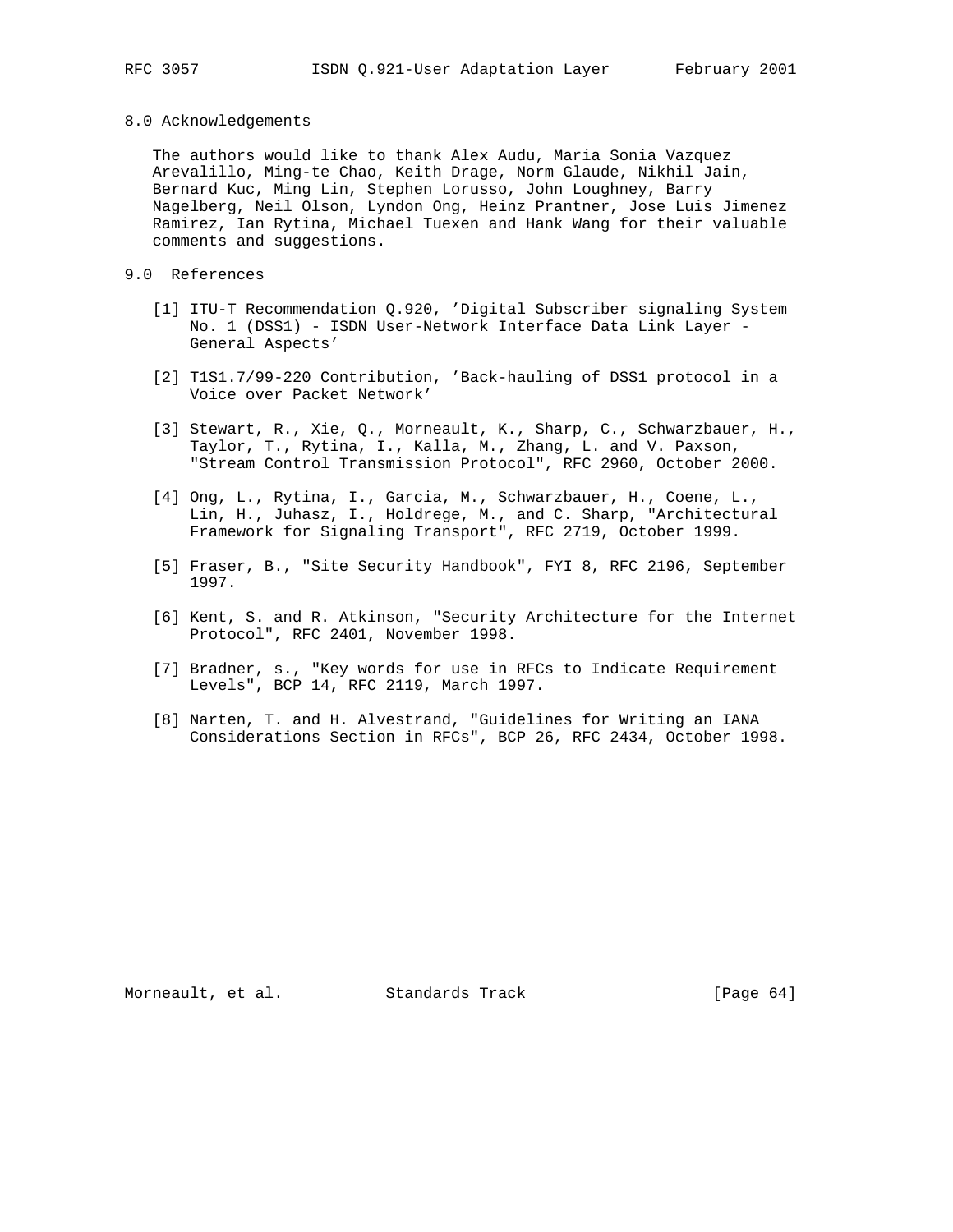10.0 Authors' Addresses Ken Morneault Cisco Systems Inc. 13615 Dulles Technology Drive Herndon, VA. 20171 USA Phone: +1-703-484-3323 EMail: kmorneau@cisco.com Malleswar Kalla Telcordia Technologies PYA 2J-341 3 Corporate Place Piscataway, NJ 08854 USA Phone: +1-732-699-3728 EMail: mkalla@telcordia.com Selvam Rengasami Telcordia Technologies NVC-2Z439 331 Newman Springs Road Red Bank, NJ 07701 USA Phone: +1-732-758-5260 EMail: srengasa@telcordia.com Greg Sidebottom Nortel Networks 3685 Richmond Road Nepean, Ontario Canada K2H5B7 Phone: +1-613-763-7305 EMail: gregside@nortelnetworks.com

Morneault, et al. Standards Track [Page 65]